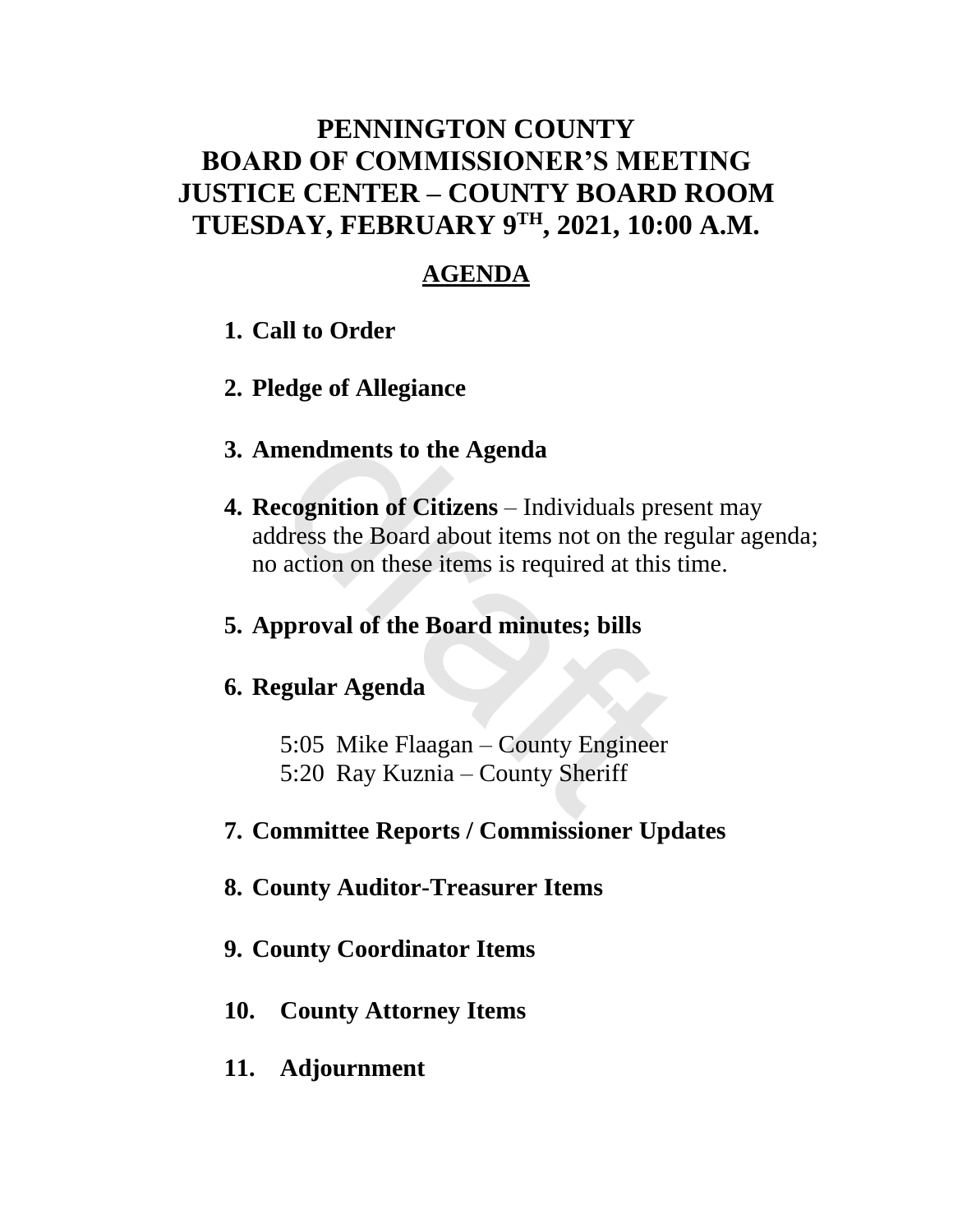**(This agenda is subject to change)**

**Note: Due to COVID-19 and social distancing, ZOOM meeting invites will be sent to those on the agenda and the agenda email list.**

draft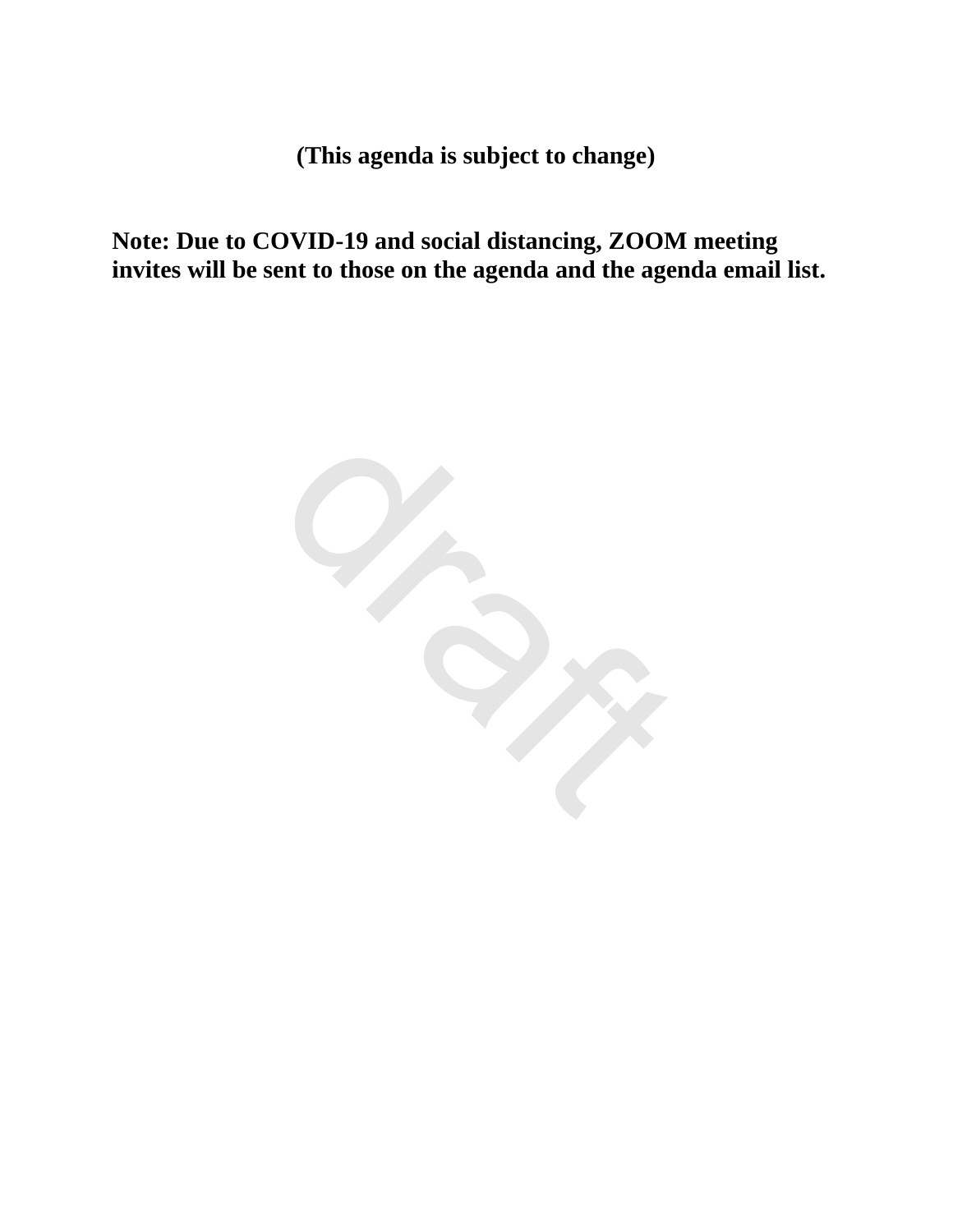#### **OFFICIAL PROCEEDINGS PENNINGTON COUNTY BOARD OF COMMISSIONERS TUESDAY, JANUARY 26TH , 2021, 5:00 P.M.**

Pursuant to adjournment, the Pennington County Board of Commissioners met in the Pennington County Justice Center Board Room in Thief River Falls, MN, on Tuesday, January 26<sup>th</sup>, 2021 at 5:00 p.m. Members Present: Darryl Tveitbakk, Seth Nelson, Bruce Lawrence, Neil Peterson, David Sorenson. Members Absent: None.

The meeting was called to order by Chairman Peterson and the Pledge of Allegiance was recited.

County Coordinator Kevin Erickson presented the following amendments to the agenda:

- Economic Development Tax Abatement Hearing will be held at 5:30 p.m.
- Sheriff Ray Kuznia will not be in attendance
- Calvin Benson will not be in attendance

Motioned by Commissioner Tveitbakk, seconded by Commissioner Sorenson, to approve the agenda as amended. Motion carried.

Recognition of Citizens – No citizens were present.

Motioned by Commissioner Tveitbakk, seconded by Commissioner Nelson, to approve the Board minutes of January 5<sup>th</sup>, 2021 as written. Motion carried.

Motioned by Commissioner Lawrence, seconded by Commissioner Sorenson, to approve the Human Services warrants totaling \$271,712.55, the December Auditor/Manual warrants totaling \$3,636,338.98, and the following Commissioner warrants. Motion carried. oner Tveitbakk, seconded by Commissioner Sorenson, to approach and the definition of the definition of Tveitbakk, seconded by Commissioner Nelson, to approved and the meaning of the meaning spectrum oner Lawrence, seconded

| <b>County Revenue</b> | \$156,419.74 |
|-----------------------|--------------|
| Road & Bridge         | \$15,344.07  |
| Solid Waste Facility  | \$10,418.00  |

Per diems and meal reimbursements in the amount of \$105.93 were also approved.

Human Services Director Julie Sjostrand met with the Board and presented the consent agenda from the January 19<sup>th</sup>, 2021 Human Services Committee meeting. On a motion by Commissioner Sorenson and seconded by Commissioner Lawrence, the following recommendations of the Pennington County Human Service Committee for January 19<sup>th</sup>, 2021 (detailed minutes on record) are hereby adopted:

#### SECTION A

- I. To approve the December  $15<sup>th</sup>$ , 2020 Human Service Committee meeting minutes.
- II. A. To approve CY 2021 Family-Based and outpatient services Purchase of Service Agreement with Northwestern Mental Health Center. B. To approve the CY 2021 Pennington County Family Services/Children's Mental Health Collaborative Supportive Services Agreement with Northwestern Mental Health Center, Inc.

C. To approve the Nessus Pro Scanning tool to meet the IRS Office of Safeguards configuration requirements for the 2020 County Inspection Report.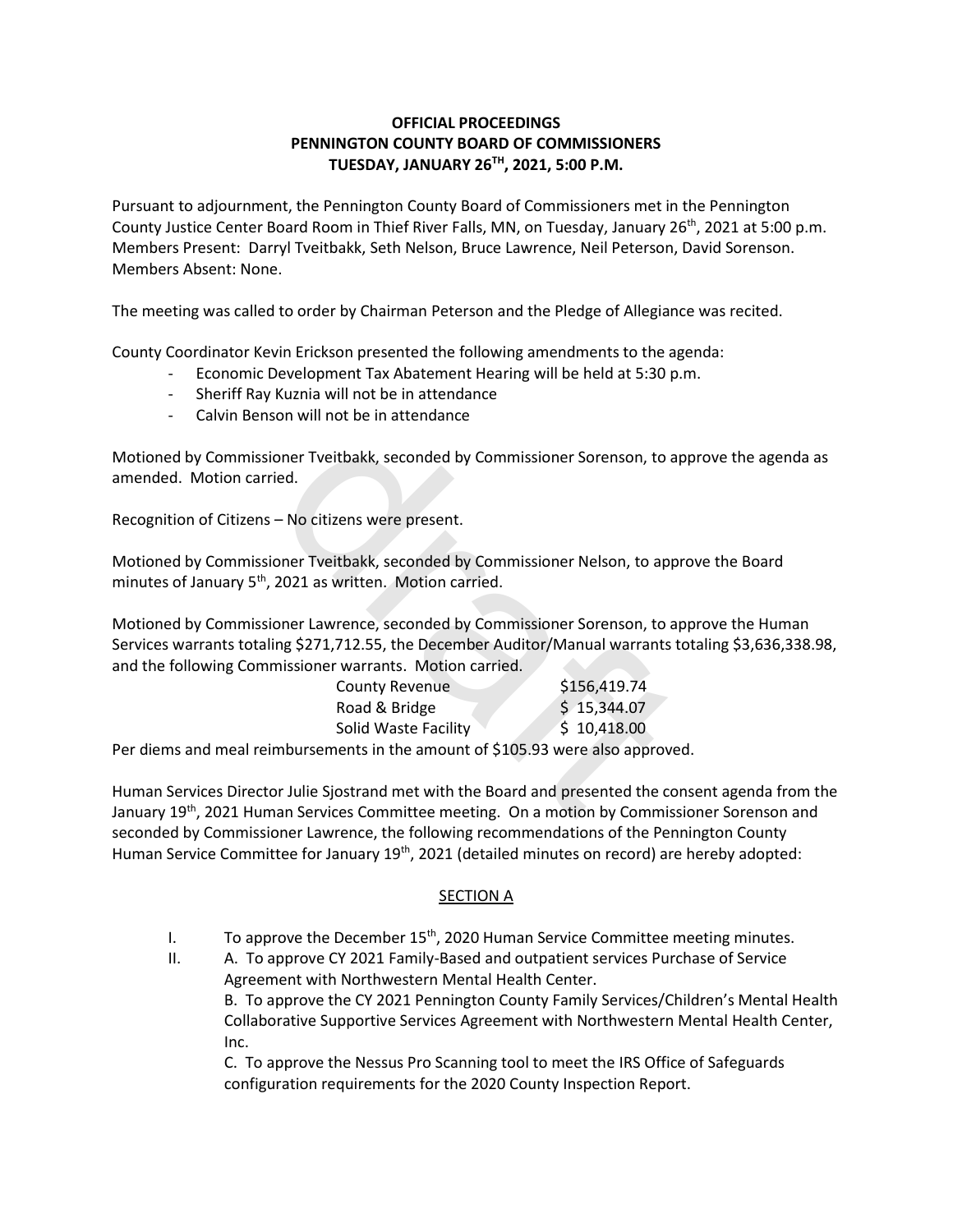D. To approve a Tailgating Policy to meet compliance with 2020 County Inspection Report.

E. To approve the Pennington County Representatives to the Northwest Juvenile Center Board.

#### SECTION B

I. To approve payment of the Agency's bills.

Marc Bloomquist of the MN Department of Corrections and County Attorney Seamus Duffy met with the Board to discuss Drug Court that is coming to Pennington County. Mr. Bloomquist stated a \$499,486.00 grant includes funding for one FTE Probation Agent, a .5 FTE Case Aide, and a .25 FTE Coordinator. He discussed the county's drug cases in recent years and also the detention rates both before and during the COVID-19 pandemic. Probation agents and therapists are now meeting with clients via Zoom and that is working very well, with the client failure rate falling from the normal 25% to 0%. Mr. Bloomquist stated he would like to return in the spring to discuss more numbers. The Board thanked Mr. Bloomquist and Mr. Duffy for their report.

Representative John Burkel met with the Board via Zoom and conference call. Following introductions, Mr. Burkel stated he has been appointed to the Ag Committee, the Industrial Ed and Economic Development Committee, and the Human Services Committee. He heard our county is contracting our Engineer with Roseau County and that Kittson County is struggling to hire for the position as well. He questioned if it would be helpful to have the residency requirements lifted through legislation. Engineer Flaagan stated that the idea has been discussed but he doesn't believe it will be supported. Mr. Burkel ended by thanking the Board for their time and asked that the County reach out to him with ideas and needs in the future. II, with the client failure rate falling from the normal 25% to<br>return in the spring to discuss more numbers. The Board tl<br>ffy for their report.<br>Irkel met with the Board via Zoom and conference call. Foll<br>is been appointed

At 5:30 p.m. Chairman Peterson recessed the County Board meeting and called the Hearing on Economic Development Tax Abatement Program to order as duly advertised.

County Auditor-Treasurer Jennifer Herzberg reviewed the Economic Development Tax Abatement Policy and the 9 parcels that the City of Thief River Falls has determined as qualifying. These abatements are for residential properties and only in certain areas of the City of Thief River Falls. No comments were heard on the abatements.

Chairman Peterson closed the Hearing and called the Board meeting back to order at 5:35 p.m.

Motioned by Commissioner Tveitbakk, seconded by Commissioner Lawrence, to approve the abatement of the County's portion of real estate tax as per the abatement policy and recommended by the City of Thief River Falls and authorize the County Auditor-Treasurer to issue payment by Auditors warrant. Motion carried.

| Parcel Number | Owner                | Amount     |
|---------------|----------------------|------------|
| 25.12100410   | <b>Kellie Dagg</b>   | \$658.70   |
| 25.12100310   | <b>Tanner Nessen</b> | \$823.10   |
| 25.12100910   | <b>Brandi Dorge</b>  | \$699.89   |
| 25.12100710   | Mackenzie Swick      | \$810.33   |
| 25.04703801   | Jeremiah Nichols     | \$1,158.47 |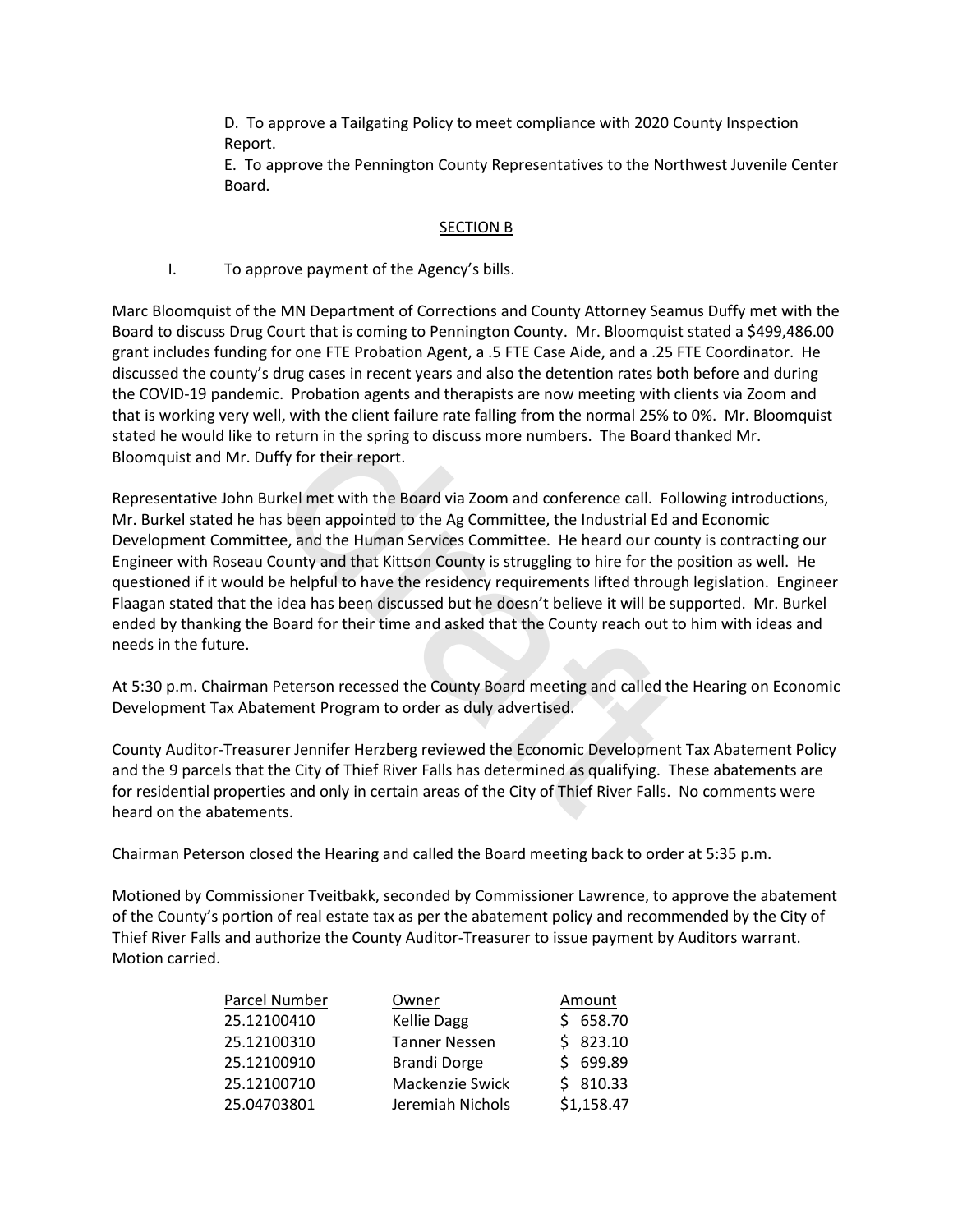| 25.12100810 | Tanner Dicken  | \$863.97   |
|-------------|----------------|------------|
| 25.02201700 | Diana Donarski | \$900.76   |
| 25.04300421 | Wendall Wegge  | \$1,144.17 |
| 25.11500300 | Marcia Sandal  | \$1,115.21 |

County Engineer Mike Flaagan met with the Board and requested permission to advertise for fuel, equipment rental, and culvert bids for 2021, with a bid opening scheduled for March 8<sup>th</sup>, 2021 at 11:00 a.m. Motioned by Commissioner Lawrence, seconded by Commissioner Nelson, to authorize the Engineer to advertise for fuel, equipment rental, and culvert bids for 2021. Motion carried.

Mr. Flaagan discussed the county's annual membership to The Transportation Alliance that is about to expire. The Alliance lobbies for counties at the state and federal level regarding highway funding and related interests, and he recommends we renew our membership. Motioned by Commissioner Lawrence, seconded by Commissioner Tveitbakk, to approve renewing our annual membership to The Transportation Alliance at a cost of \$1,724.00. Motion carried.

Mr. Flaagan stated that the contract between Pennington and Roseau counties for Engineer services expires at the end of January 2021 and he presented a renewal agreement with the same financial terms, but with the agreement continuing until such time that Roseau hires an Engineer or as otherwise provided therein. He stated that Roseau County has hired a headhunter and they expect to have someone on staff by April 1<sup>st</sup>, 2021. The Commissioners questioned Mr. Flaagan if working for both counties is putting a strain on him and his duties in Pennington County. Mike replied things are going well but he would inform them if that changes moving forward. Motioned by Commissioner Lawrence, seconded by Commissioner Nelson, to approve the contract renewal between Pennington and Roseau Counties for Engineer services provided by Pennington County; contingent upon legal review by the County Attorney. Motion carried. at a cost of \$1,724.00. Motion carried.<br>
the contract between Pennington and Roseau counties for<br>
nuary 2021 and he presented a renewal agreement with th<br>
eement continuing until such time that Roseau hires an Eng<br>
cated t

Motioned by Commissioner Lawrence, seconded by Commissioner Sorenson, to approve a Memorandum of Agreement between Pennington County and the Pennington County SWCD for the Drainage Record Modernization Database Project. Motion carried.

Commissioner Tveitbakk reported that Pennington County is one of 9 designated COVID-19 vaccination sites within the state and he volunteered at the clinic held last weekend. The clinic was a success with some traveling 300+ miles to our site to be vaccinated. Additional clinics will he held here the next two weekends.

Commissioner Nelson presented an update from a recent meeting of the Inter-County Community Council. They were recently subject to an audit and were successful in passing; financially the I.C.C.C. is doing very well.

County Auditor-Treasurer Jennifer Herzberg discussed a contract extension for the current property tax system through the MN Counties Computer Coop (MCCC), extending it out through December 31<sup>st</sup>, 2023. She stated that other tax systems are being viewed and evaluated, but if/when a new system is approved it will take at least one year to be functional. Motioned by Commissioner Sorenson, seconded by Commissioner Nelson, to approve a contract extension with MCCC for the current property tax system through December 31<sup>st</sup>, 2023. Motion carried.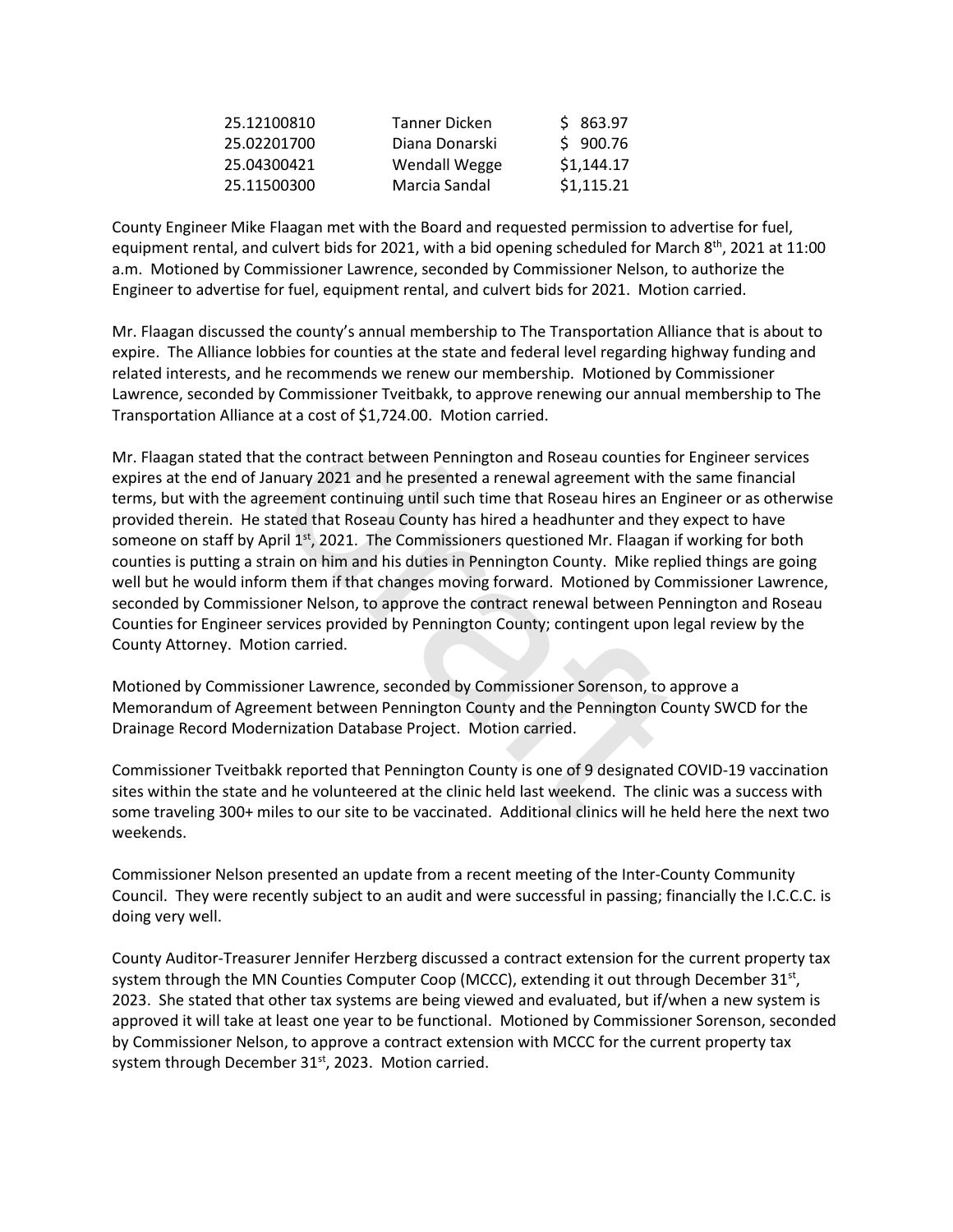County Coordinator Kevin Erickson opened discussion regarding a new switch that is needed in the County Board room. Commissioner Tveitbakk discussed this in further detail, noting it is needed so that all components can communicate and be functional. AVI Systems Inc. has quoted a total cost of \$4,455.55 for the new switch and integration into the system. Motioned by Commissioner Lawrence, seconded by Commissioner Tveitbakk, to approve the purchase of a new Matrix switch from AVI Systems Inc. for the County Board room at the quoted price of \$4,455.55. Motion carried.

The County Coordinator read aloud a resignation letter received from STS Crewleader-Coordinator Seth Tveiten. Motioned by Commissioner Lawrence, seconded by Commissioner Nelson, to accept the resignation of Seth Tveiten as STS Crewleader-Coordinator effective February 5<sup>th</sup>, 2021. Motion carried. The Board expressed their thanks Mr. Tveiten for his service to the County.

Motioned by Commissioner Tveitbakk, seconded by Commissioner Sorenson, to authorize the County Sheriff to advertise for the soon-vacant, full-time STS Crewleader-Coordinator position. Motion carried.

Commissioner Lawrence discussed the shared Ag Services Director position and agreement between Pennington County and Marshall County, which is currently vacant. Mr. Lawrence noted that each county has different needs of this position, so it is being recommended that the agreement with Marshall County be terminated and that we advertise for a Part-Time Ag Services/Solid Waste Coordinator for Pennington County, with hours not to exceed 25 per week. Motioned by Commissioner Lawrence, seconded by Commissioner Tveitbakk, to advertise for a Part-Time (25 hour/week) Ag Services/Solid Waste Coordinator for Pennington County. Motion carried. e discussed the shared Ag Services Director position and ag<br>
Marshall County, which is currently vacant. Mr. Lawrence<br>
eds of this position, so it is being recommended that the ag<br>
minated and that we advertise for a Part-

County Attorney Seamus Duffy presented an update on the Justice Center, stating that the in-person trial order by Justice Gildea has been continued through March 15<sup>th</sup>, 2021 and that trials are to be held via Zoom.

Motioned by Commissioner Sorenson, seconded by Commissioner Nelson, to adjourn the Board meeting to February 9<sup>th</sup>, 2021 at 10:00 a.m. Motion carried.

ATTEST:

Kevin Erickson, County Coordinator Neil Peterson, Chairman Pennington County **Board of Commissioners**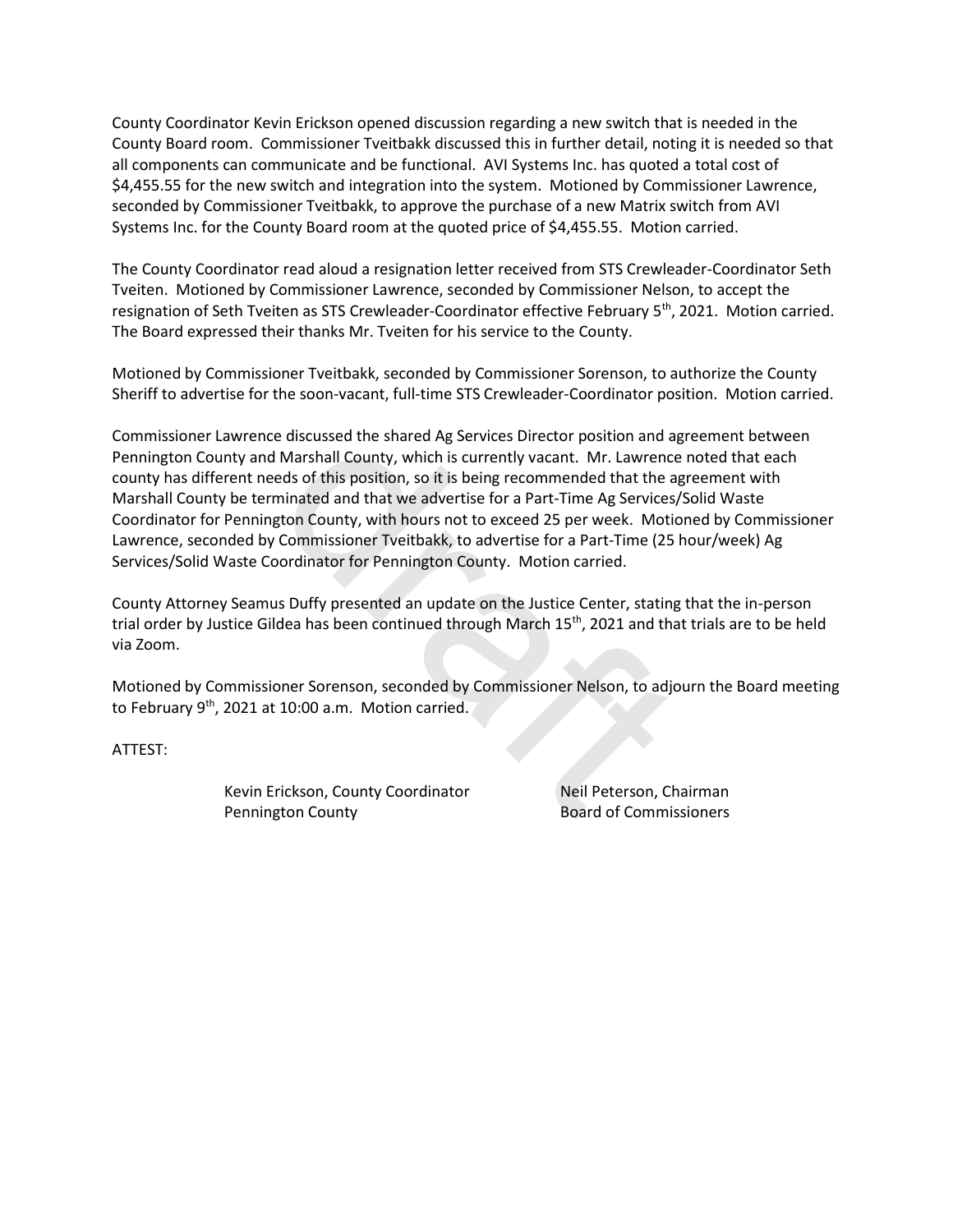| Linda                                     |        |     | <b>Pennington County Financial System</b>                                                                | <b>INTEGRATED</b><br><b>NANCIAL SYSTEMS</b> |
|-------------------------------------------|--------|-----|----------------------------------------------------------------------------------------------------------|---------------------------------------------|
| 2/8/21                                    | 4:05PM |     | Audit List for Board COMMISSIONER'S VOUCHERS ENTRIES                                                     | Page 1                                      |
| Print List in Order By:                   |        |     | 1 - Fund (Page Break by Fund)<br>2 - Department (Totals by Dept)<br>3 - Vendor Number<br>4 - Vendor Name |                                             |
| Explode Dist. Formulas Y                  |        |     |                                                                                                          |                                             |
| Paid on Behalf Of Name<br>on Audit List?: |        | N   |                                                                                                          |                                             |
| Type of Audit List:                       |        | D   | D - Detailed Audit List<br>S - Condensed Audit List                                                      |                                             |
| Save Report Options?:                     |        | - N |                                                                                                          |                                             |

draft der Reichstand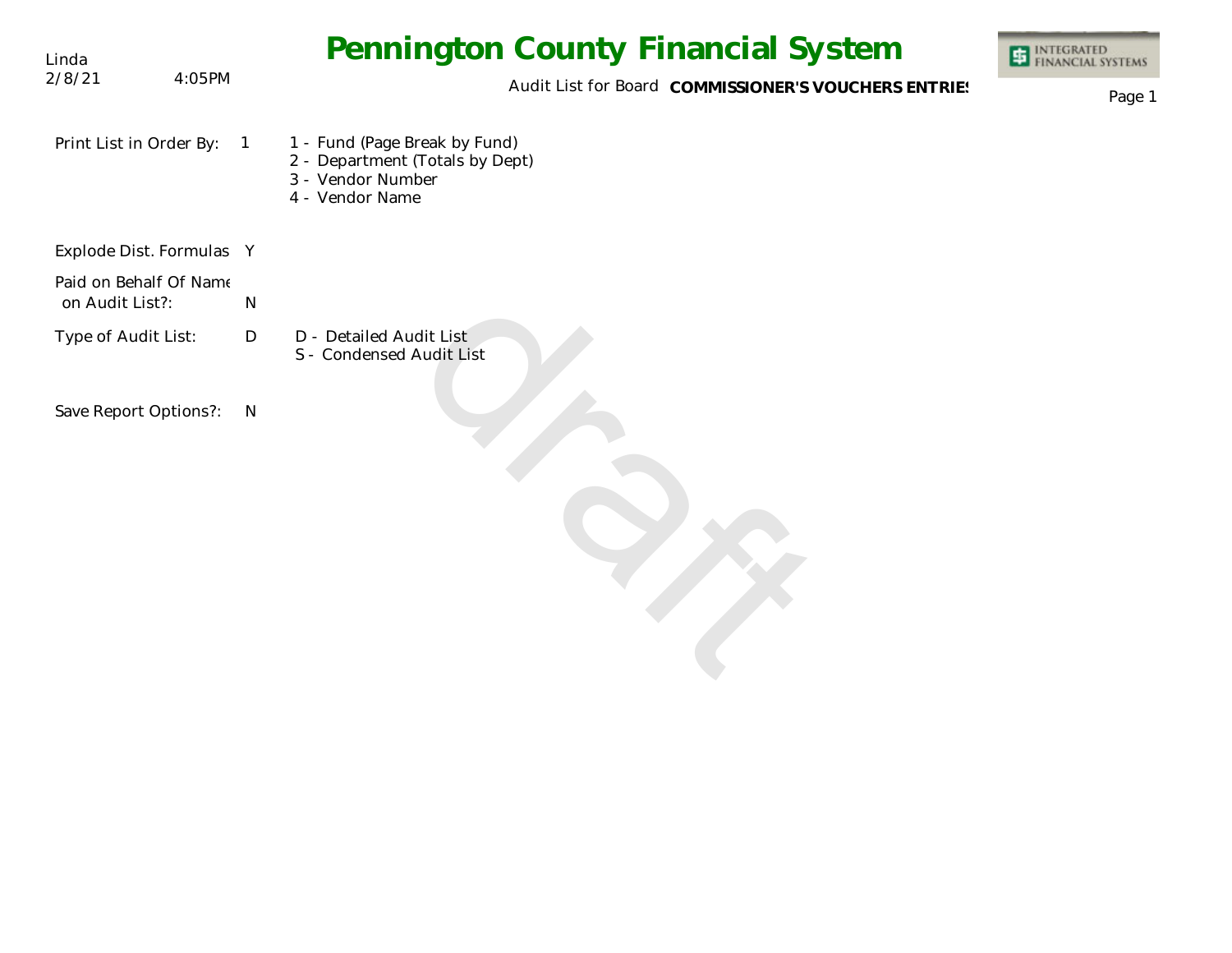Linda 2/8/21 4:05PM

**1** County Revenue

#### Audit List for Board COMMISSIONER'S VOUCHERS ENTRIES<br>Page 2

INTEGRATED<br>FINANCIAL SYSTEMS

|     |      | Vendor Name                              | Rpt  |           | Warrant Description                    | Invoice $#$      | Account/Formula Descripti 1099   |              |
|-----|------|------------------------------------------|------|-----------|----------------------------------------|------------------|----------------------------------|--------------|
|     |      | No. Account/Formula                      | Accr | Amount    | Service Dates                          | Paid On Bhf #    | On Behalf of Name                |              |
|     | 1375 | A CUT ABOVE PAINTING                     |      |           |                                        |                  |                                  |              |
| 148 |      | 01-251-000-0000-6300                     |      | 2,550.00  | CELL PREP/REPAIR/SUPPLIES              | <b>HOLDING 2</b> | <b>REPAIRS &amp; MAINTENANCE</b> | Y            |
|     | 1375 | A CUT ABOVE PAINTING                     |      | 2,550.00  | 1 Transactions                         |                  |                                  |              |
|     |      | 1011 ACE HARDWARE                        |      |           |                                        |                  |                                  |              |
| 196 |      | 01-251-000-0000-6300                     |      | 14.17     | HOSES/CLEANER - JAIL                   | 66672            | <b>REPAIRS &amp; MAINTENANCE</b> | $\mathsf{N}$ |
| 197 |      | 01-251-000-0000-6300                     |      | 7.49      | <b>GARDEN HOSE ENDS/HEATING COIL</b>   | 66748            | <b>REPAIRS &amp; MAINTENANCE</b> | N            |
| 198 |      | 01-218-000-0000-6300                     |      | 23.55     | PAINT ROLLERS, TRAYS, PLASTIC          | 66998            | <b>REPAIRS &amp; MAINTENANCE</b> | N            |
| 199 |      | 01-251-000-0000-6300                     |      | 4.22      | REPAIRS, CELL SHOWER                   | 67444            | <b>REPAIRS &amp; MAINTENANCE</b> | N            |
| 200 |      | 01-218-000-0000-6300                     |      | 6.59      | BATTERIES, DISPATCH SINK               | 67884            | <b>REPAIRS &amp; MAINTENANCE</b> | ${\sf N}$    |
| 334 |      | 01-101-000-0000-6300                     |      | 16.95     | <b>BRACKETS FOR RADIATORS</b>          | 67993            | <b>REPAIRS &amp; MAINTENANCE</b> | ${\sf N}$    |
| 335 |      | 01-111-000-0000-6300                     |      | 3.59      | BLADE TO FIX PIPE IN GOVT CTR          | 68162            | <b>REPAIRS &amp; MAINTENANCE</b> | ${\sf N}$    |
| 336 |      | 01-106-000-0000-6300                     |      | 3.98      | <b>KEYS FOR ASSESSORS</b>              | 68182            | <b>REPAIRS &amp; MAINTENANCE</b> | $\mathsf{N}$ |
| 339 |      | 01-111-000-0000-6300                     |      | 6.08      | PARTS FOR DRAIN - GOVT CENTER          | 68337            | <b>REPAIRS &amp; MAINTENANCE</b> | ${\sf N}$    |
| 337 |      | 01-111-000-0000-6300                     |      | 19.98     | <b>VALVES FOR BREAKROOM SINK</b>       | 68406            | <b>REPAIRS &amp; MAINTENANCE</b> | ${\sf N}$    |
| 338 |      | 01-106-000-0000-6300                     |      | 9.98      | <b>ASSESSORS OFFICE - STRIPS</b>       | 68457            | <b>REPAIRS &amp; MAINTENANCE</b> | $\mathsf{N}$ |
| 340 |      | 01-111-000-0000-6300                     |      | 17.97     | <b>BULBS - AUD/TREASURERS OFFICE</b>   | 68547            | <b>REPAIRS &amp; MAINTENANCE</b> | $\mathsf{N}$ |
| 341 |      | 01-111-000-0000-6300                     |      | 11.59     | <b>BULBS &amp; SCREWS - TREASURERS</b> | 68614            | <b>REPAIRS &amp; MAINTENANCE</b> | N            |
|     |      | 1011 ACE HARDWARE                        |      | 146.14    | 13 Transactions                        |                  |                                  |              |
|     |      |                                          |      |           |                                        |                  |                                  |              |
| 185 |      | 1304 ALBY/GINGER<br>01-220-000-0000-6420 |      | 132.99    | UNIFORM ALLOWANCE REIMBURSE            |                  | <b>UNIFORMS</b>                  | N            |
|     | 1304 | ALBY/GINGER                              |      | 132.99    | 1 Transactions                         |                  |                                  |              |
|     |      |                                          |      |           |                                        |                  |                                  |              |
|     |      | 1364 AUTO VALUE                          |      |           |                                        |                  |                                  |              |
| 173 |      | 01-201-000-0000-6304                     | AP   | 85.47     | HITCH, LOCKOUT TOOL KIT                | 9510452          | REPAIR & MAINTENANCE - SQUAD! N  |              |
| 171 |      | 01-221-000-0000-6801                     |      | 96.17     | LOCKOUT TOOL KIT #10 - TF              | 9512552          | MISCELLANEOUS EXPENSE            | N            |
| 172 |      | 01-201-000-0000-6304                     |      | 91.36     | TOW STRAP, BOOSTER CABLES #11          | 9512619          | REPAIR & MAINTENANCE - SQUAD! N  |              |
|     | 1364 | <b>AUTO VALUE</b>                        |      | 273.00    | 3 Transactions                         |                  |                                  |              |
|     | 2510 | BELTRAMI COUNTY VETERANS HOME            |      |           |                                        |                  |                                  |              |
| 83  |      | 01-003-000-0000-6901                     |      | 10,000.00 | 4TH APPROPRIATION/BEL CTY              | 17218            | <b>APPROPRIATIONS</b>            | N            |
|     | 2510 | BELTRAMI COUNTY VETERANS HOME            |      | 10,000.00 | 1 Transactions                         |                  |                                  |              |
|     | 2324 | BERGSTROM ELECTRIC INC                   |      |           |                                        |                  |                                  |              |
| 179 |      | 01-251-000-0000-6300                     |      | 315.00    | <b>BAD DUCT SMOKE SENSOR/LAUNDRY</b>   | 2023             | <b>REPAIRS &amp; MAINTENANCE</b> | N            |
|     | 2324 | BERGSTROM ELECTRIC INC                   |      | 315.00    | 1 Transactions                         |                  |                                  |              |
|     |      |                                          |      |           |                                        |                  |                                  |              |
|     | 2050 | <b>BREDESON SUPPLY</b>                   |      |           |                                        |                  |                                  |              |
| 3   |      | 01-091-000-0000-6401                     |      | 37.90     | 2 NOTARY STAMPS                        | 0135332          | <b>SUPPLIES</b>                  | N            |

Copyright 2010-2020 Integrated Financial Systems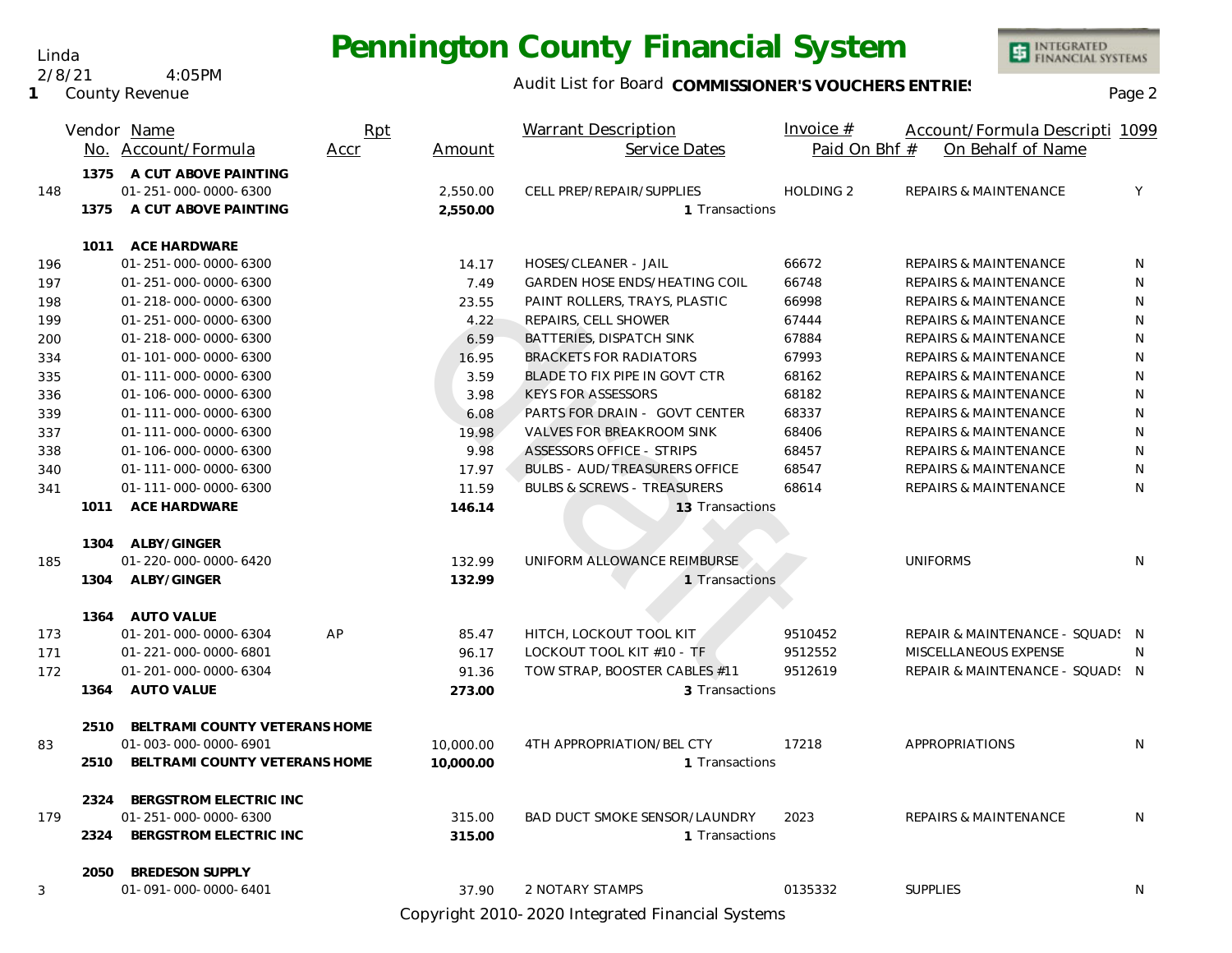INTEGRATED<br>FINANCIAL SYSTEMS

#### Audit List for Board COMMISSIONER'S VOUCHERS ENTRIES<br>Page 3

|              |       | Vendor Name                     | Rpt  |          | <b>Warrant Description</b>     |                | Invoice $#$   | Account/Formula Descripti 1099   |   |
|--------------|-------|---------------------------------|------|----------|--------------------------------|----------------|---------------|----------------------------------|---|
|              |       | No. Account/Formula             | Accr | Amount   |                                | Service Dates  | Paid On Bhf # | On Behalf of Name                |   |
| 2            |       | 01-601-000-0000-6401            |      | 4.60     | <b>OFFICE SUPPLIES</b>         |                | 135285        | SUPPLIES - EXTENSION             | N |
| $\mathbf{1}$ |       | 01-601-000-0000-6401            |      | 34.96    | OFFICE SUPPLIES                |                | 135335        | SUPPLIES - EXTENSION             | N |
|              | 2050  | <b>BREDESON SUPPLY</b>          |      | 77.46    |                                | 3 Transactions |               |                                  |   |
|              |       | 2322 BRUZEK/CARL                |      |          |                                |                |               |                                  |   |
| 93           |       | 01-106-000-0000-6330            |      | 30.58    | MILEAGE - ASSESSING - RKSBRY   |                | 11121         | TRAVEL & EXPENSE                 | N |
| 94           |       | 01-106-000-0000-6330            |      | 17.81    | MILEAGE - ASSESSING - RKSBRY   |                | 11221         | <b>TRAVEL &amp; EXPENSE</b>      | N |
| 87           |       | 01-106-000-0000-6330            |      | 18.42    | MILEAGE - ASSESSING - SMILEY   |                | 1421          | TRAVEL & EXPENSE                 | N |
| 88           |       | 01-106-000-0000-6330            |      | 10.14    | MILEAGE - ASSESSING - NORTH/RK |                | 1521          | <b>TRAVEL &amp; EXPENSE</b>      | N |
| 89           |       | 01-106-000-0000-6330            |      | 30.13    | MILEAGE - ASSESSING - NORTH    |                | 1621          | <b>TRAVEL &amp; EXPENSE</b>      | N |
| 90           |       | 01-106-000-0000-6330            |      | 11.37    | MILEAGE - ASSESSING - NORTH    |                | 1721          | <b>TRAVEL &amp; EXPENSE</b>      | N |
| 91           |       | 01-106-000-0000-6330            |      | 27.50    | MILEAGE - ASSESSING - RKS/RVR  |                | 1721          | TRAVEL & EXPENSE                 | N |
| 92           |       | 01-106-000-0000-6330            |      | 2.35     | MILEAGE - ASSESSING - TRF      |                | 1821          | <b>TRAVEL &amp; EXPENSE</b>      | N |
|              | 2322  | BRUZEK/CARL                     |      | 148.30   |                                | 8 Transactions |               |                                  |   |
|              |       | 3352 CHARM-TEX INC              |      |          |                                |                |               |                                  |   |
| 161          |       | 01-251-000-0000-6416            |      | 759.60   | <b>GLOVES</b>                  |                | 235162        | <b>CLOTHING SUPPLIES - JAIL</b>  | N |
| 160          |       | 01-251-000-0000-6416            |      | 379.80   | <b>GLOVES</b>                  |                | 237332        | <b>CLOTHING SUPPLIES - JAIL</b>  | N |
|              | 3352  | CHARM-TEX INC                   |      | 1,139.40 |                                | 2 Transactions |               |                                  |   |
|              | 13405 | COCA-COLA BOTTLING COMPANY HIGH |      |          |                                |                |               |                                  |   |
| 332          |       | 01-801-000-0000-6838            |      | 115.43   | <b>COKE PRODUCTS</b>           |                |               | POP MACHINE EXPENSE              | N |
|              | 13405 | COCA-COLA BOTTLING COMPANY HIGH |      | 115.43   |                                | 1 Transactions |               |                                  |   |
|              | 3311  | COLE PAPERS, INC.               |      |          |                                |                |               |                                  |   |
| 16           |       | 01-218-000-0000-6403            |      | 115.08   | <b>GLOVES</b>                  |                | 9914820       | <b>JANITORIAL SUPPLIES</b>       | N |
| 13           |       | 01-111-000-0000-6403            |      | 42.77    | <b>TOLIET BOWEL CLEANER</b>    |                | 9928810       | JANITORIAL SUPPLIES - COURTHOL N |   |
| 15           |       | 01-111-000-0000-6403            |      | 51.47    | <b>ROLL TOWEL</b>              |                | 9928810       | JANITORIAL SUPPLIES - COURTHOL N |   |
| 12           |       | 01-218-000-0000-6403            |      | 40.38    | DISINFECTANT CLEANER           |                | 9928810       | <b>JANITORIAL SUPPLIES</b>       | N |
| 14           |       | 01-218-000-0000-6403            |      | 113.41   | <b>BATH TISSUE</b>             |                | 9928810       | JANITORIAL SUPPLIES              | N |
| 11           |       | 01-800-000-0000-6403            |      | 62.54    | <b>BATH TISSUE</b>             |                | 9928810       | JANITORIAL SUPPLIES              | N |
| 17           |       | 01-218-000-0000-6403            |      | 152.80   | STAINLESS STEEL WIPES          |                | 9938247       | <b>JANITORIAL SUPPLIES</b>       | N |
|              | 3311  | COLE PAPERS, INC.               |      | 578.45   |                                | 7 Transactions |               |                                  |   |
|              | 4310  | <b>D &amp; T VENTURES</b>       |      |          |                                |                |               |                                  |   |
| 345          |       | 01-070-000-0000-6301            |      | 450.00   | PROPERTY TAX WEBSITE SUPPORT   |                | 300810        | MAINTENANCE AGREEMENT            | N |
|              | 4310  | <b>D &amp; T VENTURES</b>       |      | 450.00   |                                | 1 Transactions |               |                                  |   |
|              | 4355  | <b>DACOTAH PAPER</b>            |      |          |                                |                |               |                                  |   |
| 151          |       | 01-251-000-0000-6403            |      | 232.40   | <b>CAN LINERS</b>              |                | 59741         | JANITORIAL SUPPLIES - JAIL       | N |

Copyright 2010-2020 Integrated Financial Systems

Linda

**1** County Revenue 2/8/21 4:05PM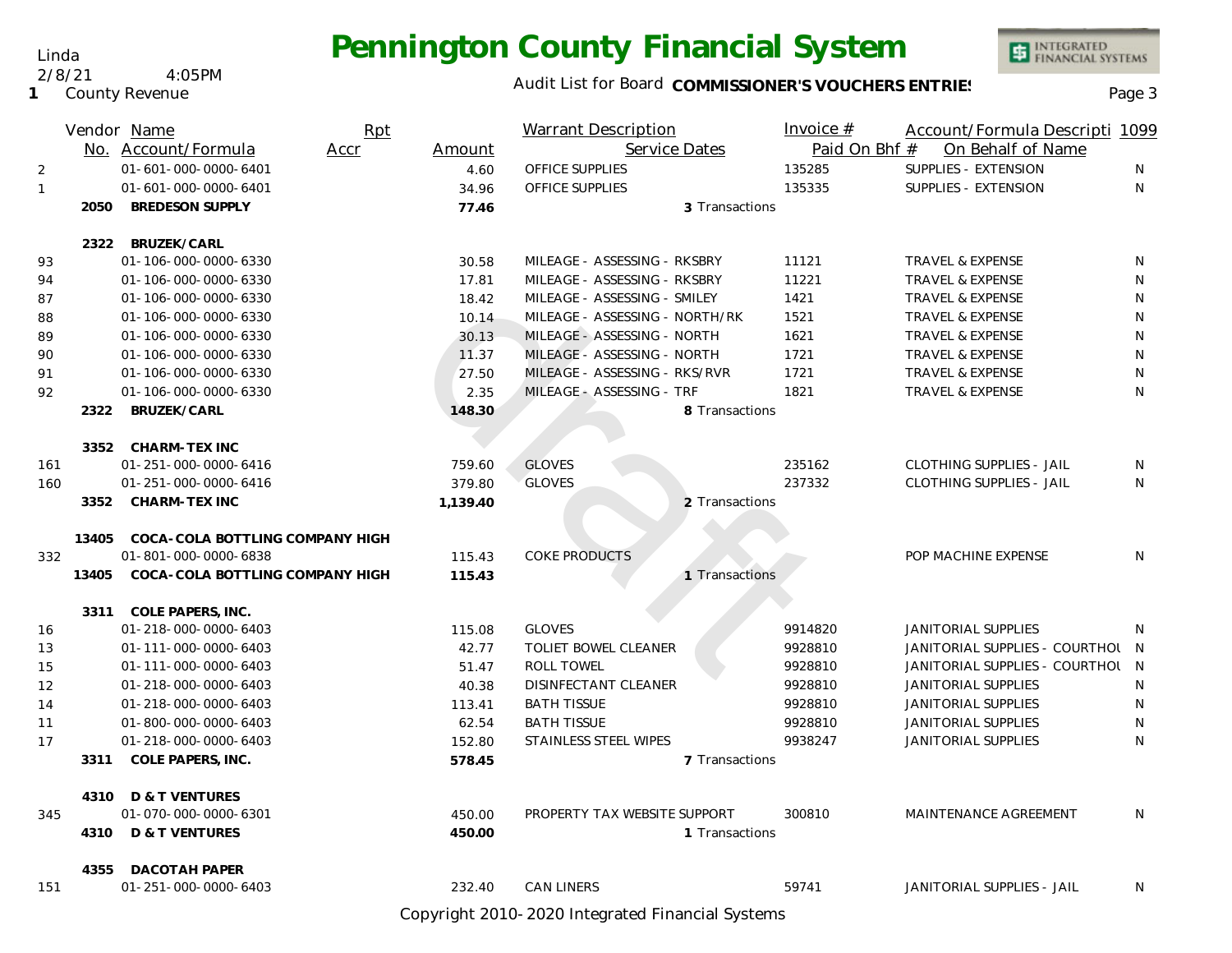#### Audit List for Board COMMISSIONER'S VOUCHERS ENTRIES<br>Page 4

INTEGRATED<br>FINANCIAL SYSTEMS

|           | Vendor Name                        | Rpt  |          | <b>Warrant Description</b>       |                | Invoice $#$   | Account/Formula Descripti 1099   |    |
|-----------|------------------------------------|------|----------|----------------------------------|----------------|---------------|----------------------------------|----|
|           | No. Account/Formula                | Accr | Amount   | Service Dates                    |                | Paid On Bhf # | On Behalf of Name                |    |
| 154       | 01-251-000-0000-6403               |      | 129.03   | TOLIET PAPER/PAPER TOWEL         |                | 62231         | JANITORIAL SUPPLIES - JAIL       | N  |
| 155       | 01-251-000-0000-6403               |      | 872.35   | TOLIET PAPER/PAPER TOWEL         |                | 62232         | JANITORIAL SUPPLIES - JAIL       | N  |
| 156       | 01-251-000-0000-6403               |      | 92.96    | <b>CAN LINERS</b>                |                | 62233         | JANITORIAL SUPPLIES - JAIL       | N  |
| 152       | 01-251-000-0000-6403               |      | 130.26   | <b>TOLIET PAPERS/PAPER TOWEL</b> |                | 99038         | JANITORIAL SUPPLIES - JAIL       | N  |
| 153       | 01-251-000-0000-6403               |      | 110.96   | <b>CAN LINERS</b>                |                | 99097         | JANITORIAL SUPPLIES - JAIL       | N  |
| 4355      | DACOTAH PAPER                      |      | 1,567.96 |                                  | 6 Transactions |               |                                  |    |
| 4313      | DEPARTMENT OF MOTOR VEHICLES       |      |          |                                  |                |               |                                  |    |
| 170       | 01-201-000-0000-6304               |      | 14.25    | LICENSE/REGISTRATION 01 DODGE    |                |               | REPAIR & MAINTENANCE - SQUAD! N  |    |
| 4313      | DEPARTMENT OF MOTOR VEHICLES       |      | 14.25    |                                  | 1 Transactions |               |                                  |    |
| 13483     | DEPT OF CORRECTIONS FINANCIAL SERV |      |          |                                  |                |               |                                  |    |
| 157       | 01-251-000-0000-6801               | AP   | 968.00   | INMATE WAGE 12-20-20             |                | 642368        | MISCELLANEOUS EXPENSE - JAIL     | N  |
| 158       | 01-251-000-0000-6801               | AP   | 968.00   | INMATE WAGE 12-26-20             |                | 642369        | MISCELLANEOUS EXPENSE - JAIL     | N. |
| 13483     | DEPT OF CORRECTIONS FINANCIAL SERV |      | 1,936.00 |                                  | 2 Transactions |               |                                  |    |
| 4301      | <b>DERBY INDUSTRIES</b>            |      |          |                                  |                |               |                                  |    |
| 146       | 01-251-000-0000-6300               |      | 79.94    | <b>CURTAIN RELEASE TABS</b>      |                | 59013         | <b>REPAIRS &amp; MAINTENANCE</b> | N  |
| 4301      | DERBY INDUSTRIES                   |      | 79.94    |                                  | 1 Transactions |               |                                  |    |
| 999999997 | EMBLEM ENTERPRISES, INC            |      |          |                                  |                |               |                                  |    |
| 302       | 01-220-000-0000-6420               |      | 380.00   | SHERIFF OFFICE PATCHES           |                | 809371        | <b>UNIFORMS</b>                  | N  |
| 303       | 01-220-000-0000-6420               |      | 27.31    | <b>SHIPPING PATCHES</b>          |                | 809371        | <b>UNIFORMS</b>                  | N  |
| 304       | 01-251-000-0000-6420               |      | 232.00   | <b>FLAG PATCHES</b>              |                | 809371        | <b>JAILER UNIFORMS</b>           | N  |
| 99999997  | <b>EMBLEM ENTERPRISES, INC</b>     |      | 639.31   |                                  | 3 Transactions |               |                                  |    |
| 6006      | <b>FARMERS UNION OIL</b>           |      |          |                                  |                |               |                                  |    |
| 96        | 01-290-000-0000-6560               |      | 108.78   | <b>JANUARY FUEL BILL</b>         |                | 697477        | Gas & Diesel                     | N  |
| 6006      | <b>FARMERS UNION OIL</b>           |      | 108.78   |                                  | 1 Transactions |               |                                  |    |
| 6305      | FLAAGAN/JODI                       |      |          |                                  |                |               |                                  |    |
| 342       | 01-013-000-0000-6853               |      | 1,295.00 | 37 HRS @ \$35 TZD GRANT          |                |               | TOWARD ZERO DEATH GRANT          | Y  |
| 6305      | FLAAGAN/JODI                       |      | 1,295.00 |                                  | 1 Transactions |               |                                  |    |
| 7317      | <b>GALLS, LLC</b>                  |      |          |                                  |                |               |                                  |    |
| 175       | 01-201-000-0000-6420               | AP   | 720.37   | NEW DEPUTY UNIFORM/GEAR #13      |                | 17314821      | <b>UNIFORMS</b>                  | N  |
| 176       | 01-251-000-0000-6420               | AP   | 9.81     | <b>BELT KEEPERS</b>              |                | 17315185      | <b>JAILER UNIFORMS</b>           | N  |
| 178       | 01-201-000-0000-6420               |      | 11.44    | NAMETAG #13                      |                | 17428804      | <b>UNIFORMS</b>                  | N  |
| 177       | 01-220-000-0000-6631               |      | 949.73   | RIOT SHEILDS                     |                | 17480456      | <b>FURNITURE &amp; EQUIPMENT</b> | N  |

Copyright 2010-2020 Integrated Financial Systems

#### Linda 2/8/21 4:05PM

**1** County Revenue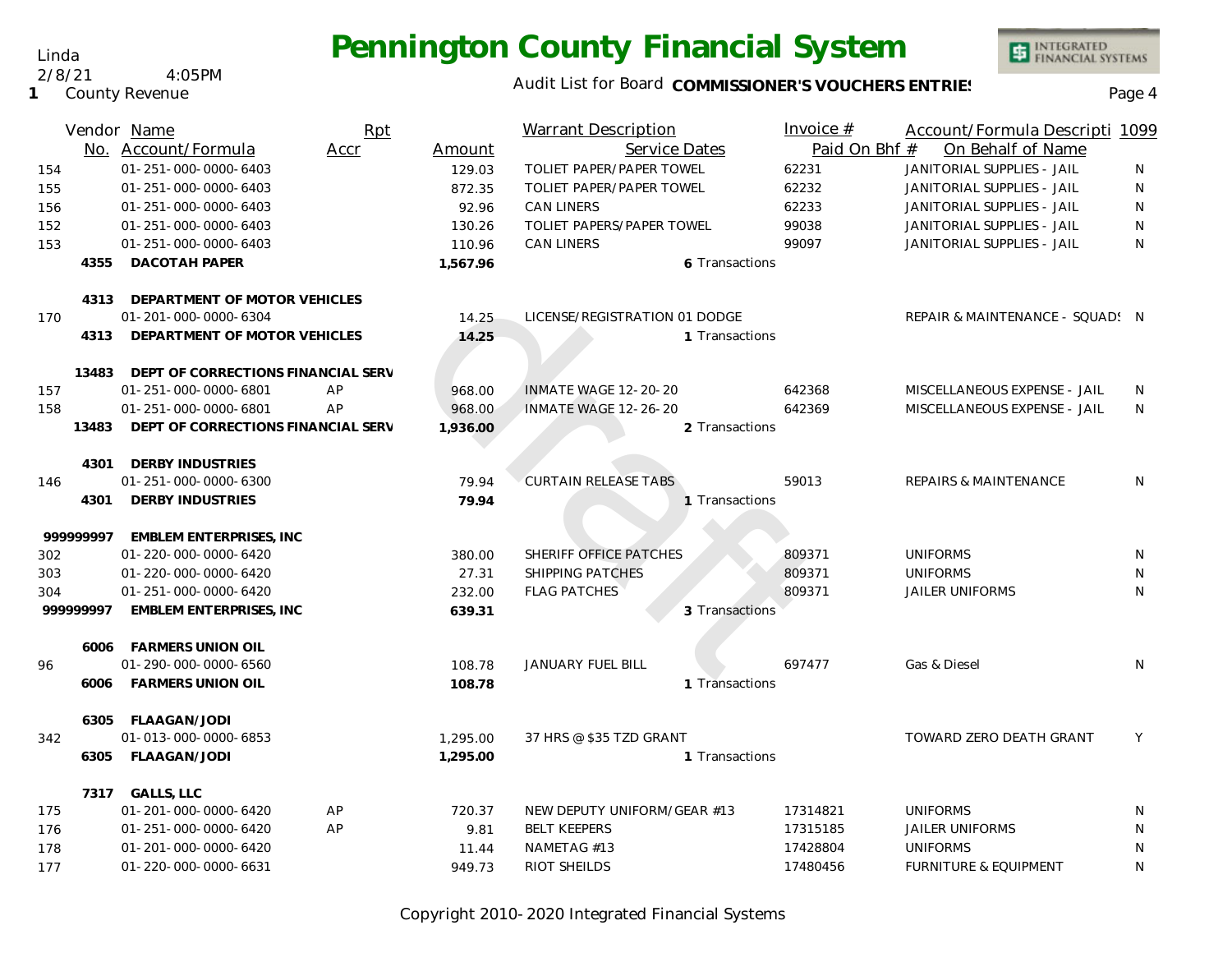Audit List for Board COMMISSIONER'S VOUCHERS ENTRIES<br>Page 5

INTEGRATED<br>FINANCIAL SYSTEMS

|                |              | Vendor Name<br>No. Account/Formula<br>7317 GALLS, LLC                | Rpt<br>Accr | Amount<br>1,691.35 | <b>Warrant Description</b><br>Service Dates          | 4 Transactions | Invoice $#$<br>Paid On Bhf # | Account/Formula Descripti 1099<br>On Behalf of Name |   |
|----------------|--------------|----------------------------------------------------------------------|-------------|--------------------|------------------------------------------------------|----------------|------------------------------|-----------------------------------------------------|---|
| 163            | 8331<br>8331 | <b>HARDWARE HANK</b><br>01-201-000-0000-6420<br><b>HARDWARE HANK</b> |             | 10.68<br>10.68     | <b>GLOCK HANDLE #11</b>                              | 1 Transactions | 24200374                     | <b>UNIFORMS</b>                                     | N |
|                | 99999997     | HAUGEN/ROBERT                                                        |             |                    |                                                      |                |                              |                                                     |   |
| 184            | 999999997    | 01-251-000-0000-6420<br>HAUGEN/ROBERT                                |             | 196.30<br>196.30   | UNIFORM ALLOWANCE REIMBURSE                          | 1 Transactions |                              | <b>JAILER UNIFORMS</b>                              | N |
| 181            |              | 10450 JENSEN PLUMBING<br>01-218-000-0000-6300                        |             | 400.00             | <b>AUGER MAIN SEWER</b>                              |                | 1774                         | REPAIRS & MAINTENANCE                               | Υ |
|                | 10450        | JENSEN PLUMBING                                                      |             | 400.00             |                                                      | 1 Transactions |                              |                                                     |   |
|                | 19343        | LARSON/MELISSA                                                       |             |                    |                                                      |                |                              |                                                     |   |
| 187            |              | 01-201-000-0000-6420                                                 |             | 75.24              | UNIFORM ALLOWANCE REIMBURSE                          |                |                              | <b>UNIFORMS</b>                                     | N |
| 201            |              | 01-251-000-0000-6330                                                 |             | 8.23               | MEAL - TRANSPORT - ST PAUL                           |                | 12721                        | <b>TRAVEL &amp; EXPENSE</b>                         | N |
| 202            |              | 01-251-000-0000-6330                                                 |             | 26.08              | MEAL - TRANSPORT - TEXAS<br>MEAL - TRANSPORT - TEXAS |                | 12721                        | TRAVEL & EXPENSE                                    | N |
| 203            |              | 01-251-000-0000-6330                                                 |             | 13.80              |                                                      |                | 12721                        | <b>TRAVEL &amp; EXPENSE</b>                         | N |
| 204            |              | 01-251-000-0000-6330                                                 |             | 4.75               | MEAL - TRANSPORT - TEXAS                             |                | 12821                        | <b>TRAVEL &amp; EXPENSE</b>                         | N |
| 205            |              | 01-251-000-0000-6330                                                 |             | 25.00              | MEAL - TRANSPORT - MPLS                              |                | 12821                        | <b>TRAVEL &amp; EXPENSE</b>                         | N |
|                | 19343        | LARSON/MELISSA                                                       |             | 153.10             |                                                      | 6 Transactions |                              |                                                     |   |
|                |              | 12123 LES'S SANITATION SERVICE                                       |             |                    |                                                      |                |                              |                                                     |   |
| 343            |              | 01-800-000-0000-6262                                                 |             | 107.09             | SERVCIES - WELFARE                                   |                |                              | OTHER SERVICES-WELFARE BUILDI N                     |   |
| 344            |              | 01-132-000-0000-6801                                                 |             | 200.00             | TRAILER DEMO DMV CONST                               |                | 11X03036                     | MISCELLANEOUS EXPENSE - MOTOI N                     |   |
|                | 12123        | <b>LES'S SANITATION SERVICE</b>                                      |             | 307.09             |                                                      | 2 Transactions |                              |                                                     |   |
|                | 12355        | LEVENHAGEN/AMY                                                       |             |                    |                                                      |                |                              |                                                     |   |
| 327            |              | 01-106-000-0000-6330                                                 |             | 54.88              | MILEAGE - ASSESSING - CLOVERLE                       |                | 11121                        | <b>TRAVEL &amp; EXPENSE</b>                         | N |
| 328            |              | 01-106-000-0000-6330                                                 |             | 29.12              | MILEAGE - ASSESSING - SMILEY                         |                | 11221                        | TRAVEL & EXPENSE                                    | N |
| 329            |              | 01-106-000-0000-6330                                                 |             | 42.28              | MILEAGE - ASSESSING - SMILEY                         |                | 11321                        | <b>TRAVEL &amp; EXPENSE</b>                         | N |
| 330            |              | 01-106-000-0000-6330                                                 |             | 10.64              | MILEAGE - ASSESSING - CITY TRF                       |                | 2121                         | <b>TRAVEL &amp; EXPENSE</b>                         | N |
|                | 12355        | LEVENHAGEN/AMY                                                       |             | 136.92             |                                                      | 4 Transactions |                              |                                                     |   |
|                |              | 14378 LEXISNEXIS MATTHEW BENDER                                      |             |                    |                                                      |                |                              |                                                     |   |
| $\overline{4}$ |              | 01-016-000-0000-6242                                                 |             | 352.31             | 2021 MN MIS & DWI ORDINANCE                          |                | 22754288                     | SUBSCRIPTIONS - LAW LIBRARY                         | N |
|                |              | 14378 LEXISNEXIS MATTHEW BENDER                                      |             | 352.31             |                                                      | 1 Transactions |                              |                                                     |   |
|                | 12300        | LYLE WALSETH CONSTRUCTION                                            |             |                    |                                                      |                |                              |                                                     |   |

Copyright 2010-2020 Integrated Financial Systems

#### Linda

**1** County Revenue 2/8/21 4:05PM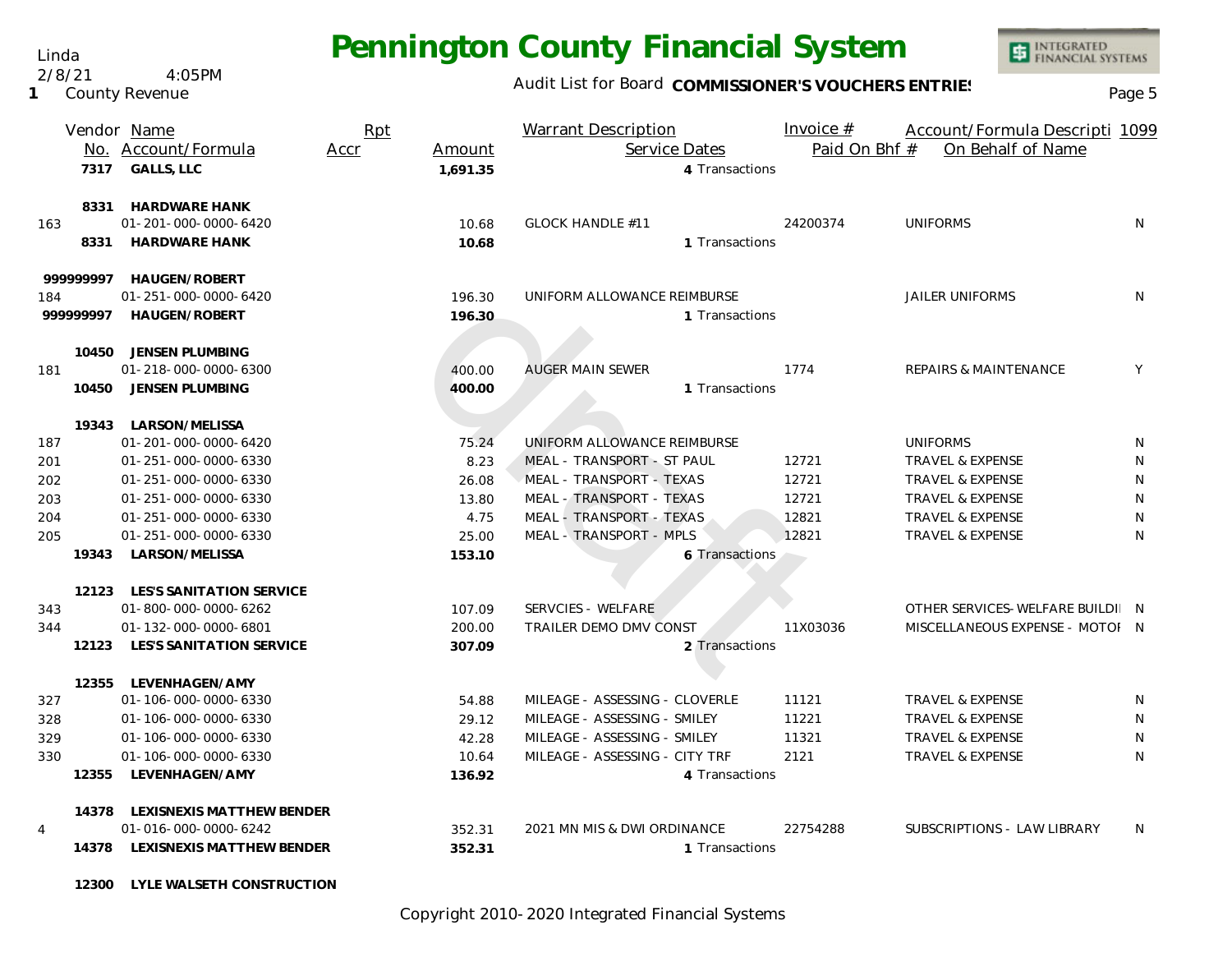Audit List for Board COMMISSIONER'S VOUCHERS ENTRIES<br>Page 6

INTEGRATED<br>FINANCIAL SYSTEMS

|     |       | Vendor Name                            | Rpt  |           | <b>Warrant Description</b>     | Invoice $#$   | Account/Formula Descripti 1099   |              |
|-----|-------|----------------------------------------|------|-----------|--------------------------------|---------------|----------------------------------|--------------|
|     |       | No. Account/Formula                    | Accr | Amount    | Service Dates                  | Paid On Bhf # | On Behalf of Name                |              |
| 325 |       | 01-112-000-0000-6636                   |      | 3,977.00  | CARPET IN AUDITOR'S OFFICE     |               | <b>Building Improvements</b>     | Y            |
| 326 |       | 01-112-000-0000-6636                   |      | 4,861.00  | CARPET IN RECORDERS OFFICE     |               | <b>Building Improvements</b>     | Y            |
|     | 12300 | LYLE WALSETH CONSTRUCTION              |      | 8,838.00  | 2 Transactions                 |               |                                  |              |
|     | 13311 | MALONEY/PAUL                           |      |           |                                |               |                                  |              |
| 210 |       | 01-220-000-0000-6420                   |      | 39.99     | UNIFORM ALLOWANCE REIMBURSE    |               | <b>UNIFORMS</b>                  | N            |
| 211 |       | 01-220-000-0000-6420                   |      | 39.90     | UNIFORM ALLOWANCE REIMBURSE    |               | <b>UNIFORMS</b>                  | N            |
|     | 13311 | MALONEY/PAUL                           |      | 79.89     | 2 Transactions                 |               |                                  |              |
|     | 13498 | MARCO TECHNOLOGIES LLC                 |      |           |                                |               |                                  |              |
| 349 |       | 01-801-000-0000-6631                   |      | 9,984.90  | KONICA COPY MACHINE            | INV8091047    | <b>FURNITURE &amp; EQUIPMENT</b> | N            |
| 84  |       | 01-801-000-0000-6301                   |      | 157.92    | EQ1019556 MAINTENANCE AGREEMNT | INV8378500    | MAINTENANCE AGREEMENT            | N            |
| 162 |       | 01-091-000-0000-6301                   |      | 96.23     | EQ767167 MAINTENANCE AGREEMENT | INV8387436    | MAINTENANCE AGREEMENT            | N            |
| 356 |       | 01-101-000-0000-6301                   |      | 10.22     | EQ442257 MAINTENANCE AGREEMENT | INV8402381    | MAINTENANCE AGREEMENT            | N            |
|     | 13498 | <b>MARCO TECHNOLOGIES LLC</b>          |      | 10,249.27 | 4 Transactions                 |               |                                  |              |
|     |       | 13417 MARIPOSA PUBLISHING              |      |           |                                |               |                                  |              |
| 6   |       | 01-091-000-0000-6240                   |      | 80.26     | 2021 MN ATTY UPDATE            | IN739821      | <b>SUBSCRIPTIONS</b>             | N            |
|     | 13417 | MARIPOSA PUBLISHING                    |      | 80.26     | Transactions                   |               |                                  |              |
|     |       | 13352 MARSHALL COUNTY AUDITOR'S OFFICE |      |           |                                |               |                                  |              |
| 5   |       | 01-601-000-0000-6837                   |      | 6,138.47  | SALARY & BENEFITS - KJ         | 12521         | REFUNDS & REIMBURSEMENTS         | N            |
|     | 13352 | MARSHALL COUNTY AUDITOR'S OFFICE       |      | 6,138.47  | 1 Transactions                 |               |                                  |              |
|     | 13226 | MCKESSON MEDICAL SURGICAL              |      |           |                                |               |                                  |              |
| 135 |       | 01-251-000-0000-6255                   | AP   | 204.86    | ALC PRED PADS/TEST STRIPS      | 17169334      | MEDICAL - LOCAL                  | N            |
|     | 13226 | MCKESSON MEDICAL SURGICAL              |      | 204.86    | 1 Transactions                 |               |                                  |              |
|     | 13585 | MELVIE/SHERRI                          |      |           |                                |               |                                  |              |
| 232 |       | 01-106-000-0000-6330                   |      | 42.00     | MILEAGE - ASSESSING - ROCKSBRY | 119221        | TRAVEL & EXPENSE                 | N            |
| 233 |       | 01-106-000-0000-6330                   |      | 16.80     | MILEAGE - ASSESSING - ROCKSBRY | 12021         | <b>TRAVEL &amp; EXPENSE</b>      | N            |
| 227 |       | 01-106-000-0000-6330                   | AP   | 23.58     | MILEAGE - ASSESSING - BLACK RI | 121020        | <b>TRAVEL &amp; EXPENSE</b>      | N            |
| 237 |       | 01-106-000-0000-6330                   | AP   | 25.88     | MILEAGE - ASSESSING - BLACK RV | 121020        | TRAVEL & EXPENSE                 | N            |
| 228 |       | 01-106-000-0000-6330                   | AP   | 31.63     | MILEAGE - ASSESSING - BRAY/RVR | 121120        | <b>TRAVEL &amp; EXPENSE</b>      | N            |
| 229 |       | 01-106-000-0000-6330                   | AP   | 24.15     | MILEAGE - ASSESSING - ST HIL   | 121720        | <b>TRAVEL &amp; EXPENSE</b>      | $\mathsf{N}$ |
| 230 |       | 01-106-000-0000-6330                   | AP   | 29.90     | MILEAGE - ASSESSING - RIVER FA | 121820        | <b>TRAVEL &amp; EXPENSE</b>      | N            |
| 231 |       | 01-106-000-0000-6330                   | AP   | 14.38     | MILEAGE - ASSESSING - ROCKSBRY | 122220        | TRAVEL & EXPENSE                 | N            |
| 225 |       | 01-106-000-0000-6330                   | AP   | 28.75     | MILEAGE - ASSESSING - NORDEN   | 12720         | TRAVEL & EXPENSE                 | N            |
| 226 |       | 01-106-000-0000-6330                   | AP   | 25.88     | MILEAGE - ASSESSING - NORDEN   | 12820         | TRAVEL & EXPENSE                 | N            |
| 234 |       | 01-106-000-0000-6330                   |      | 5.60      | MILEAGE - ASSESSING - CITY TRF | 2121          | TRAVEL & EXPENSE                 | N            |

Copyright 2010-2020 Integrated Financial Systems

Linda 2/8/21 4:05PM

**1** County Revenue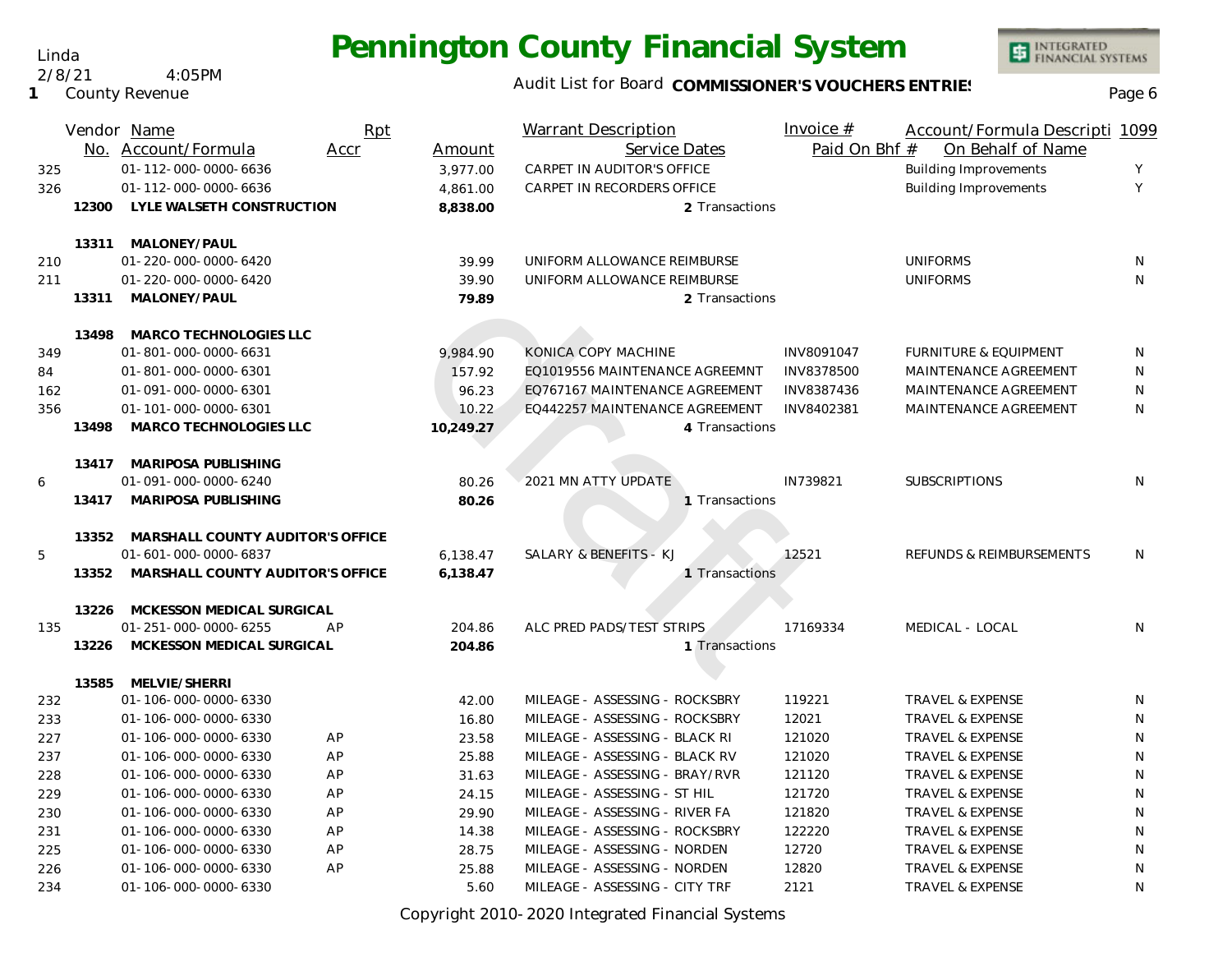INTEGRATED<br>FINANCIAL SYSTEMS

#### Audit List for Board COMMISSIONER'S VOUCHERS ENTRIES<br>Page 7

|            |           | Vendor Name<br>No. Account/Formula                    | <b>Rpt</b><br>Accr | Amount            | <b>Warrant Description</b><br>Service Dates | Invoice $#$<br>Paid On Bhf # | Account/Formula Descripti 1099<br>On Behalf of Name |              |
|------------|-----------|-------------------------------------------------------|--------------------|-------------------|---------------------------------------------|------------------------------|-----------------------------------------------------|--------------|
| 235        |           | 01-106-000-0000-6330                                  |                    | 4.48              | MILEAGE - ASSESSING - CITY TRF              | 2221                         | <b>TRAVEL &amp; EXPENSE</b>                         | N            |
| 236        |           | 01-106-000-0000-6330                                  |                    | 6.72              | MILEAGE - ASSESSING - CITY TRF              | 2421                         | TRAVEL & EXPENSE                                    | N            |
|            | 13585     | MELVIE/SHERRI                                         |                    | 279.75            | 13 Transactions                             |                              |                                                     |              |
|            |           |                                                       |                    |                   |                                             |                              |                                                     |              |
|            | 13535     | MEND CORRECTIONAL CARE, PLLC<br>01-251-000-0000-6255  |                    |                   | HEALTHCARE - JANUARY                        | 5394                         | MEDICAL - LOCAL                                     | 6            |
| 136<br>138 |           | 01-251-000-0000-6255                                  |                    | 7,650.00<br>29.95 | <b>E-KIT MEDS</b>                           | 5434                         | MEDICAL - LOCAL                                     | 6            |
| 137        |           | 01-251-000-0000-6255                                  |                    | 7,650.00          | <b>HEALTHCARE - FEBRUARY</b>                | 5470                         | MEDICAL - LOCAL                                     | 6            |
|            | 13535     | MEND CORRECTIONAL CARE, PLLC                          |                    | 15,329.95         | 3 Transactions                              |                              |                                                     |              |
|            |           |                                                       |                    |                   |                                             |                              |                                                     |              |
|            | 999999997 | <b>MIDWEST VISION</b>                                 |                    |                   |                                             |                              |                                                     |              |
| 149        |           | AP<br>01-251-000-0000-6255                            |                    | 86.53             | EYE EXAM #004-010505                        | 1091904                      | MEDICAL - LOCAL                                     | N            |
|            | 999999997 | <b>MIDWEST VISION</b>                                 |                    | 86.53             | 1 Transactions                              |                              |                                                     |              |
|            |           |                                                       |                    |                   |                                             |                              |                                                     |              |
|            |           | 13322 MINNESOTA STATE TREASURER                       |                    |                   |                                             |                              |                                                     |              |
| 355        |           | 01-101-000-0000-6801                                  |                    | 10.50             | REGISTERED LAND                             |                              | MISCELLANEOUS EXPENSE - RECOR N                     |              |
| 351        |           | 01-101-000-0000-6825                                  |                    | 195.00            | MARRIAGE SURCHARGE                          |                              | MARRIAGE SURCHARGES MN - REC N                      |              |
| 354        |           | 01-101-000-0000-6827                                  |                    | 2.079.00          | <b>RECORD &amp; REGISTRAR'S FEES</b>        |                              | <b>STATE SURCHARGES</b>                             | N            |
| 350        |           | 01-101-000-0000-6829                                  |                    | 507.00            | <b>CHILDREN'S SURCHARGE</b>                 |                              | CHILDREN SURCHARGE MN - RECO N                      |              |
| 352        |           | 01-101-000-0000-6831                                  |                    | 1,016.00          | <b>BIRTH/DEATH SURCHARGE</b>                |                              | BIRTH/DEATH CERTIF SURCHARGE N                      |              |
| 353        |           | 01-101-000-0000-6848                                  |                    | 1,690.00          | <b>BIRTH RECORD SURCHARGE</b>               |                              | <b>BIRTH DEFECT SURCHARGE</b>                       | N            |
|            | 13322     | MINNESOTA STATE TREASURER                             |                    | 5,497.50          | 6 Transactions                              |                              |                                                     |              |
|            |           |                                                       |                    |                   |                                             |                              |                                                     |              |
|            | 13361     | MN BUREAU OF CRIMINAL APPREHENSIO                     |                    |                   |                                             |                              |                                                     |              |
| 224        |           | 01-203-000-0000-6801<br>AP                            |                    | 850.00            | 69 NEW - 32 RENEW                           | 57-000067                    | <b>GUN PERMIT - MISC</b>                            | N            |
|            | 13361     | MN BUREAU OF CRIMINAL APPREHENSIO                     |                    | 850.00            | 1 Transactions                              |                              |                                                     |              |
|            | 13355     | MN COUNTIES COMPUTER COOP                             |                    |                   |                                             |                              |                                                     |              |
| 323        |           | 01-061-000-0000-6301                                  |                    | 24.58             | <b>FIRMWARE LICENSE DS 200</b>              | 2101424                      | <b>MAINTENANCE AGREEMENT</b>                        | <sup>N</sup> |
| 324        |           | 01-061-000-0000-6301                                  |                    | 13.33             | HARDWARE MAINTENANCE DS200                  | 2101424                      | MAINTENANCE AGREEMENT                               | N            |
|            | 13355     | MN COUNTIES COMPUTER COOP                             |                    | 37.91             | 2 Transactions                              |                              |                                                     |              |
|            |           |                                                       |                    |                   |                                             |                              |                                                     |              |
|            | 13033     | MN COUNTIES INTERGOVERNMENTAL TF                      |                    |                   |                                             |                              |                                                     |              |
| 321        |           | 01-605-000-0000-6354                                  |                    | 4,144.00          | 2021 WORKMAN'S COMP                         | 18729R                       | INSURANCE - WORKMAN'S COMP                          | N            |
| 322        |           | 01-605-000-0000-6355                                  |                    | 5,211.00          | 2021 PROPERTY/CASUALTY                      | 18729R                       | INSURANCE - PROPERTY CASUALT' N                     |              |
|            | 13033     | MN COUNTIES INTERGOVERNMENTAL TF                      |                    | 9,355.00          | 2 Transactions                              |                              |                                                     |              |
|            |           |                                                       |                    |                   |                                             |                              |                                                     |              |
|            |           | 13324 MN SHERIFFS ASSOCIATION<br>01-203-000-0000-6801 |                    | 60.00             | PERMIT TO PURCHASE CARDS                    | 224770                       | <b>GUN PERMIT - MISC</b>                            | N            |
| 180        |           | 01-252-000-0000-6330                                  |                    |                   | ADVANCED CIVIL PROCESS #13                  | 225640                       | <b>TRAVEL &amp; EXPENSE</b>                         | N            |
| 206        |           |                                                       |                    | 240.00            |                                             |                              |                                                     |              |

Copyright 2010-2020 Integrated Financial Systems

Linda 2/8/21 4:05PM

**1** County Revenue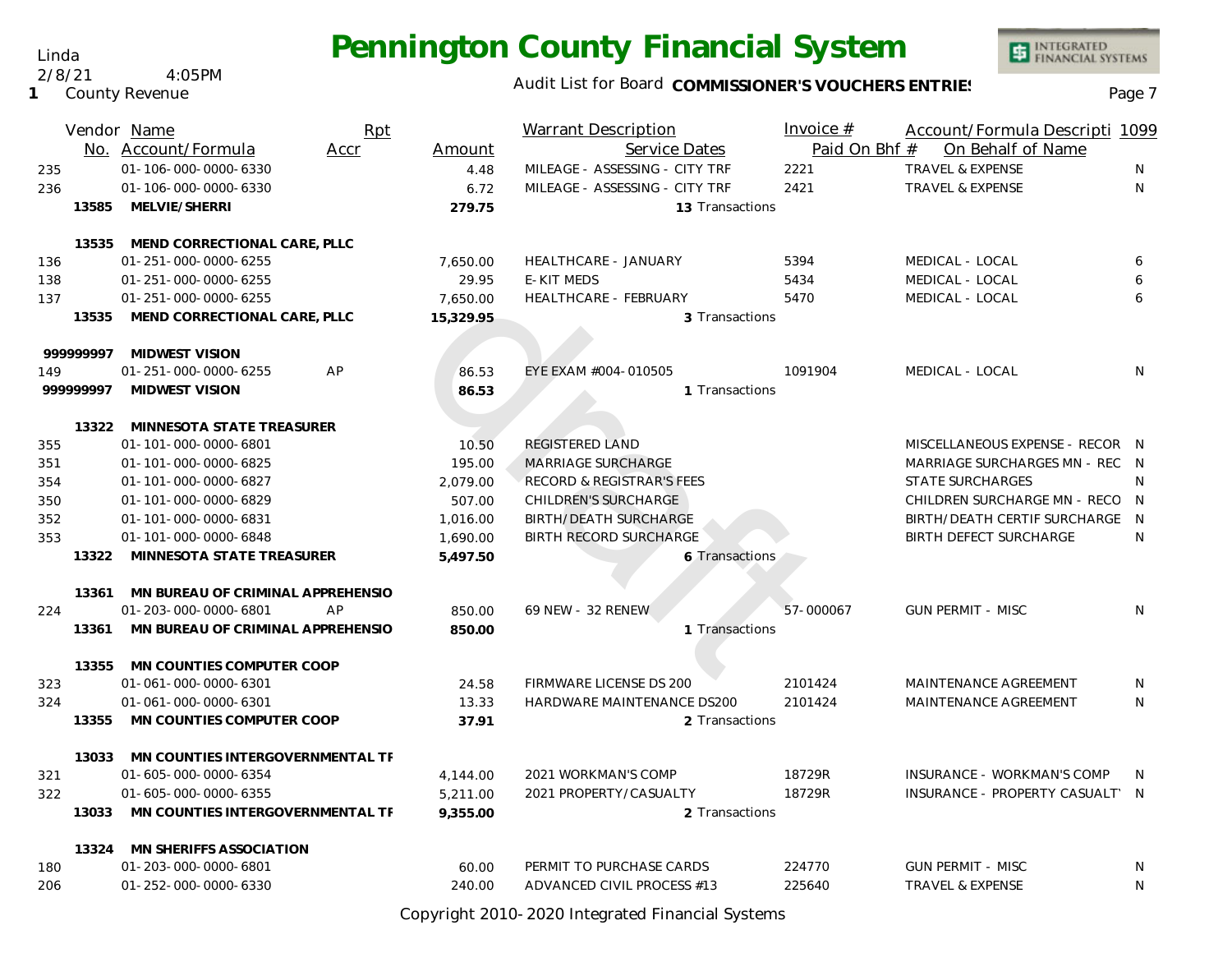Linda 2/8/21 4:05PM

**16061 PENNINGTON COUNTY RECORDER**

**1** County Revenue

### Audit List for Board COMMISSIONER'S VOUCHERS ENTRIES<br>Page 8

|     |           | Vendor Name<br>No. Account/Formula | Rpt<br>Accr | Amount   | <b>Warrant Description</b><br>Service Dates |                | Invoice $#$<br>Paid On Bhf # | Account/Formula Descripti 1099<br>On Behalf of Name |              |
|-----|-----------|------------------------------------|-------------|----------|---------------------------------------------|----------------|------------------------------|-----------------------------------------------------|--------------|
| 207 |           | 01-252-000-0000-6330               |             | 125.00   | <b>BASIC CIVIL PROCESS #13</b>              |                | 225640                       | <b>TRAVEL &amp; EXPENSE</b>                         | N            |
| 208 |           | 01-252-000-0000-6330               |             | 150.00   | STREET OFFICER RESPONSE #13                 |                | 225640                       | <b>TRAVEL &amp; EXPENSE</b>                         | N            |
|     | 13324     | MN SHERIFFS ASSOCIATION            |             | 575.00   |                                             | 4 Transactions |                              |                                                     |              |
|     | 99999997  | NARDINI FIRE EQUIPMENT             |             |          |                                             |                |                              |                                                     |              |
| 174 |           | 01-251-000-0000-6302               |             | 219.56   | TANK MAINTENANCE, PIPE INSPECT              |                | 161757                       | KITCHEN REPAIRS & EXPENSE                           | N.           |
|     | 999999997 | NARDINI FIRE EQUIPMENT             |             | 219.56   |                                             | 1 Transactions |                              |                                                     |              |
|     | 14123     | NORTHWEST BEVERAGE INC             |             |          |                                             |                |                              |                                                     |              |
| 333 |           | 01-601-000-0000-6401               |             | 19.00    | <b>JANUARY WATER BILL</b>                   |                | 007961                       | SUPPLIES - EXTENSION                                | N            |
| 164 |           | 01-251-000-0000-6801               |             | 59.75    | WATER                                       |                | 1209970                      | MISCELLANEOUS EXPENSE - JAIL                        | N            |
| 165 |           | 01-220-000-0000-6801               |             | 67.00    | <b>WATER</b>                                |                | 1211317                      | MISCELLANEOUS EXPENSE                               | N            |
| 166 |           | 01-220-000-0000-6801               |             | 10.00    | MONTHLY RENTAL - JANUARY                    |                | 1212331                      | MISCELLANEOUS EXPENSE                               | $\mathsf{N}$ |
| 167 |           | 01-251-000-0000-6801               |             | 10.00    | MONTHLY RENTAL - JANUARY                    |                | 1212331                      | MISCELLANEOUS EXPENSE - JAIL                        | N            |
|     | 14123     | NORTHWEST BEVERAGE INC             |             | 165.75   |                                             | 5 Transactions |                              |                                                     |              |
|     | 15323     | <b>OFFICE DEPOT</b>                |             |          |                                             |                |                              |                                                     |              |
| 194 |           | 01-220-000-0000-6401               | AP          | 59.90    | <b>USB DRIVES</b>                           |                | 146483757001                 | <b>SUPPLIES</b>                                     | N            |
| 195 |           | 01-220-000-0000-6401               | AP          | 51.92    | <b>USB DRIVES</b>                           |                | 146496563001                 | <b>SUPPLIES</b>                                     | ${\sf N}$    |
| 85  |           | 01-132-000-0000-6631               |             | 659.98   | <b>SCANNERS</b>                             |                | 149165258001                 | FURNITURE & EQUIPMENT - MOTOI                       | N            |
| 346 |           | 01-801-000-0000-6401               |             | 20.79    | <b>FORMS</b>                                |                | 151685456001                 | SUPPLIES-UNALLOCATED                                | N            |
| 347 |           | 01-801-000-0000-6401               |             | 17.98    | <b>ARROWS</b>                               |                | 151685456001                 | SUPPLIES-UNALLOCATED                                | N            |
| 348 |           | 01-801-000-0000-6401               |             | 17.65    | <b>PENS</b>                                 |                | 151693302001                 | SUPPLIES-UNALLOCATED                                | N            |
|     | 15323     | OFFICE DEPOT                       |             | 828.22   |                                             | 6 Transactions |                              |                                                     |              |
|     | 15375     | OLSON/WYATT                        |             |          |                                             |                |                              |                                                     |              |
| 182 |           | 01-220-000-0000-6420               |             | 114.23   | UNIFORM ALLOWANCE REIMBURSE                 |                |                              | <b>UNIFORMS</b>                                     | N            |
| 183 |           | 01-220-000-0000-6420               |             | 142.95   | UNIFORM ALLOWANCE REIMBURSE                 |                |                              | <b>UNIFORMS</b>                                     | N            |
|     | 15375     | OLSON/WYATT                        |             | 257.18   |                                             | 2 Transactions |                              |                                                     |              |
|     | 16056     | <b>PAINT &amp; GLASS INTERIORS</b> |             |          |                                             |                |                              |                                                     |              |
| 320 |           | 01-041-000-0000-6631               |             | 864.79   | <b>PAINT &amp; SUPPLIES</b>                 |                |                              | FURNITURE & EQUIPMENT - AUDIT: N                    |              |
| 319 |           | 01-112-000-0000-6636               |             | 600.00   | <b>PAINT &amp; SUPPLIES</b>                 |                |                              | <b>Building Improvements</b>                        | N            |
|     | 16056     | <b>PAINT &amp; GLASS INTERIORS</b> |             | 1,464.79 |                                             | 2 Transactions |                              |                                                     |              |
|     | 16313     | PENNINGTON COUNTY AUDITOR          |             |          |                                             |                |                              |                                                     |              |
| 86  |           | 01-601-000-0000-6209               |             | 35.97    | POSTAGE FOR JANUARY                         |                | 4070                         | <b>POSTAGE</b>                                      | N            |
|     | 16313     | PENNINGTON COUNTY AUDITOR          |             | 35.97    |                                             | 1 Transactions |                              |                                                     |              |
|     |           |                                    |             |          |                                             |                |                              |                                                     |              |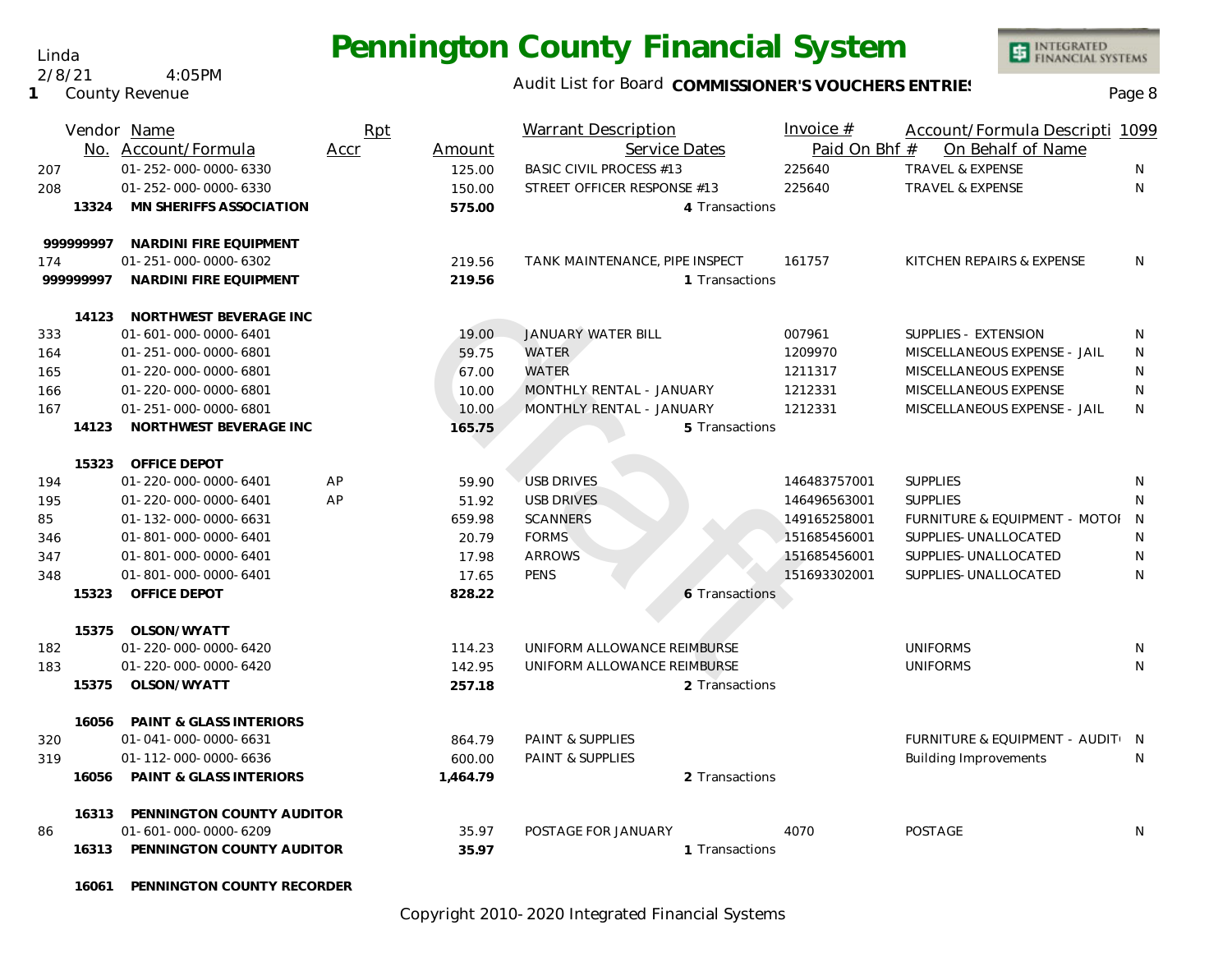Linda 2/8/21 4:05PM

**1** County Revenue

#### Audit List for Board COMMISSIONER'S VOUCHERS ENTRIES<br>Page 9

|                |       | Vendor Name                                  | Rpt  |        | <b>Warrant Description</b>       | Invoice #     | Account/Formula Descripti 1099   |   |
|----------------|-------|----------------------------------------------|------|--------|----------------------------------|---------------|----------------------------------|---|
|                |       | No. Account/Formula                          | Accr | Amount | Service Dates                    | Paid On Bhf # | On Behalf of Name                |   |
| 9              |       | 01-041-000-0000-6801                         |      | 30.00  | RECORD & RELEASE MH TAX LIEN     | 25.09110600   | MISCELLANEOUS EXPENSE - AUDIT( N |   |
| $\overline{7}$ |       | 01-041-000-0000-6801                         |      | 30.00  | RECORD & RELEASE MH TAX LIEN     | 25.09111000   | MISCELLANEOUS EXPENSE - AUDIT( N |   |
| 8              |       | 01-041-000-0000-6801                         |      | 30.00  | RECORD & RELEASE MH TAX LIEN     | 25.09155502   | MISCELLANEOUS EXPENSE - AUDIT: N |   |
|                | 16061 | PENNINGTON COUNTY RECORDER                   |      | 90.00  | 3 Transactions                   |               |                                  |   |
|                | 16314 |                                              |      |        |                                  |               |                                  |   |
| 186            |       | PENNINGTON FAST LUBE<br>01-201-000-0000-6304 |      | 41.09  | OIL CHANGE #06                   | 73312         | REPAIR & MAINTENANCE - SQUAD! Y  |   |
|                | 16314 | PENNINGTON FAST LUBE                         |      | 41.09  | 1 Transactions                   |               |                                  |   |
|                |       |                                              |      |        |                                  |               |                                  |   |
|                | 16362 | PETERSON/NEIL                                |      |        |                                  |               |                                  |   |
| 168            |       | 01-003-000-0000-6330                         |      | 72.80  | <b>JANUARY MILEAGE</b>           |               | <b>TRAVEL &amp; EXPENSE</b>      | N |
|                | 16362 | PETERSON/NEIL                                |      | 72.80  | 1 Transactions                   |               |                                  |   |
|                | 18440 | READITECH IT SOLUTIONS                       |      |        |                                  |               |                                  |   |
| 82             |       | 01-070-000-0000-6263                         |      | 200.00 | <b>GIS SSL CERTIFICATE</b>       | 183773        | COMPUTER SERVICES - DP           | N |
| 81             |       | 01-070-000-0000-6263                         |      | 40.00  | REMOTE BACKUP MANAGER - FEB      | 184045        | <b>COMPUTER SERVICES - DP</b>    | N |
| 32             |       | 01-003-000-0000-6210                         |      | 42.45  | <b>HOSTED EXCHANGE - FEB</b>     | 184046        | <b>E-MAIL SERVICES</b>           | N |
| 48             |       | 01-003-000-0000-6210                         |      | 17.35  | ARCHIVING FEB - BOARD            | 184046        | <b>E-MAIL SERVICES</b>           | N |
| 80             |       | 01-003-000-0000-6210                         |      | 17.74  | <b>HOSTED OFFICE APPS - COMM</b> | 184046        | <b>E-MAIL SERVICES</b>           | N |
| 33             |       | 01-041-000-0000-6210                         |      | 16.98  | <b>HOSTED EXCHANGE - FEB</b>     | 184046        | <b>E-MAIL SERVICES</b>           | N |
| 43             |       | 01-041-000-0000-6210                         |      | 13.88  | ARCHIVING FEB - AUD/TREAS        | 184046        | <b>E-MAIL SERVICES</b>           | N |
| 59             |       | 01-041-000-0000-6210                         |      | 6.00   | POP EMAIL FEB - AUD/TREAS        | 184046        | <b>E-MAIL SERVICES</b>           | N |
| 75             |       | 01-041-000-0000-6210                         |      | 43.75  | HOSTED OFFICE APPS - AUDITOR     | 184046        | <b>E-MAIL SERVICES</b>           | N |
| 34             |       | 01-070-000-0000-6210                         |      | 399.03 | <b>HOSTED EXCHANGE - FEB</b>     | 184046        | <b>E-MAIL SERVICES</b>           | N |
| 35             |       | 01-070-000-0000-6210                         |      | 33.96  | <b>HOSTED EXCHANGE - FEB</b>     | 184046        | <b>E-MAIL SERVICES</b>           | N |
| 44             |       | 01-070-000-0000-6210                         |      | 34.70  | ARCHIVING FEB - HIGHWAY          | 184046        | <b>E-MAIL SERVICES</b>           | N |
| 45             |       | 01-070-000-0000-6210                         |      | 34.70  | ARCHIVING FEB - ICN              | 184046        | <b>E-MAIL SERVICES</b>           | N |
| 46             |       | 01-070-000-0000-6210                         |      | 170.03 | ARCHIVING FEB - WELFARE          | 184046        | <b>E-MAIL SERVICES</b>           | N |
| 47             |       | 01-070-000-0000-6210                         |      | 10.41  | ARCHIVING FEB - DATA             | 184046        | <b>E-MAIL SERVICES</b>           | N |
| 60             |       | 01-070-000-0000-6210                         |      | 12.00  | POP EMAIL FEB - HIGHWAY          | 184046        | <b>E-MAIL SERVICES</b>           | N |
| 61             |       | 01-070-000-0000-6210                         |      | 20.00  | POP EMAIL FEB - ICN              | 184046        | <b>E-MAIL SERVICES</b>           | N |
| 62             |       | 01-070-000-0000-6210                         |      | 6.00   | POP EMAIL FEB - DATA             | 184046        | <b>E-MAIL SERVICES</b>           | N |
| 68             |       | 01-070-000-0000-6210                         |      | 135.83 | <b>ENCRYPTION FEB - WELFARE</b>  | 184046        | <b>E-MAIL SERVICES</b>           | N |
| 72             |       | 01-070-000-0000-6210                         |      | 35.00  | HOSTED OFFICE APPS - NURSING     | 184046        | <b>E-MAIL SERVICES</b>           | N |
| 74             |       | 01-070-000-0000-6210                         |      | 61.25  | HOSTED OFFICE APPS - HIGHWAY     | 184046        | <b>E-MAIL SERVICES</b>           | N |
| 77             |       | 01-070-000-0000-6210                         |      | 70.00  | HOSTED OFFICE APPS - WELFARE     | 184046        | <b>E-MAIL SERVICES</b>           | N |
| 36             |       | 01-091-000-0000-6210                         |      | 42.45  | <b>HOSTED EXCHANGE - FEB</b>     | 184046        | <b>E-MAIL SERVICES</b>           | N |
| 49             |       | 01-091-000-0000-6210                         |      | 17.35  | ARCHIVING FEB - ATTORNEY         | 184046        | <b>E-MAIL SERVICES</b>           | N |
| 71             |       | 01-091-000-0000-6300                         |      | 43.75  | <b>HOSTED OFFICE APPS - ATTY</b> | 184046        | REPAIRS & MAINTENANCE            | N |
| 50             |       | 01-101-000-0000-6300                         |      | 10.41  | ARCHIVING FEB - RECORDER         | 184046        | REPAIRS & MAINTENANCE            | N |

Copyright 2010-2020 Integrated Financial Systems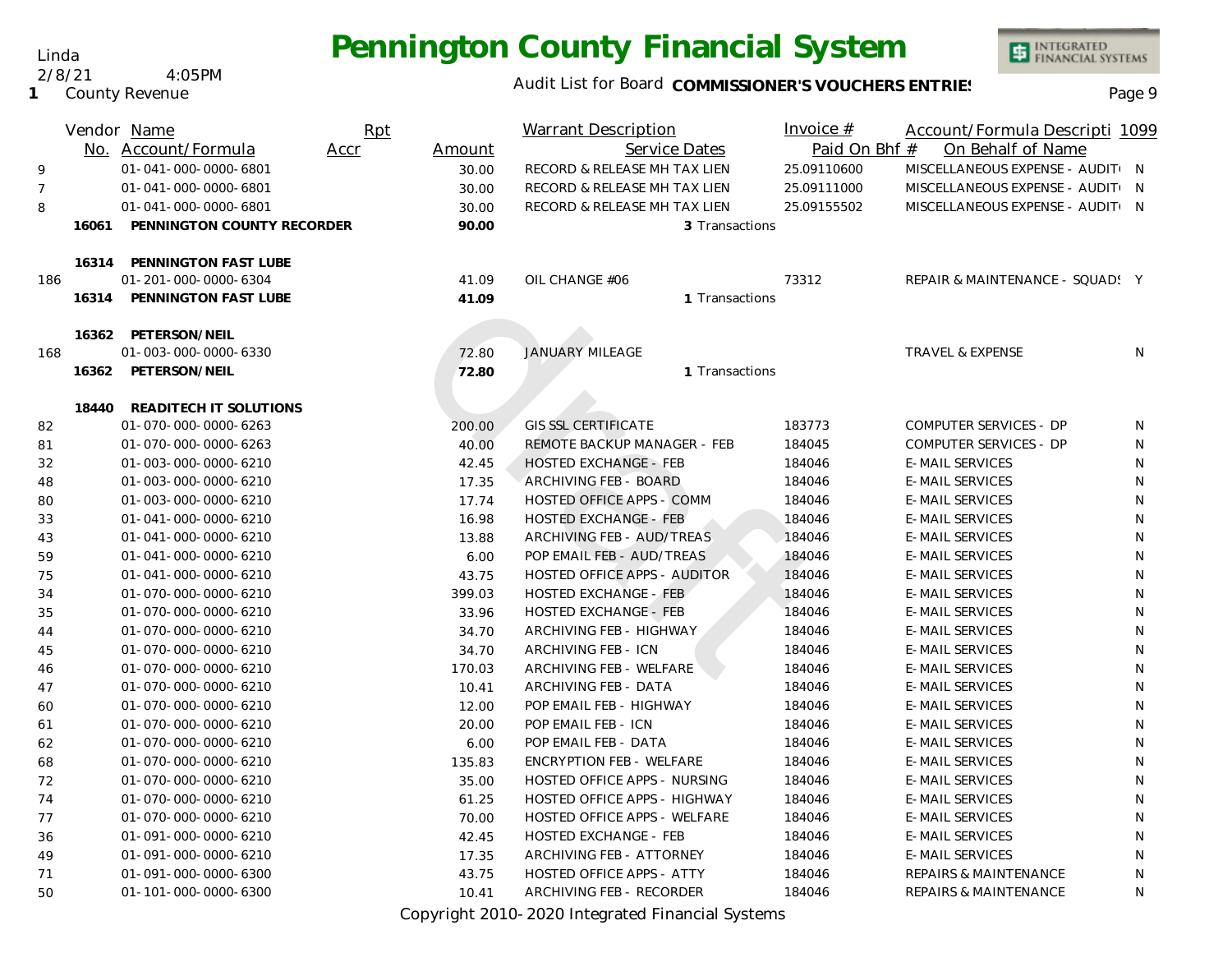**1** County Revenue

2/8/21 4:05PM

Linda

|    | Vendor Name          | Rpt  |        | <b>Warrant Description</b>     | Invoice $#$   | Account/Formula Descripti 1099   |    |
|----|----------------------|------|--------|--------------------------------|---------------|----------------------------------|----|
|    | No. Account/Formula  | Accr | Amount | Service Dates                  | Paid On Bhf # | On Behalf of Name                |    |
| 63 | 01-101-000-0000-6300 |      | 6.00   | POP EMAIL FEB - RECORDER       | 184046        | <b>REPAIRS &amp; MAINTENANCE</b> | N. |
| 76 | 01-101-000-0000-6300 |      | 17.50  | HOSTED OFFICE APPS - RECORDER  | 184046        | REPAIRS & MAINTENANCE            | N  |
| 51 | 01-106-000-0000-6300 |      | 10.41  | ARCHIVING FEB - ASSESSOR       | 184046        | <b>REPAIRS &amp; MAINTENANCE</b> | N  |
| 64 | 01-106-000-0000-6300 |      | 6.00   | POP EMAIL FEB - ASSESSOR       | 184046        | REPAIRS & MAINTENANCE            | N  |
| 79 | 01-106-000-0000-6300 |      | 26.25  | HOSTED OFFICE APPS - ASSESSOR  | 184046        | <b>REPAIRS &amp; MAINTENANCE</b> | N  |
| 41 | 01-111-000-0000-6210 |      | 8.49   | <b>HOSTED EXCHANGE - FEB</b>   | 184046        | <b>E-MAIL SERVICES</b>           | N  |
| 58 | 01-111-000-0000-6300 |      | 3.47   | ARCHIVING FEB - CUSTODIAN      | 184046        | <b>REPAIRS &amp; MAINTENANCE</b> | N  |
| 37 | 01-121-000-0000-6210 |      | 8.49   | <b>HOSTED EXCHANGE - FEB</b>   | 184046        | <b>E-MAIL SERVICES</b>           | N  |
| 52 | 01-121-000-0000-6210 |      | 3.47   | ARCHIVING FEB - VET SERVICE    | 184046        | <b>E-MAIL SERVICES</b>           | N  |
| 53 | 01-132-000-0000-6300 |      | 17.35  | ARCHIVING FEB - MV             | 184046        | <b>REPAIRS &amp; MAINTENANCE</b> | N  |
| 65 | 01-132-000-0000-6300 |      | 10.00  | POP EMAIL FEB - MV             | 184046        | <b>REPAIRS &amp; MAINTENANCE</b> | N  |
| 70 | 01-132-000-0000-6300 |      | 35.00  | HOSTED OFFICE APPS - MV        | 184046        | REPAIRS & MAINTENANCE            | N  |
| 38 | 01-201-000-0000-6210 |      | 67.92  | <b>HOSTED EXCHANGE - FEB</b>   | 184046        | <b>E-MAIL SERVICES</b>           | N  |
| 56 | 01-201-000-0000-6210 |      | 180.44 | ARCHIVING FEB - SHERIFF        | 184046        | <b>E-MAIL SERVICES</b>           | N  |
| 66 | 01-201-000-0000-6210 |      | 90.00  | POP EMAIL FEB - SHERIFF        | 184046        | <b>E-MAIL SERVICES</b>           | N  |
| 73 | 01-201-000-0000-6300 |      | 105.00 | HOSTED OFFICE APPS - SHERIFF   | 184046        | <b>REPAIRS &amp; MAINTENANCE</b> | N  |
| 39 | 01-270-000-0000-6202 |      | 8.49   | <b>HOSTED EXCHANGE - FEB</b>   | 184046        | <b>TELEPHONE</b>                 | N  |
| 54 | 01-270-000-0000-6300 |      | 3.47   | ARCHIVING FEB - CRIME VICTIM   | 184046        | <b>REPAIRS &amp; MAINTENANCE</b> | N  |
| 40 | 01-290-000-0000-6210 |      | 8.49   | <b>HOSTED EXCHANGE - FEB</b>   | 184046        | <b>E-MAIL SERVICES</b>           | N  |
| 55 | 01-290-000-0000-6210 |      | 3.47   | ARCHIVING FEB - EMER MGMT      | 184046        | <b>E-MAIL SERVICES</b>           | N  |
| 78 | 01-290-000-0000-6210 |      | 8.75   | HOSTED OFFICE APPS - EMER MGMT | 184046        | <b>E-MAIL SERVICES</b>           | N  |
| 42 | 01-601-000-0000-6300 |      | 8.49   | <b>HOSTED EXCHANGE - FEB</b>   | 184046        | REPAIRS & MAINTENANCE            | N  |
| 57 | 01-601-000-0000-6300 |      | 10.41  | ARCHIVING FEB - EXTENSION      | 184046        | <b>REPAIRS &amp; MAINTENANCE</b> | N  |
| 67 | 01-601-000-0000-6300 |      | 4.00   | POP EMAIL FEB - EXTENSION      | 184046        | <b>REPAIRS &amp; MAINTENANCE</b> | N  |
| 69 | 01-601-000-0000-6300 |      | 8.75   | HOSTED OFFICE APPS - EXTENSION | 184046        | REPAIRS & MAINTENANCE            | N  |
| 18 | 01-041-000-0000-6210 |      | 222.86 | IT GLOBAL FEB - AUD/TREAS      | 184047        | <b>E-MAIL SERVICES</b>           | N  |
| 19 | 01-070-000-0000-6263 |      | 445.71 | IT GLOBAL FEB - HIGHWAY        | 184047        | COMPUTER SERVICES - DP           | N  |
| 20 | 01-070-000-0000-6263 |      | 297.14 | IT GLOBAL FEB - ICN            | 184047        | COMPUTER SERVICES - DP           | N  |
| 21 | 01-070-000-0000-6263 |      | 891.43 | IT GLOBAL FEB - WELFARE        | 184047        | COMPUTER SERVICES - DP           | N  |
| 22 | 01-070-000-0000-6263 |      | 49.52  | IT GLOBAL FEB - DATA           | 184047        | COMPUTER SERVICES - DP           | N  |
| 23 | 01-070-000-0000-6263 |      | 140.00 | IT GLOBAL FEB - DATA           | 184047        | COMPUTER SERVICES - DP           | N  |
| 24 | 01-091-000-0000-6300 |      | 99.05  | IT GLOBAL FEB - ATTORNEY       | 184047        | <b>REPAIRS &amp; MAINTENANCE</b> | N  |
| 25 | 01-101-000-0000-6300 |      | 123.81 | IT GLOBAL FEB - RECORDER       | 184047        | <b>REPAIRS &amp; MAINTENANCE</b> | N  |
| 26 | 01-106-000-0000-6300 |      | 74.29  | IT GLOBAL FEB - ASSESSOR       | 184047        | REPAIRS & MAINTENANCE            | N  |
| 27 | 01-121-000-0000-6300 |      | 49.52  | IT GLOBAL FEB - VET SERVICE    | 184047        | Repairs & Maintenance            | N  |
| 28 | 01-132-000-0000-6300 |      | 148.57 | IT GLOBAL FEB - MV             | 184047        | REPAIRS & MAINTENANCE            | N  |
| 29 | 01-270-000-0000-6300 |      | 24.77  | IT GLOBAL FEB - CRIME VICTIM   | 184047        | REPAIRS & MAINTENANCE            | N  |
| 30 | 01-290-000-0000-6300 |      | 49.52  | IT GLOBAL FEB - EMER MGMT      | 184047        | Repairs & Maintenance            | N  |
| 31 | 01-601-000-0000-6300 |      | 123.81 | IT GLOBAL FEB - EXTENSION      | 184047        | REPAIRS & MAINTENANCE            | N  |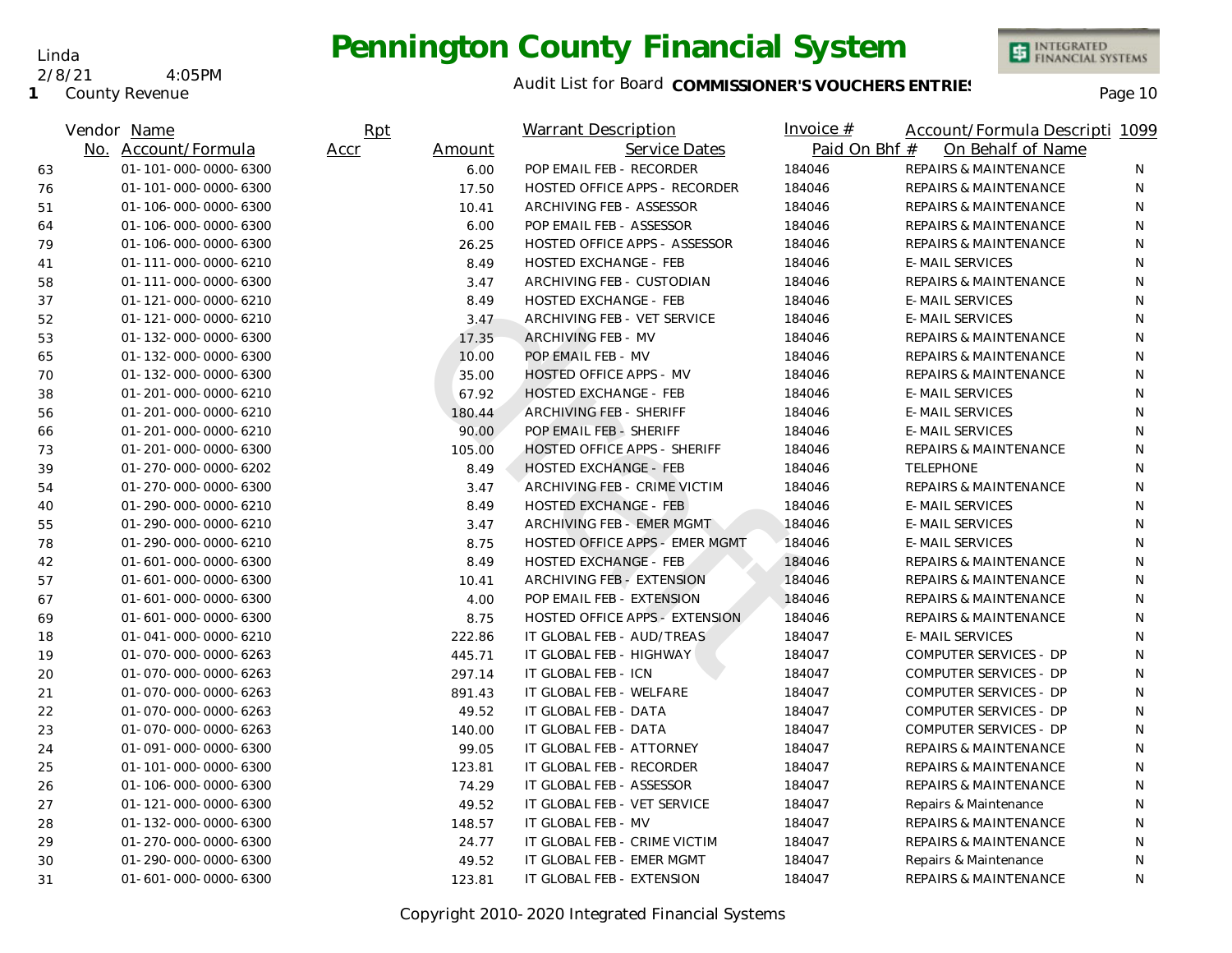2/8/21 4:05PM

**1** County Revenue

#### Audit List for Board COMMISSIONER'S VOUCHERS ENTRIES<br>
Page 11

| Paid On Bhf #<br>On Behalf of Name<br>No. Account/Formula<br>Service Dates<br>Accr<br>Amount<br>READITECH IT SOLUTIONS<br>18440<br>65 Transactions<br>4,935.13<br>RELIANCE TELEPHONE SYSTEMS<br>18127<br>01-251-000-0000-6300<br>112.50<br>SET UP COMPUTER IVMS<br>10842<br><b>REPAIRS &amp; MAINTENANCE</b><br>N<br>150<br>18127<br>RELIANCE TELEPHONE SYSTEMS<br>112.50<br>1 Transactions<br>19369<br>SANFORD PATIENT FINANCIAL SERVICES<br>01-251-000-0000-6255<br>DR 2785<br>106077159<br>AP<br>MEDICAL - LOCAL<br>6<br>132<br>3,153.57<br>01-251-000-0000-6255<br>AP<br>65.93<br>DR 2785<br>106077845<br>MEDICAL - LOCAL<br>6<br>128<br>AP<br>DR 2785<br>01-251-000-0000-6255<br>128.97<br>106240411<br>MEDICAL - LOCAL<br>6<br>129<br>DR 2785<br>MEDICAL - LOCAL<br>6<br>01-251-000-0000-6255<br>AP<br>754.60<br>110278666<br>133<br>6<br>01-251-000-0000-6255<br>AP<br>DR 2923<br>110292285<br>MEDICAL - LOCAL<br>130<br>24.12<br>01-251-000-0000-6255<br>AP<br>DR 2923<br>6<br>131<br>89.46<br>110455458<br>MEDICAL - LOCAL<br>DR 2931<br>01-251-000-0000-6255<br>AP<br>131.45<br>113138470<br>MEDICAL - LOCAL<br>6<br>134<br>19369<br>SANFORD PATIENT FINANCIAL SERVICES<br>4,348.10<br>7 Transactions<br>19550<br>SUMMIT FOOD SERVICE MANAGEMENT L<br>01-251-000-0000-6427<br>AP<br>JAIL MEALS 12/26/20-01/01/2021<br>100282<br><b>JAIL MEALS</b><br>141<br>3,618.82<br>N<br>JAIL MEALS 01/02/21-01/08/2021<br>101202<br><b>JAIL MEALS</b><br>01-251-000-0000-6427<br>3,517.08<br>N<br>142<br>01-251-000-0000-6427<br>3,490.86<br>JAIL MEALS 01/09/21-01/15/2021<br>101869<br><b>JAIL MEALS</b><br>N<br>143<br>JAIL MEALS 01/16/21-01/22/2021<br>102140<br>01-251-000-0000-6427<br><b>JAIL MEALS</b><br>N<br>144<br>3,517.82<br>JAIL MEALS 12/19/20-12/25/20<br>01-251-000-0000-6427<br>AP<br>99179<br><b>JAIL MEALS</b><br>N<br>140<br>3,675.00<br>AP<br>99718<br>01-251-000-0000-6427<br><b>FOOD</b><br><b>JAIL MEALS</b><br>N<br>139<br>84.41<br>SUMMIT FOOD SERVICE MANAGEMENT L<br>19550<br>17,903.99<br>6 Transactions<br>19362 SUNDBY CLEANING, LLC<br><b>LEC121</b><br>OTHER SERVICES-WELFARE BUILDI Y<br>01-800-000-0000-6262<br>1,800.00<br>JANUARY CLEANING - WELFARE<br>97<br>01-218-000-0000-6262<br>JANUARY CLEANING - LEC<br>SS121<br><b>OTHER SERVICES</b><br>1,300.00<br>Y<br>98<br>19362<br>SUNDBY CLEANING, LLC<br>2 Transactions<br>3,100.00<br>20027<br>THE TIMES<br>PUBLISHING - BOARD<br>310<br>01-003-000-0000-6231<br>590.64<br>LEGAL PROCEEDINGS OF 122920<br>N<br>01-220-000-0000-6232<br>67.50<br>1 WK ADVERTISE NW DISPATCH POS<br>ADVERTISING<br>N<br>216<br>55.50<br>1 WK ADVERTISE - DISPATCH POST<br>ADVERTISING<br>219<br>01-220-000-0000-6232<br>N<br>221<br>01-220-000-0000-6232<br>10.00<br><b>INTERNET JOB PAGE</b><br>ADVERTISING<br>N<br>01-220-000-0000-6232<br>1 WK ADVERTISE NW - DISPATCH<br>ADVERTISING<br>222<br>67.50<br>N<br><b>INTERNET JOB PAGE</b><br>01-220-000-0000-6232<br>10.00<br>ADVERTISING<br>N<br>223<br>01-220-000-0000-6232<br>1 WK ADVERTISE TIMES - DISPATCH<br>ADVERTISING<br>213<br>55.50<br>N<br>01-251-000-0000-6801<br><b>INTERNET JOB PAGE</b><br>MISCELLANEOUS EXPENSE - JAIL<br>217<br>10.00<br>N |     | Vendor Name          | Rpt |       | <b>Warrant Description</b>     | Invoice $#$ | Account/Formula Descripti 1099 |   |
|-------------------------------------------------------------------------------------------------------------------------------------------------------------------------------------------------------------------------------------------------------------------------------------------------------------------------------------------------------------------------------------------------------------------------------------------------------------------------------------------------------------------------------------------------------------------------------------------------------------------------------------------------------------------------------------------------------------------------------------------------------------------------------------------------------------------------------------------------------------------------------------------------------------------------------------------------------------------------------------------------------------------------------------------------------------------------------------------------------------------------------------------------------------------------------------------------------------------------------------------------------------------------------------------------------------------------------------------------------------------------------------------------------------------------------------------------------------------------------------------------------------------------------------------------------------------------------------------------------------------------------------------------------------------------------------------------------------------------------------------------------------------------------------------------------------------------------------------------------------------------------------------------------------------------------------------------------------------------------------------------------------------------------------------------------------------------------------------------------------------------------------------------------------------------------------------------------------------------------------------------------------------------------------------------------------------------------------------------------------------------------------------------------------------------------------------------------------------------------------------------------------------------------------------------------------------------------------------------------------------------------------------------------------------------------------------------------------------------------------------------------------------------------------------------------------------------------------------------------------------------------------------------------------------------------------------------------------------------------------------------------------------------------------------------------------------------------------------------------------------------------------------------------------------------------------|-----|----------------------|-----|-------|--------------------------------|-------------|--------------------------------|---|
|                                                                                                                                                                                                                                                                                                                                                                                                                                                                                                                                                                                                                                                                                                                                                                                                                                                                                                                                                                                                                                                                                                                                                                                                                                                                                                                                                                                                                                                                                                                                                                                                                                                                                                                                                                                                                                                                                                                                                                                                                                                                                                                                                                                                                                                                                                                                                                                                                                                                                                                                                                                                                                                                                                                                                                                                                                                                                                                                                                                                                                                                                                                                                                                     |     |                      |     |       |                                |             |                                |   |
|                                                                                                                                                                                                                                                                                                                                                                                                                                                                                                                                                                                                                                                                                                                                                                                                                                                                                                                                                                                                                                                                                                                                                                                                                                                                                                                                                                                                                                                                                                                                                                                                                                                                                                                                                                                                                                                                                                                                                                                                                                                                                                                                                                                                                                                                                                                                                                                                                                                                                                                                                                                                                                                                                                                                                                                                                                                                                                                                                                                                                                                                                                                                                                                     |     |                      |     |       |                                |             |                                |   |
|                                                                                                                                                                                                                                                                                                                                                                                                                                                                                                                                                                                                                                                                                                                                                                                                                                                                                                                                                                                                                                                                                                                                                                                                                                                                                                                                                                                                                                                                                                                                                                                                                                                                                                                                                                                                                                                                                                                                                                                                                                                                                                                                                                                                                                                                                                                                                                                                                                                                                                                                                                                                                                                                                                                                                                                                                                                                                                                                                                                                                                                                                                                                                                                     |     |                      |     |       |                                |             |                                |   |
|                                                                                                                                                                                                                                                                                                                                                                                                                                                                                                                                                                                                                                                                                                                                                                                                                                                                                                                                                                                                                                                                                                                                                                                                                                                                                                                                                                                                                                                                                                                                                                                                                                                                                                                                                                                                                                                                                                                                                                                                                                                                                                                                                                                                                                                                                                                                                                                                                                                                                                                                                                                                                                                                                                                                                                                                                                                                                                                                                                                                                                                                                                                                                                                     |     |                      |     |       |                                |             |                                |   |
|                                                                                                                                                                                                                                                                                                                                                                                                                                                                                                                                                                                                                                                                                                                                                                                                                                                                                                                                                                                                                                                                                                                                                                                                                                                                                                                                                                                                                                                                                                                                                                                                                                                                                                                                                                                                                                                                                                                                                                                                                                                                                                                                                                                                                                                                                                                                                                                                                                                                                                                                                                                                                                                                                                                                                                                                                                                                                                                                                                                                                                                                                                                                                                                     |     |                      |     |       |                                |             |                                |   |
|                                                                                                                                                                                                                                                                                                                                                                                                                                                                                                                                                                                                                                                                                                                                                                                                                                                                                                                                                                                                                                                                                                                                                                                                                                                                                                                                                                                                                                                                                                                                                                                                                                                                                                                                                                                                                                                                                                                                                                                                                                                                                                                                                                                                                                                                                                                                                                                                                                                                                                                                                                                                                                                                                                                                                                                                                                                                                                                                                                                                                                                                                                                                                                                     |     |                      |     |       |                                |             |                                |   |
|                                                                                                                                                                                                                                                                                                                                                                                                                                                                                                                                                                                                                                                                                                                                                                                                                                                                                                                                                                                                                                                                                                                                                                                                                                                                                                                                                                                                                                                                                                                                                                                                                                                                                                                                                                                                                                                                                                                                                                                                                                                                                                                                                                                                                                                                                                                                                                                                                                                                                                                                                                                                                                                                                                                                                                                                                                                                                                                                                                                                                                                                                                                                                                                     |     |                      |     |       |                                |             |                                |   |
|                                                                                                                                                                                                                                                                                                                                                                                                                                                                                                                                                                                                                                                                                                                                                                                                                                                                                                                                                                                                                                                                                                                                                                                                                                                                                                                                                                                                                                                                                                                                                                                                                                                                                                                                                                                                                                                                                                                                                                                                                                                                                                                                                                                                                                                                                                                                                                                                                                                                                                                                                                                                                                                                                                                                                                                                                                                                                                                                                                                                                                                                                                                                                                                     |     |                      |     |       |                                |             |                                |   |
|                                                                                                                                                                                                                                                                                                                                                                                                                                                                                                                                                                                                                                                                                                                                                                                                                                                                                                                                                                                                                                                                                                                                                                                                                                                                                                                                                                                                                                                                                                                                                                                                                                                                                                                                                                                                                                                                                                                                                                                                                                                                                                                                                                                                                                                                                                                                                                                                                                                                                                                                                                                                                                                                                                                                                                                                                                                                                                                                                                                                                                                                                                                                                                                     |     |                      |     |       |                                |             |                                |   |
|                                                                                                                                                                                                                                                                                                                                                                                                                                                                                                                                                                                                                                                                                                                                                                                                                                                                                                                                                                                                                                                                                                                                                                                                                                                                                                                                                                                                                                                                                                                                                                                                                                                                                                                                                                                                                                                                                                                                                                                                                                                                                                                                                                                                                                                                                                                                                                                                                                                                                                                                                                                                                                                                                                                                                                                                                                                                                                                                                                                                                                                                                                                                                                                     |     |                      |     |       |                                |             |                                |   |
|                                                                                                                                                                                                                                                                                                                                                                                                                                                                                                                                                                                                                                                                                                                                                                                                                                                                                                                                                                                                                                                                                                                                                                                                                                                                                                                                                                                                                                                                                                                                                                                                                                                                                                                                                                                                                                                                                                                                                                                                                                                                                                                                                                                                                                                                                                                                                                                                                                                                                                                                                                                                                                                                                                                                                                                                                                                                                                                                                                                                                                                                                                                                                                                     |     |                      |     |       |                                |             |                                |   |
|                                                                                                                                                                                                                                                                                                                                                                                                                                                                                                                                                                                                                                                                                                                                                                                                                                                                                                                                                                                                                                                                                                                                                                                                                                                                                                                                                                                                                                                                                                                                                                                                                                                                                                                                                                                                                                                                                                                                                                                                                                                                                                                                                                                                                                                                                                                                                                                                                                                                                                                                                                                                                                                                                                                                                                                                                                                                                                                                                                                                                                                                                                                                                                                     |     |                      |     |       |                                |             |                                |   |
|                                                                                                                                                                                                                                                                                                                                                                                                                                                                                                                                                                                                                                                                                                                                                                                                                                                                                                                                                                                                                                                                                                                                                                                                                                                                                                                                                                                                                                                                                                                                                                                                                                                                                                                                                                                                                                                                                                                                                                                                                                                                                                                                                                                                                                                                                                                                                                                                                                                                                                                                                                                                                                                                                                                                                                                                                                                                                                                                                                                                                                                                                                                                                                                     |     |                      |     |       |                                |             |                                |   |
|                                                                                                                                                                                                                                                                                                                                                                                                                                                                                                                                                                                                                                                                                                                                                                                                                                                                                                                                                                                                                                                                                                                                                                                                                                                                                                                                                                                                                                                                                                                                                                                                                                                                                                                                                                                                                                                                                                                                                                                                                                                                                                                                                                                                                                                                                                                                                                                                                                                                                                                                                                                                                                                                                                                                                                                                                                                                                                                                                                                                                                                                                                                                                                                     |     |                      |     |       |                                |             |                                |   |
|                                                                                                                                                                                                                                                                                                                                                                                                                                                                                                                                                                                                                                                                                                                                                                                                                                                                                                                                                                                                                                                                                                                                                                                                                                                                                                                                                                                                                                                                                                                                                                                                                                                                                                                                                                                                                                                                                                                                                                                                                                                                                                                                                                                                                                                                                                                                                                                                                                                                                                                                                                                                                                                                                                                                                                                                                                                                                                                                                                                                                                                                                                                                                                                     |     |                      |     |       |                                |             |                                |   |
|                                                                                                                                                                                                                                                                                                                                                                                                                                                                                                                                                                                                                                                                                                                                                                                                                                                                                                                                                                                                                                                                                                                                                                                                                                                                                                                                                                                                                                                                                                                                                                                                                                                                                                                                                                                                                                                                                                                                                                                                                                                                                                                                                                                                                                                                                                                                                                                                                                                                                                                                                                                                                                                                                                                                                                                                                                                                                                                                                                                                                                                                                                                                                                                     |     |                      |     |       |                                |             |                                |   |
|                                                                                                                                                                                                                                                                                                                                                                                                                                                                                                                                                                                                                                                                                                                                                                                                                                                                                                                                                                                                                                                                                                                                                                                                                                                                                                                                                                                                                                                                                                                                                                                                                                                                                                                                                                                                                                                                                                                                                                                                                                                                                                                                                                                                                                                                                                                                                                                                                                                                                                                                                                                                                                                                                                                                                                                                                                                                                                                                                                                                                                                                                                                                                                                     |     |                      |     |       |                                |             |                                |   |
|                                                                                                                                                                                                                                                                                                                                                                                                                                                                                                                                                                                                                                                                                                                                                                                                                                                                                                                                                                                                                                                                                                                                                                                                                                                                                                                                                                                                                                                                                                                                                                                                                                                                                                                                                                                                                                                                                                                                                                                                                                                                                                                                                                                                                                                                                                                                                                                                                                                                                                                                                                                                                                                                                                                                                                                                                                                                                                                                                                                                                                                                                                                                                                                     |     |                      |     |       |                                |             |                                |   |
|                                                                                                                                                                                                                                                                                                                                                                                                                                                                                                                                                                                                                                                                                                                                                                                                                                                                                                                                                                                                                                                                                                                                                                                                                                                                                                                                                                                                                                                                                                                                                                                                                                                                                                                                                                                                                                                                                                                                                                                                                                                                                                                                                                                                                                                                                                                                                                                                                                                                                                                                                                                                                                                                                                                                                                                                                                                                                                                                                                                                                                                                                                                                                                                     |     |                      |     |       |                                |             |                                |   |
|                                                                                                                                                                                                                                                                                                                                                                                                                                                                                                                                                                                                                                                                                                                                                                                                                                                                                                                                                                                                                                                                                                                                                                                                                                                                                                                                                                                                                                                                                                                                                                                                                                                                                                                                                                                                                                                                                                                                                                                                                                                                                                                                                                                                                                                                                                                                                                                                                                                                                                                                                                                                                                                                                                                                                                                                                                                                                                                                                                                                                                                                                                                                                                                     |     |                      |     |       |                                |             |                                |   |
|                                                                                                                                                                                                                                                                                                                                                                                                                                                                                                                                                                                                                                                                                                                                                                                                                                                                                                                                                                                                                                                                                                                                                                                                                                                                                                                                                                                                                                                                                                                                                                                                                                                                                                                                                                                                                                                                                                                                                                                                                                                                                                                                                                                                                                                                                                                                                                                                                                                                                                                                                                                                                                                                                                                                                                                                                                                                                                                                                                                                                                                                                                                                                                                     |     |                      |     |       |                                |             |                                |   |
|                                                                                                                                                                                                                                                                                                                                                                                                                                                                                                                                                                                                                                                                                                                                                                                                                                                                                                                                                                                                                                                                                                                                                                                                                                                                                                                                                                                                                                                                                                                                                                                                                                                                                                                                                                                                                                                                                                                                                                                                                                                                                                                                                                                                                                                                                                                                                                                                                                                                                                                                                                                                                                                                                                                                                                                                                                                                                                                                                                                                                                                                                                                                                                                     |     |                      |     |       |                                |             |                                |   |
|                                                                                                                                                                                                                                                                                                                                                                                                                                                                                                                                                                                                                                                                                                                                                                                                                                                                                                                                                                                                                                                                                                                                                                                                                                                                                                                                                                                                                                                                                                                                                                                                                                                                                                                                                                                                                                                                                                                                                                                                                                                                                                                                                                                                                                                                                                                                                                                                                                                                                                                                                                                                                                                                                                                                                                                                                                                                                                                                                                                                                                                                                                                                                                                     |     |                      |     |       |                                |             |                                |   |
|                                                                                                                                                                                                                                                                                                                                                                                                                                                                                                                                                                                                                                                                                                                                                                                                                                                                                                                                                                                                                                                                                                                                                                                                                                                                                                                                                                                                                                                                                                                                                                                                                                                                                                                                                                                                                                                                                                                                                                                                                                                                                                                                                                                                                                                                                                                                                                                                                                                                                                                                                                                                                                                                                                                                                                                                                                                                                                                                                                                                                                                                                                                                                                                     |     |                      |     |       |                                |             |                                |   |
|                                                                                                                                                                                                                                                                                                                                                                                                                                                                                                                                                                                                                                                                                                                                                                                                                                                                                                                                                                                                                                                                                                                                                                                                                                                                                                                                                                                                                                                                                                                                                                                                                                                                                                                                                                                                                                                                                                                                                                                                                                                                                                                                                                                                                                                                                                                                                                                                                                                                                                                                                                                                                                                                                                                                                                                                                                                                                                                                                                                                                                                                                                                                                                                     |     |                      |     |       |                                |             |                                |   |
|                                                                                                                                                                                                                                                                                                                                                                                                                                                                                                                                                                                                                                                                                                                                                                                                                                                                                                                                                                                                                                                                                                                                                                                                                                                                                                                                                                                                                                                                                                                                                                                                                                                                                                                                                                                                                                                                                                                                                                                                                                                                                                                                                                                                                                                                                                                                                                                                                                                                                                                                                                                                                                                                                                                                                                                                                                                                                                                                                                                                                                                                                                                                                                                     |     |                      |     |       |                                |             |                                |   |
|                                                                                                                                                                                                                                                                                                                                                                                                                                                                                                                                                                                                                                                                                                                                                                                                                                                                                                                                                                                                                                                                                                                                                                                                                                                                                                                                                                                                                                                                                                                                                                                                                                                                                                                                                                                                                                                                                                                                                                                                                                                                                                                                                                                                                                                                                                                                                                                                                                                                                                                                                                                                                                                                                                                                                                                                                                                                                                                                                                                                                                                                                                                                                                                     |     |                      |     |       |                                |             |                                |   |
|                                                                                                                                                                                                                                                                                                                                                                                                                                                                                                                                                                                                                                                                                                                                                                                                                                                                                                                                                                                                                                                                                                                                                                                                                                                                                                                                                                                                                                                                                                                                                                                                                                                                                                                                                                                                                                                                                                                                                                                                                                                                                                                                                                                                                                                                                                                                                                                                                                                                                                                                                                                                                                                                                                                                                                                                                                                                                                                                                                                                                                                                                                                                                                                     |     |                      |     |       |                                |             |                                |   |
|                                                                                                                                                                                                                                                                                                                                                                                                                                                                                                                                                                                                                                                                                                                                                                                                                                                                                                                                                                                                                                                                                                                                                                                                                                                                                                                                                                                                                                                                                                                                                                                                                                                                                                                                                                                                                                                                                                                                                                                                                                                                                                                                                                                                                                                                                                                                                                                                                                                                                                                                                                                                                                                                                                                                                                                                                                                                                                                                                                                                                                                                                                                                                                                     |     |                      |     |       |                                |             |                                |   |
|                                                                                                                                                                                                                                                                                                                                                                                                                                                                                                                                                                                                                                                                                                                                                                                                                                                                                                                                                                                                                                                                                                                                                                                                                                                                                                                                                                                                                                                                                                                                                                                                                                                                                                                                                                                                                                                                                                                                                                                                                                                                                                                                                                                                                                                                                                                                                                                                                                                                                                                                                                                                                                                                                                                                                                                                                                                                                                                                                                                                                                                                                                                                                                                     |     |                      |     |       |                                |             |                                |   |
|                                                                                                                                                                                                                                                                                                                                                                                                                                                                                                                                                                                                                                                                                                                                                                                                                                                                                                                                                                                                                                                                                                                                                                                                                                                                                                                                                                                                                                                                                                                                                                                                                                                                                                                                                                                                                                                                                                                                                                                                                                                                                                                                                                                                                                                                                                                                                                                                                                                                                                                                                                                                                                                                                                                                                                                                                                                                                                                                                                                                                                                                                                                                                                                     |     |                      |     |       |                                |             |                                |   |
|                                                                                                                                                                                                                                                                                                                                                                                                                                                                                                                                                                                                                                                                                                                                                                                                                                                                                                                                                                                                                                                                                                                                                                                                                                                                                                                                                                                                                                                                                                                                                                                                                                                                                                                                                                                                                                                                                                                                                                                                                                                                                                                                                                                                                                                                                                                                                                                                                                                                                                                                                                                                                                                                                                                                                                                                                                                                                                                                                                                                                                                                                                                                                                                     |     |                      |     |       |                                |             |                                |   |
|                                                                                                                                                                                                                                                                                                                                                                                                                                                                                                                                                                                                                                                                                                                                                                                                                                                                                                                                                                                                                                                                                                                                                                                                                                                                                                                                                                                                                                                                                                                                                                                                                                                                                                                                                                                                                                                                                                                                                                                                                                                                                                                                                                                                                                                                                                                                                                                                                                                                                                                                                                                                                                                                                                                                                                                                                                                                                                                                                                                                                                                                                                                                                                                     |     |                      |     |       |                                |             |                                |   |
|                                                                                                                                                                                                                                                                                                                                                                                                                                                                                                                                                                                                                                                                                                                                                                                                                                                                                                                                                                                                                                                                                                                                                                                                                                                                                                                                                                                                                                                                                                                                                                                                                                                                                                                                                                                                                                                                                                                                                                                                                                                                                                                                                                                                                                                                                                                                                                                                                                                                                                                                                                                                                                                                                                                                                                                                                                                                                                                                                                                                                                                                                                                                                                                     |     |                      |     |       |                                |             |                                |   |
|                                                                                                                                                                                                                                                                                                                                                                                                                                                                                                                                                                                                                                                                                                                                                                                                                                                                                                                                                                                                                                                                                                                                                                                                                                                                                                                                                                                                                                                                                                                                                                                                                                                                                                                                                                                                                                                                                                                                                                                                                                                                                                                                                                                                                                                                                                                                                                                                                                                                                                                                                                                                                                                                                                                                                                                                                                                                                                                                                                                                                                                                                                                                                                                     |     |                      |     |       |                                |             |                                |   |
|                                                                                                                                                                                                                                                                                                                                                                                                                                                                                                                                                                                                                                                                                                                                                                                                                                                                                                                                                                                                                                                                                                                                                                                                                                                                                                                                                                                                                                                                                                                                                                                                                                                                                                                                                                                                                                                                                                                                                                                                                                                                                                                                                                                                                                                                                                                                                                                                                                                                                                                                                                                                                                                                                                                                                                                                                                                                                                                                                                                                                                                                                                                                                                                     | 218 | 01-251-000-0000-6801 |     | 55.50 | 1 WK ADVERTISE TIMES - CO POST |             | MISCELLANEOUS EXPENSE - JAIL   | N |

Copyright 2010-2020 Integrated Financial Systems

Linda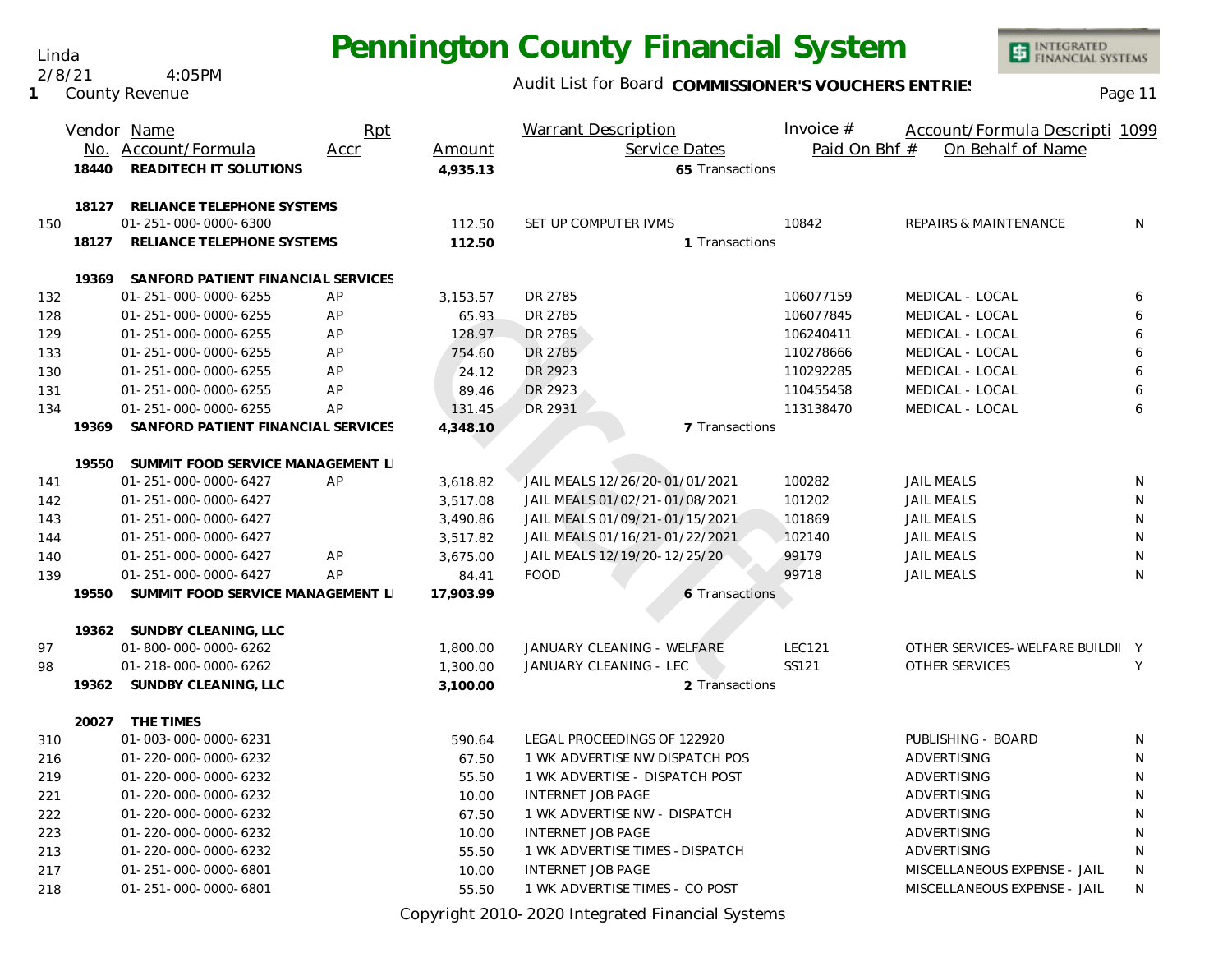

**1** County Revenue 2/8/21 4:05PM

Linda

| Vendor Name |                                 | Rpt  |          | <b>Warrant Description</b>     | Invoice $#$   | Account/Formula Descripti 1099   |              |
|-------------|---------------------------------|------|----------|--------------------------------|---------------|----------------------------------|--------------|
|             | No. Account/Formula             | Accr | Amount   | Service Dates                  | Paid On Bhf # | On Behalf of Name                |              |
| 220         | 01-251-000-0000-6801            |      | 67.50    | 1 WK ADVERTISE NW - CO POST    |               | MISCELLANEOUS EXPENSE - JAIL     | N            |
| 212         | 01-251-000-0000-6801            |      | 55.50    | 1 WK ADVERTISE TIMES - CO POST |               | MISCELLANEOUS EXPENSE - JAIL     | N            |
| 214         | 01-251-000-0000-6801            |      | 67.50    | 1 WK ADVERTISE NW/CO POSITION  |               | MISCELLANEOUS EXPENSE - JAIL     | N            |
| 215         | 01-251-000-0000-6801            |      | 10.00    | <b>INTERNET JOB PAGE</b>       |               | MISCELLANEOUS EXPENSE - JAIL     | N            |
| 308         | 01-003-000-0000-6231            |      | 75.44    | LEGAL TAX ABATEMENT HEARING    | 11321         | PUBLISHING - BOARD               | N            |
| 309         | 01-003-000-0000-6231            |      | 2.50     | AFFADAVIT                      | 11321         | PUBLISHING - BOARD               | N            |
| 311         | 01-111-000-0000-6801            |      | 46.25    | TIMES - PT CUSTODIAN           | 11321         | MISCELLANEOUS EXPENSE            | $\mathsf{N}$ |
| 312         | 01-111-000-0000-6801            |      | 56.25    | WATCH - PT CUSTODIAN           | 11621         | MISCELLANEOUS EXPENSE            | $\mathsf{N}$ |
| 313         | 01-111-000-0000-6801            |      | 10.00    | <b>INTERNET JOB PAGE</b>       | 11621         | MISCELLANEOUS EXPENSE            | N            |
| 314         | 01-111-000-0000-6801            |      | 46.25    | TIMES PT CUSTODIAN             | 12021         | MISCELLANEOUS EXPENSE            | N            |
| 305         | 01-041-000-0000-6401            |      | 131.20   | 3000 WINDOW ENVELOPES          | 12221         | SUPPLIES - AUDITOR               | N            |
| 306         | 01-041-000-0000-6401            |      | 79.75    | <b>1500 REGULAR ENVELOPES</b>  | 12221         | SUPPLIES - AUDITOR               | N            |
| 315         | 01-111-000-0000-6801            |      | 56.25    | WATCH - PPT CISTODIAN          | 122321        | MISCELLANEOUS EXPENSE            | N            |
| 316         | 01-111-000-0000-6801            |      | 10.00    | <b>INTERNET JOB PAGE</b>       | 12321         | MISCELLANEOUS EXPENSE            | N            |
| 317         | 01-601-000-0000-6801            |      | 78.75    | WATCH - AG SERVICE/WASTE       | 13021         | MISCELLANEOUS EXPENSE - EXTEN: N |              |
| 318         | 01-601-000-0000-6801            |      | 10.00    | <b>INTERNET JOB PAGE</b>       | 13021         | MISCELLANEOUS EXPENSE - EXTEN: N |              |
| 307         | 01-003-000-0000-6231            |      | 450.80   | LEGAL PROCEEDINGS OF 12-8-20   | 1621          | PUBLISHING - BOARD               | N            |
|             | 20027<br>THE TIMES              |      | 2,176.08 | 26 Transactions                |               |                                  |              |
|             |                                 |      |          |                                |               |                                  |              |
|             | 20047<br>THRIFTY WHITE PHARMACY |      |          |                                |               |                                  |              |
| 111         | 01-251-000-0000-6255            | AP   | 11.97    | PRESCRIPTION 3011              | 10167         | MEDICAL - LOCAL                  | N            |
| 116         | 01-251-000-0000-6255            | AP   | 12.28    | PRESCRIPTION 2960              | 11581         | MEDICAL - LOCAL                  | N            |
| 99          | 01-251-000-0000-6255            | AP   | 6.59     | PRESCRIPTION 2900              | 18358         | MEDICAL - LOCAL                  | N            |
| 100         | 01-251-000-0000-6255            | AP   | 29.03    | PRESCRIPTION 2654              | 21389         | MEDICAL - LOCAL                  | N            |
| 114         | 01-251-000-0000-6255            | AP   | 15.96    | PRESCRIPTION 2981              | 25580         | MEDICAL - LOCAL                  | N            |
| 117         | 01-251-000-0000-6255            | AP   | 51.87    | PRESCRIPTION 2931              | 26758         | MEDICAL - LOCAL                  | N            |
| 104         | 01-251-000-0000-6255            | AP   | 3.99     | PRESCRIPTION 2948              | 40308         | MEDICAL - LOCAL                  | $\mathsf{N}$ |
| 102         | 01-251-000-0000-6255            | AP   | 4.09     | PRESCRIPTION 3010              | 53007         | MEDICAL - LOCAL                  | N            |
| 105         | 01-251-000-0000-6255            | AP   | 19.95    | PRESCRIPTION 2978              | 53223         | MEDICAL - LOCAL                  | N            |
| 110         | 01-251-000-0000-6255            | AP   | 79.01    | PRESCRIPTION 2952              | 56907         | MEDICAL - LOCAL                  | N            |
| 108         | 01-251-000-0000-6255            | AP   | 41.53    | PRESCRIPTION 2850              | 57952         | MEDICAL - LOCAL                  | N            |
| 106         | 01-251-000-0000-6255            | AP   | 8.38     | PRESCRIPTION 2753              | 58807         | MEDICAL - LOCAL                  | N            |
| 107         | 01-251-000-0000-6255            | AP   | 33.04    | PRESCRIPTION 3004              | 61569         | MEDICAL - LOCAL                  | N            |
| 115         | 01-251-000-0000-6255            | AP   | 27.02    | PRESCRIPTION 2897              | 62630         | MEDICAL - LOCAL                  | $\mathsf{N}$ |
| 112         | 01-251-000-0000-6255            | AP   | 3.99     | PRESCRIPTION 3015              | 63535         | MEDICAL - LOCAL                  | N            |
| 121         | 01-251-000-0000-6256            | AP   | 7.29     | PRESCRIPTION 2431              | 63860         | MEDICAL - REIMBURSED             | N            |
| 126         | 01-251-000-0000-6256            | AP   | 23.94    | PRESCRIPTION 2471              | 63931         | MEDICAL - REIMBURSED             | N            |
| 113         | 01-251-000-0000-6255            | AP   | 17.06    | PRESCRIPTION 2973              | 64045         | MEDICAL - LOCAL                  | N            |
| 125         | 01-251-000-0000-6256            | AP   | 13.08    | PRESCRIPTION 2760              | 64340         | MEDICAL - REIMBURSED             | N            |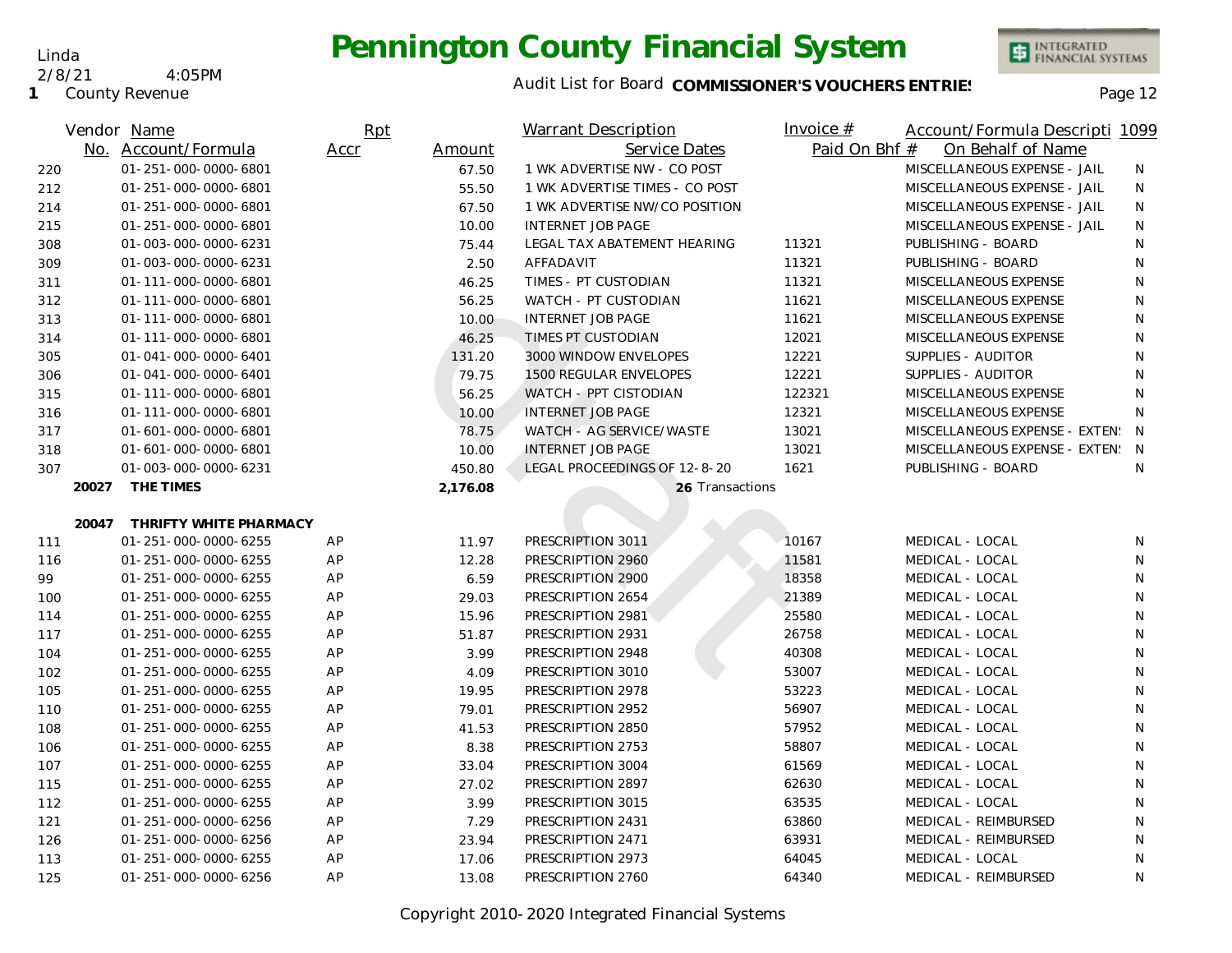#### Audit List for Board COMMISSIONER'S VOUCHERS ENTRIES<br>Page 13

|           | Vendor Name                                                 | Rpt  |                         | Warrant Description                | Invoice $#$                        | Account/Formula Descripti 1099        |   |
|-----------|-------------------------------------------------------------|------|-------------------------|------------------------------------|------------------------------------|---------------------------------------|---|
|           | No. Account/Formula                                         | Accr | Service Dates<br>Amount |                                    | Paid On Bhf #<br>On Behalf of Name |                                       |   |
| 124       | 01-251-000-0000-6256                                        | AP   | 23.94                   | PRESCRIPTION 2782                  | 64390                              | MEDICAL - REIMBURSED                  | N |
| 101       | 01-251-000-0000-6255                                        | AP   | 4.29                    | PRESCRIPTION 2699                  | 64450                              | MEDICAL - LOCAL                       | N |
| 123       | 01-251-000-0000-6256                                        | AP   | 36.14                   | PRESCRIPTION 2909                  | 64467                              | MEDICAL - REIMBURSED                  | N |
| 109       | 01-251-000-0000-6255                                        | AP   | 21.65                   | PRESCRIPTION 2763                  | 64482                              | MEDICAL - LOCAL                       | N |
| 127       | 01-251-000-0000-6256                                        | AP   | 13.13                   | PRESCRIPTION 2879                  | 64495                              | MEDICAL - REIMBURSED                  | N |
| 103       | 01-251-000-0000-6255                                        | AP   | 74.04                   | PRESCRIPTION 2915                  | 64544                              | MEDICAL - LOCAL                       | N |
| 120       | 01-251-000-0000-6256                                        | AP   | 22.27                   | PRESCRIPTION 2986                  | 64710                              | MEDICAL - REIMBURSED                  | N |
| 118       | 01-251-000-0000-6256                                        | AP   | 14.77                   | PRESCRIPTION 2988                  | 64711                              | MEDICAL - REIMBURSED                  | N |
| 119       | 01-251-000-0000-6256                                        | AP   | 36.62                   | PRESCRIPTION 2989                  | 64712                              | MEDICAL - REIMBURSED                  | N |
| 122       | 01-251-000-0000-6256                                        | AP   | 29.24                   | PRESCRIPTION 2987                  | 64713                              | MEDICAL - REIMBURSED                  | N |
| 20047     | THRIFTY WHITE PHARMACY                                      |      | 686.16                  | 29 Transactions                    |                                    |                                       |   |
| 999999997 | TIRE SOLUTIONS INC                                          |      |                         |                                    |                                    |                                       |   |
| 190       | 01-201-000-0000-6304                                        | AP   | 658.42                  | TIRES #04                          | 404243                             | REPAIR & MAINTENANCE - SQUAD! N       |   |
| 191       | 01-201-000-0000-6304                                        |      | $478.82 -$              | TIRES #04 RETURNED 3 TIRES         | 407946                             | REPAIR & MAINTENANCE - SQUAD! N       |   |
| 193       | 01-201-000-0000-6304                                        |      | 503.59                  | <b>TIRES #05</b>                   | 410585                             | REPAIR & MAINTENANCE - SQUAD! N       |   |
| 192       | 01-201-000-0000-6304                                        |      | $20.00 -$               | TIRES#04 DOUBLE FREIGHT CHARGE     | 410722                             | REPAIR & MAINTENANCE - SQUAD! N       |   |
| 99999997  | TIRE SOLUTIONS INC                                          |      | 663.19                  | 4 Transactions                     |                                    |                                       |   |
|           | 11039 TRF RADIO                                             |      |                         |                                    |                                    |                                       |   |
| 188       | 01-251-000-0000-6801                                        |      | 50.00                   | CORRECTIONS - NOW HIRING 1 WK      | $27621 - 1$                        | MISCELLANEOUS EXPENSE - JAIL          | N |
| 189       | 01-220-000-0000-6232                                        |      | 50.00                   | DISPATCH - NOW HIRING 1 WK         | $27622 - 1$                        | ADVERTISING                           | N |
| 331       | 01-111-000-0000-6801                                        |      | 50.00                   | NOW HIRING - CUSTODIAN             | $27623 - 1$                        | MISCELLANEOUS EXPENSE                 | N |
|           | 11039 TRF RADIO                                             |      | 150.00                  | 3 Transactions                     |                                    |                                       |   |
|           | 20357 TURNKEY CORRECTIONS                                   |      |                         |                                    |                                    |                                       |   |
| 147       | 01-251-000-0000-6801                                        |      | 10.56                   | SMART CARD FEE                     | 19562                              | MISCELLANEOUS EXPENSE - JAIL          | N |
|           | 20357 TURNKEY CORRECTIONS                                   |      | 10.56                   | 1 Transactions                     |                                    |                                       |   |
|           | 20307 TVEITBAKK/DARRYL                                      |      |                         |                                    |                                    |                                       |   |
| 95        | 01-003-000-0000-6401                                        |      | 17.15                   | 50 FT NETWORKING CABLE             | 12521                              | SUPPLIES - BOARD                      | N |
| 20307     | TVEITBAKK/DARRYL                                            |      | 17.15                   | 1 Transactions                     |                                    |                                       |   |
|           | 21332 ULINE                                                 |      |                         |                                    |                                    |                                       |   |
| 145       | 01-251-000-0000-6403                                        |      | 659.13                  | MOP BUCKET/ANTI SLIP TREAD         | 129102802                          | JANITORIAL SUPPLIES - JAIL            | N |
|           | 21332 ULINE                                                 |      | 659.13                  | 1 Transactions                     |                                    |                                       |   |
|           | UNIVERSITY OF NORTH DAKOTA<br>21338<br>01-206-000-0000-6262 |      |                         | <b>TOXICOLOGY SERVICES A20-221</b> |                                    | A20-2211161850 OTHER SERVICES-CORONER |   |
| 209       |                                                             |      | 300.00                  |                                    |                                    |                                       | N |

Copyright 2010-2020 Integrated Financial Systems

Linda

2/8/21 4:05PM

**1** County Revenue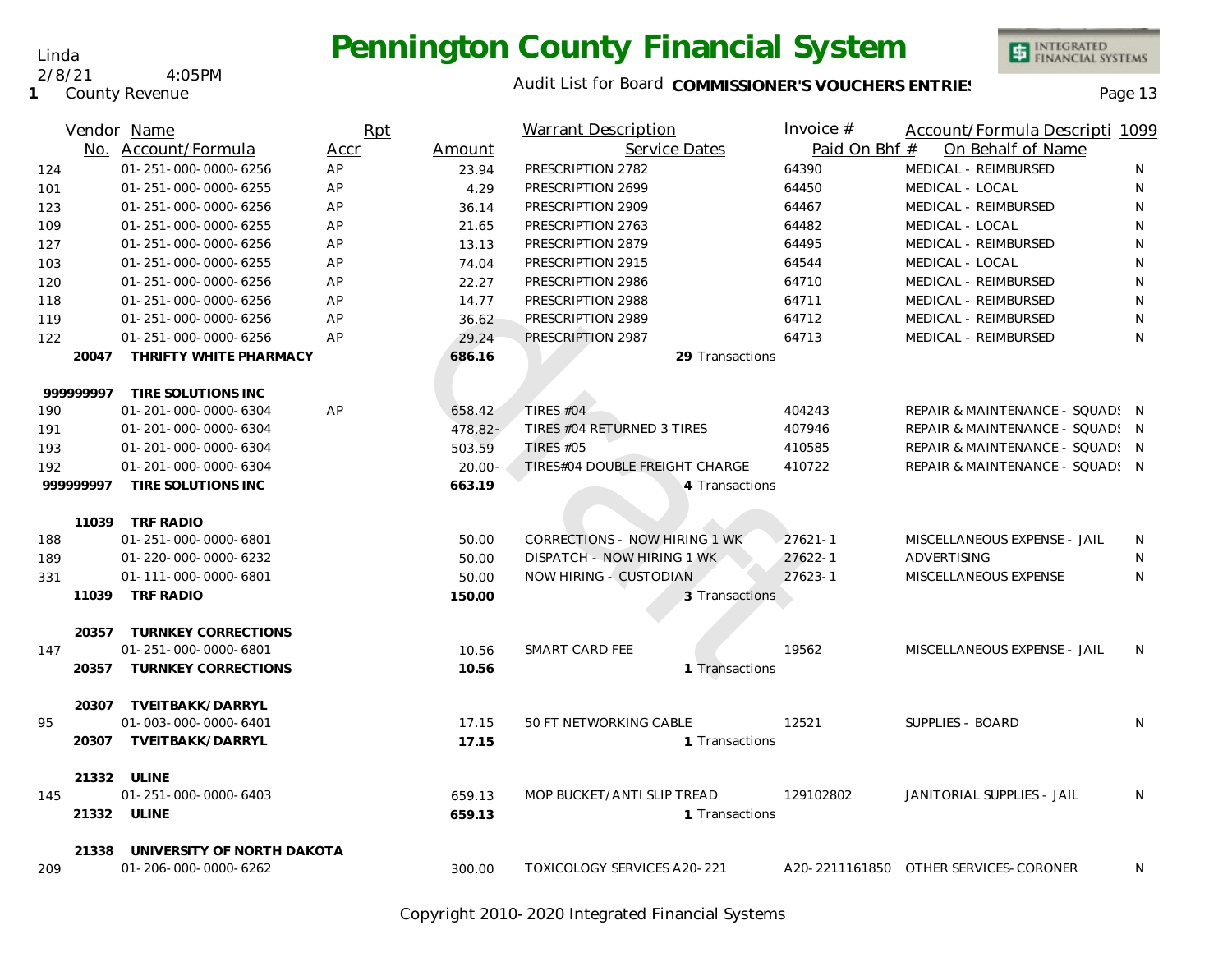Linda 2/8/21 4:05PM

**1** County Revenue

#### Audit List for Board COMMISSIONER'S VOUCHERS ENTRIES<br>Page 14

|               | Rpt<br>Vendor Name         |      |            | <b>Warrant Description</b>     | Invoice $#$   |                           | Account/Formula Descripti 1099 |              |
|---------------|----------------------------|------|------------|--------------------------------|---------------|---------------------------|--------------------------------|--------------|
| No.           | Account/Formula            | Accr | Amount     | Service Dates                  | Paid On Bhf # |                           | On Behalf of Name              |              |
| 21338         | UNIVERSITY OF NORTH DAKOTA |      | 300.00     | 1 Transactions                 |               |                           |                                |              |
| 999999997     | <b>VENUWORK</b>            |      |            |                                |               |                           |                                |              |
| 159           | 01-251-000-0000-6245       |      | 338.00     | IMPERIAL ROOM MENTAL HEALTH TR | 121           | CONTINUING EDUCATION      |                                | <sup>N</sup> |
| 999999997     | <b>VENUWORK</b>            |      | 338.00     | 1 Transactions                 |               |                           |                                |              |
| 22304         | VFW POST 2793              |      |            |                                |               |                           |                                |              |
| 10            | 01-121-000-0000-6846       |      | 492.80     | VET TRANSPORT TO VA - JANUARY  |               | <b>CVSO GRANT EXPENSE</b> |                                | G            |
| 22304         | VFW POST 2793              |      | 492.80     | 1 Transactions                 |               |                           |                                |              |
| 23303         | WEST GROUP PAYMENT CENTER  |      |            |                                |               |                           |                                |              |
| 169           | 01-091-000-0000-6240       |      | 691.70     | <b>JANUARY WEST LAW ACCESS</b> | 843769717     | <b>SUBSCRIPTIONS</b>      |                                | N            |
| 23303         | WEST GROUP PAYMENT CENTER  |      | 691.70     | 1 Transactions                 |               |                           |                                |              |
| 1 Fund Total: |                            |      | 122,177.40 | County Revenue                 |               | 66 Vendors                | 292 Transactions               |              |
|               |                            |      |            |                                |               |                           |                                |              |

draft der Rein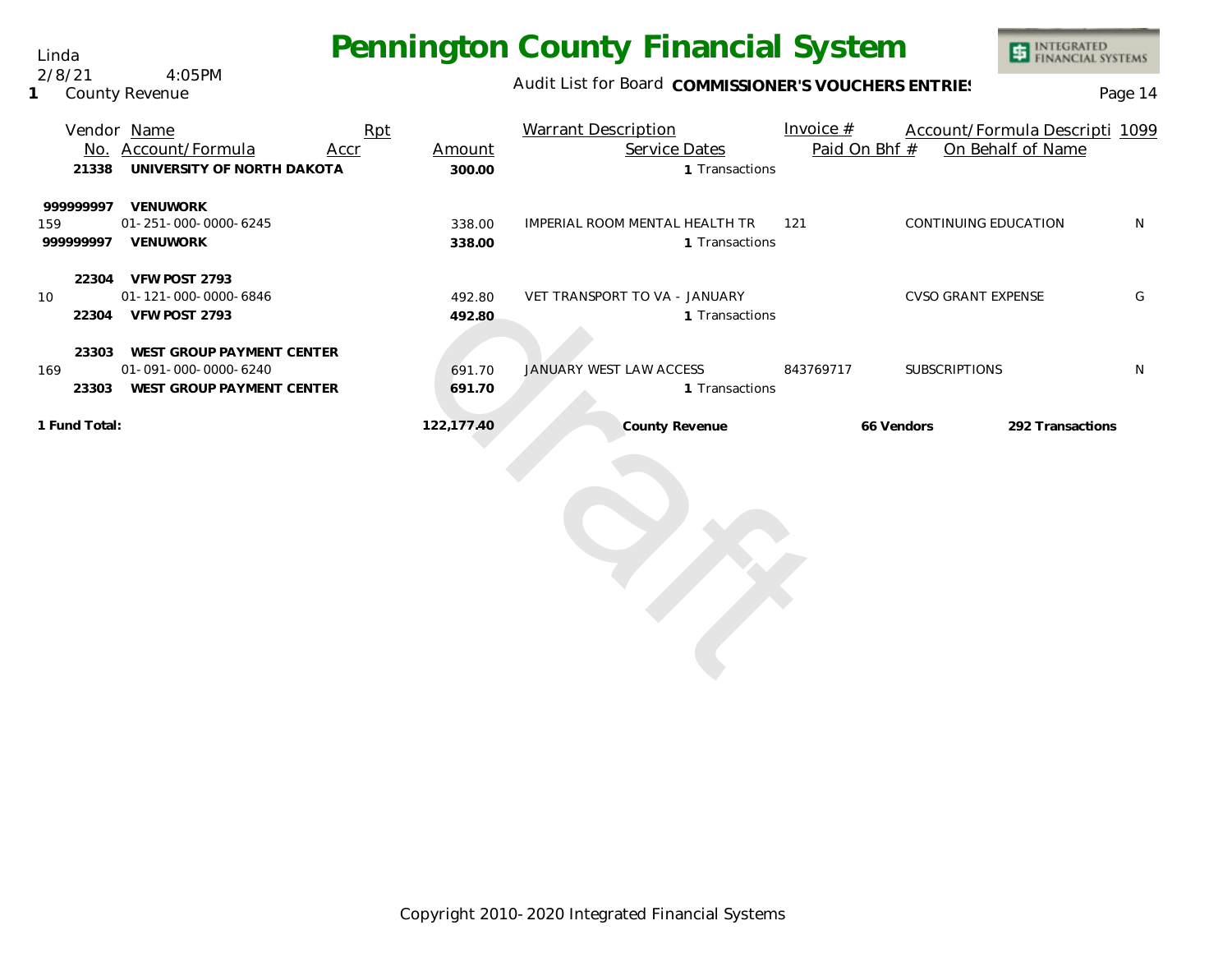#### Audit List for Board COMMISSIONER'S VOUCHERS ENTRIES<br>Page 15

|     |      | Vendor Name                           | Rpt  |            | <b>Warrant Description</b> |                | Invoice $#$   | Account/Formula Descripti 1099   |   |
|-----|------|---------------------------------------|------|------------|----------------------------|----------------|---------------|----------------------------------|---|
|     |      | No. Account/Formula                   | Accr | Amount     | Service Dates              |                | Paid On Bhf # | On Behalf of Name                |   |
|     | 1350 | ARAMARK                               |      |            |                            |                |               |                                  |   |
| 301 |      | 03-320-000-0000-6262                  |      | 720.77     | SHOP 500 RUGS              |                |               | OTHER SERVICES                   | N |
|     | 1350 | ARAMARK                               |      | 720.77     |                            | 1 Transactions |               |                                  |   |
|     |      | 1364 AUTO VALUE                       |      |            |                            |                |               |                                  |   |
| 297 |      | 03-350-000-0000-6551                  |      | 275.92     | <b>GRINDING WHEELS</b>     |                |               | <b>SIGNS</b>                     | N |
| 299 |      | 03-350-000-0000-6556                  |      | 24.99      | SHOP 215 SUPPLIES          |                |               | <b>SHOP SUPPLIES</b>             | N |
| 298 |      | 03-350-000-0000-6564                  |      | 7.99       | <b>BULBS UNIT 304</b>      |                |               | EQUIPMENT REPAIR PARTS           | N |
|     |      | 1364 AUTO VALUE                       |      | 308.90     |                            | 3 Transactions |               |                                  |   |
|     |      | 3124 CES IMAGING                      |      |            |                            |                |               |                                  |   |
| 300 |      | 03-330-000-0000-6554                  |      | 57.23      | PLOTTER PAPER              |                |               | ENGINEERING & SURVEYING SUPPLI N |   |
|     | 3124 | <b>CES IMAGING</b>                    |      | 57.23      |                            | 1 Transactions |               |                                  |   |
|     | 3359 | <b>COMMISSIONER OF TRANSPORTATION</b> |      |            |                            |                |               |                                  |   |
| 238 |      | 03-330-000-0000-6274                  | AP   | 447.86     | EQUIPMENT CALIBRATION      |                |               | <b>LAB TESTING</b>               | N |
| 239 |      | 03-330-000-0000-6274                  |      | 1,614.12   | <b>LAB TESTING</b>         |                |               | <b>LAB TESTING</b>               | N |
|     | 3359 | COMMISSIONER OF TRANSPORTATION        |      | 2,061.98   |                            | 2 Transactions |               |                                  |   |
|     |      | 6006 FARMERS UNION OIL                |      |            |                            |                |               |                                  |   |
| 295 |      | 03-350-000-0000-6560                  |      | 1,947.20   | GAS & DIESEL SHOP 500      |                |               | <b>GAS &amp; DIESEL</b>          | N |
| 296 |      | 03-350-000-0000-6560                  |      | 405.52     | DIESEL SHOP 212            |                |               | <b>GAS &amp; DIESEL</b>          | N |
| 294 |      | 03-350-000-0000-6562                  |      | 169.20     | OIL                        |                |               | MOTOR OIL & LUBRICANTS           | N |
|     |      | 6006 FARMERS UNION OIL                |      | 2,521.92   |                            | 3 Transactions |               |                                  |   |
|     |      | 6349 FASTENAL COMPANY                 |      |            |                            |                |               |                                  |   |
| 292 |      | 03-350-000-0000-6556                  |      | 298.90     | PLOW BOLTS                 |                |               | <b>SHOP SUPPLIES</b>             | N |
| 293 |      | 03-350-000-0000-6556                  |      | 112.68     | LOCK NUT THREAD LOCKER     |                |               | <b>SHOP SUPPLIES</b>             | N |
|     |      | 6349 FASTENAL COMPANY                 |      | 411.58     |                            | 2 Transactions |               |                                  |   |
|     |      | 6306 FLEET DISTRIBUTING               |      |            |                            |                |               |                                  |   |
| 288 |      | 03-350-000-0000-6564                  |      | 3.29       | <b>BOLTS</b>               |                |               | EQUIPMENT REPAIR PARTS           | N |
| 289 |      | 03-350-000-0000-6564                  |      | 5.98       | <b>SLOW MOVING SIGNS</b>   |                |               | <b>EQUIPMENT REPAIR PARTS</b>    | N |
|     |      | 6306 FLEET DISTRIBUTING               |      | 9.27       |                            | 2 Transactions |               |                                  |   |
|     |      | 6344 FLEETPRIDE                       |      |            |                            |                |               |                                  |   |
| 290 |      | 03-350-000-0000-6564                  |      | $352.37 -$ | <b>CREDIT MUFFLER</b>      |                |               | <b>EQUIPMENT REPAIR PARTS</b>    | N |
| 291 |      | 03-350-000-0000-6564                  |      | 2,081.14   | <b>CYLINDER UNIT 219</b>   |                |               | <b>EQUIPMENT REPAIR PARTS</b>    | N |
|     |      | 6344 FLEETPRIDE                       |      | 1,728.77   |                            | 2 Transactions |               |                                  |   |

Copyright 2010-2020 Integrated Financial Systems

Linda 2/8/21 4:05PM

**3** Road & Bridge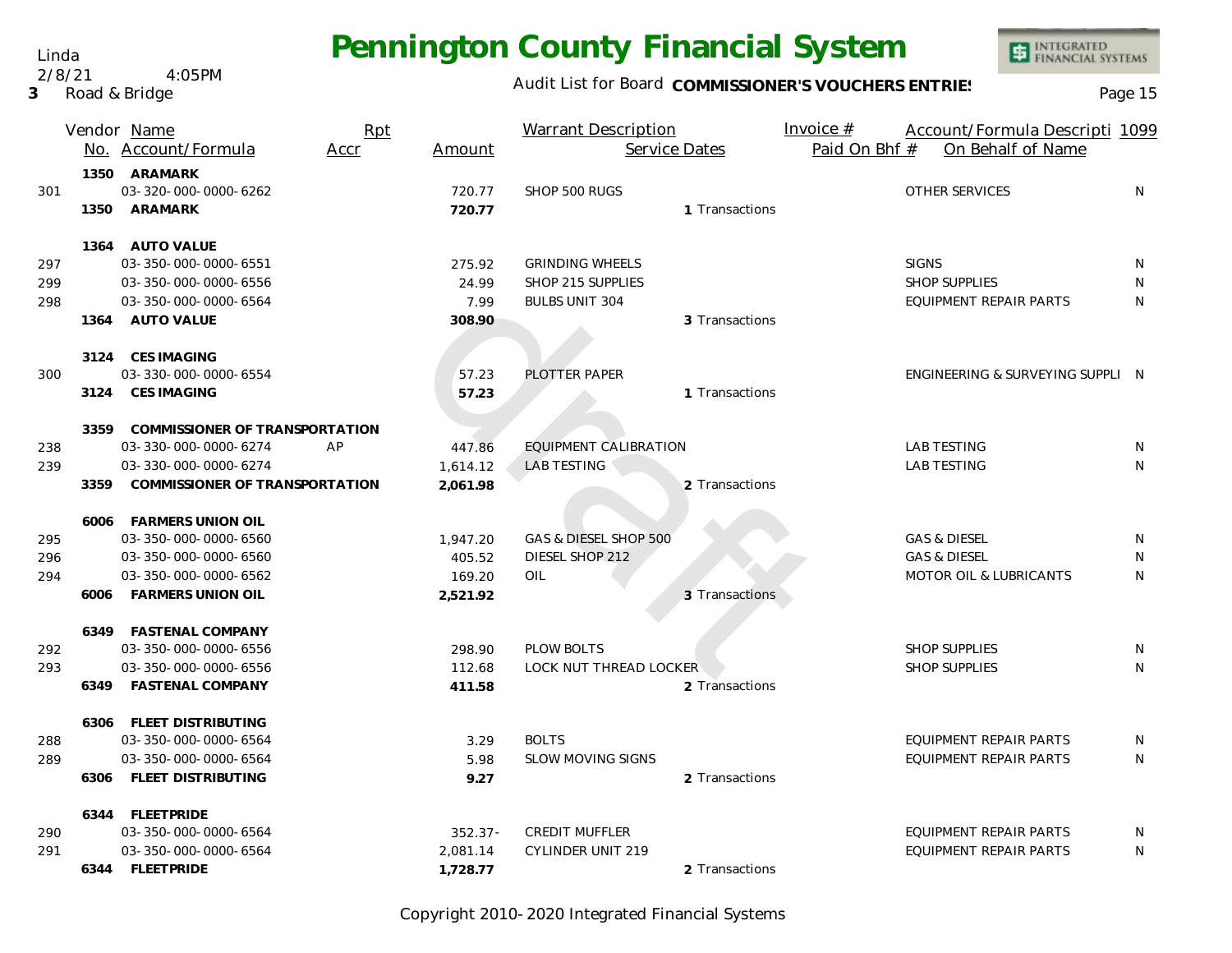

INTEGRATED<br>FINANCIAL SYSTEMS

|     |       | Vendor Name                       | Rpt         |          | <b>Warrant Description</b>  |                | Invoice $#$   | Account/Formula Descripti 1099 |    |
|-----|-------|-----------------------------------|-------------|----------|-----------------------------|----------------|---------------|--------------------------------|----|
|     |       | No. Account/Formula               | <b>Accr</b> | Amount   | Service Dates               |                | Paid On Bhf # | On Behalf of Name              |    |
|     |       | 8331 HARDWARE HANK                |             |          |                             |                |               |                                |    |
| 284 |       | 03-350-000-0000-6551              |             | 29.99    | <b>MAILBOX</b>              |                |               | <b>SIGNS</b>                   | N  |
| 285 |       | 03-350-000-0000-6556              |             | 5.98     | T BOWEL CLEANER             |                |               | <b>SHOP SUPPLIES</b>           | N  |
| 286 |       | 03-350-000-0000-6556              |             | 23.98    | <b>BULBS</b>                |                |               | <b>SHOP SUPPLIES</b>           | N  |
| 287 |       | 03-350-000-0000-6564              |             | 2.70     | <b>NUTS, BOLTS</b>          |                |               | <b>EQUIPMENT REPAIR PARTS</b>  | N  |
|     | 8331  | <b>HARDWARE HANK</b>              |             | 62.65    |                             | 4 Transactions |               |                                |    |
|     |       | 8014 HUGOS #7                     |             |          |                             |                |               |                                |    |
| 282 |       | 03-350-000-0000-6556              |             | 141.04   | TP, PT, SOAP, CLEANER       |                |               | <b>SHOP SUPPLIES</b>           | N  |
| 283 |       | 03-350-000-0000-6556              |             | 92.96    | PT, CLEANER, DISH SOAP      |                |               | <b>SHOP SUPPLIES</b>           | N  |
|     | 8014  | HUGOS #7                          |             | 234.00   |                             | 2 Transactions |               |                                |    |
|     | 10008 | JOHN DEERE FINANCIAL              |             |          |                             |                |               |                                |    |
| 281 |       | 03-350-000-0000-6564              |             | 30.34    | <b>SLOW MOVING VEHICLES</b> |                |               | <b>EQUIPMENT REPAIR PARTS</b>  | N  |
|     |       | 10008 JOHN DEERE FINANCIAL        |             | 30.34    |                             | 1 Transactions |               |                                |    |
|     |       | 13368 MN TRANSPORTATION ALLIANCE  |             |          |                             |                |               |                                |    |
| 280 |       | 03-320-000-0000-6241              |             | 1,724.00 | <b>2021 DUES</b>            |                |               | <b>DUES</b>                    | N  |
|     | 13368 | MN TRANSPORTATION ALLIANCE        |             | 1,724.00 |                             | Transactions   |               |                                |    |
|     |       | 14324 NAPA AUTO PARTS             |             |          |                             |                |               |                                |    |
| 278 |       | 03-350-000-0000-6556              |             | 65.88    | <b>BRAKE CLEANER</b>        |                |               | <b>SHOP SUPPLIES</b>           | N. |
| 279 |       | 03-350-000-0000-6564              |             | 125.47   | AIR FILTER                  |                |               | EQUIPMENT REPAIR PARTS         | N  |
|     | 14324 | NAPA AUTO PARTS                   |             | 191.35   |                             | 2 Transactions |               |                                |    |
|     |       | 14316 NELSON EQUIPMENT OF TRF INC |             |          |                             |                |               |                                |    |
| 274 |       | 03-350-000-0000-6564              |             | 103.11   | <b>BUSHING BLADE</b>        |                |               | EQUIPMENT REPAIR PARTS         | N  |
| 275 |       | 03-350-000-0000-6564              |             | 1,415.48 | <b>GEARBOX</b>              |                |               | EQUIPMENT REPAIR PARTS         | N  |
| 276 |       | 03-350-000-0000-6564              |             | 2,474.72 | SEAL LAT FLANGE YOKE        |                |               | EQUIPMENT REPAIR PARTS         | N  |
| 277 |       | 03-350-000-0000-6564              |             | 331.72   | <b>BALL VALVE</b>           |                |               | EQUIPMENT REPAIR PARTS         | N  |
|     | 14316 | NELSON EQUIPMENT OF TRF INC       |             | 4,325.03 |                             | 4 Transactions |               |                                |    |
|     | 14440 | NORTHDALE OIL INC.                |             |          |                             |                |               |                                |    |
| 272 |       | 03-350-000-0000-6560              |             | 1,806.02 | DIESEL SHOP 213             |                |               | <b>GAS &amp; DIESEL</b>        | N  |
| 273 |       | 03-350-000-0000-6560              |             | 1,277.26 | DIESEL SHOP 215             |                |               | <b>GAS &amp; DIESEL</b>        | N  |
|     | 14440 | NORTHDALE OIL INC.                |             | 3,083.28 |                             | 2 Transactions |               |                                |    |
|     | 14375 | NORTHERN FIRE EQUIPMENT SERVICE   |             |          |                             |                |               |                                |    |
| 271 |       | 03-350-000-0000-6428              |             | 563.00   | SERVICE FEE EXT             |                |               | <b>SAFETY EQUIPMENT</b>        | N  |

#### Linda 2/8/21 4:05PM

**3** Road & Bridge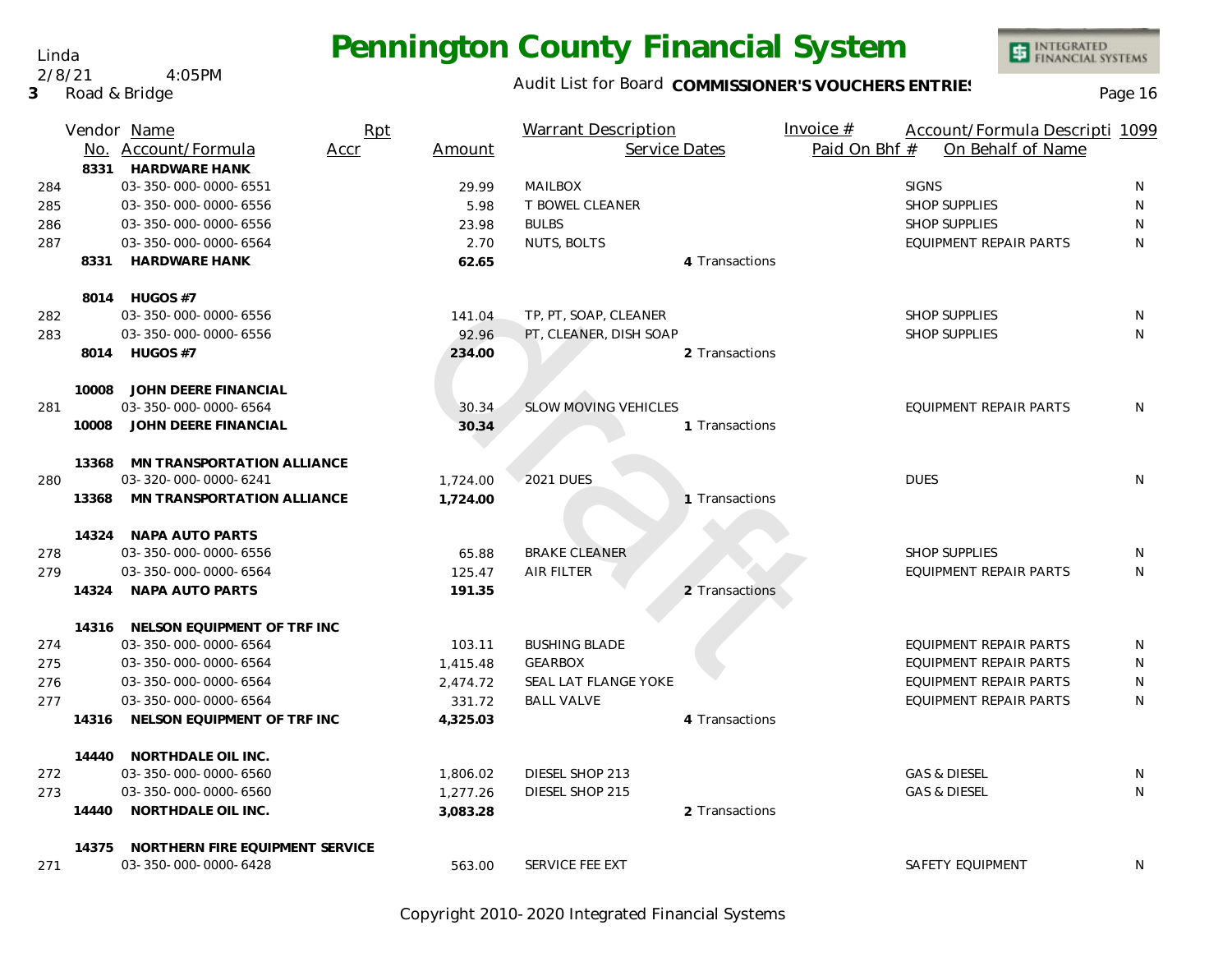INTEGRATED<br>FINANCIAL SYSTEMS

Linda 2/8/21 4:05PM

**3** Road & Bridge

|     |       | Vendor Name                     | Rpt  |          | <b>Warrant Description</b> | Invoice $#$   | Account/Formula Descripti 1099 |   |
|-----|-------|---------------------------------|------|----------|----------------------------|---------------|--------------------------------|---|
|     |       | No. Account/Formula             | Accr | Amount   | Service Dates              | Paid On Bhf # | On Behalf of Name              |   |
|     | 14375 | NORTHERN FIRE EQUIPMENT SERVICE |      | 563.00   | 1 Transactions             |               |                                |   |
|     |       | 14312 NORTHWEST POWER SYSTEMS   |      |          |                            |               |                                |   |
| 268 |       | 03-350-000-0000-6564            |      | 14.43    | ROCKER SWITCH              |               | <b>EQUIPMENT REPAIR PARTS</b>  | N |
| 269 |       | 03-350-000-0000-6564            |      | 56.34    | <b>HOSES</b>               |               | <b>EQUIPMENT REPAIR PARTS</b>  | N |
| 270 |       | 03-350-000-0000-6564            |      | 0.82     | <b>HOSE</b>                |               | EQUIPMENT REPAIR PARTS         | N |
|     |       | 14312 NORTHWEST POWER SYSTEMS   |      | 71.59    | 3 Transactions             |               |                                |   |
|     | 16027 | PENNINGTON COUNTY TREASURER     |      |          |                            |               |                                |   |
| 259 |       | 03-320-000-0000-6263            |      | 33.96    | HOSTED EXCHANGE - JANUARY  |               | <b>COMPUTER SERVICES</b>       | N |
| 260 |       | 03-320-000-0000-6263            |      | 12.00    | POP EMAIL - JANUARY        |               | <b>COMPUTER SERVICES</b>       | N |
| 261 |       | 03-320-000-0000-6263            |      | 445.71   | IT GLOBAL - JANUARY        |               | <b>COMPUTER SERVICES</b>       | N |
| 262 |       | 03-320-000-0000-6263            |      | 61.25    | HOSTED OFFICE - JANNUARY   |               | <b>COMPUTER SERVICES</b>       | N |
| 263 |       | 03-320-000-0000-6263            |      | 34.70    | EMAIL ARCHIVING - JANUARY  |               | <b>COMPUTER SERVICES</b>       | N |
|     | 16027 | PENNINGTON COUNTY TREASURER     |      | 587.62   | 5 Transactions             |               |                                |   |
|     | 16380 | PETERS/CHAD                     |      |          |                            |               |                                |   |
| 257 |       | 03-350-000-0000-6550            |      | 20.00    | REMAINING CONTRACT         |               | AGGREGATES                     | Y |
|     | 16380 | PETERS/CHAD                     |      | 20.00    | Transactions               |               |                                |   |
|     |       | 16381 PETERS/SCOTT              |      |          |                            |               |                                |   |
| 258 |       | 03-350-000-0000-6550            |      | 20.00    | REMAINING CONTRACT         |               | AGGREGATES                     | Y |
|     |       | 16381 PETERS/SCOTT              |      | 20.00    | 1 Transactions             |               |                                |   |
|     |       | 16460 POMP'S TIRE SERVICE, INC  |      |          |                            |               |                                |   |
| 264 |       | 03-350-000-0000-6564            |      | 176.95   | <b>FLAT REPAIR</b>         |               | <b>EQUIPMENT REPAIR PARTS</b>  | N |
| 265 |       | 03-350-000-0000-6564            |      | 42.53    | <b>FLAT REPAIR</b>         |               | EQUIPMENT REPAIR PARTS         | N |
| 266 |       | 03-350-000-0000-6564            |      | 552.58   | <b>TIRES CAPPED</b>        |               | EQUIPMENT REPAIR PARTS         | N |
| 267 |       | 03-350-000-0000-6564            |      | 764.58   | <b>TIRES CAPPED</b>        |               | <b>EQUIPMENT REPAIR PARTS</b>  | N |
|     | 16460 | POMP'S TIRE SERVICE, INC        |      | 1,536.64 | 4 Transactions             |               |                                |   |
|     |       | 16419 PRECISE MRM LLC           |      |          |                            |               |                                |   |
| 255 |       | 03-350-000-0000-6564            | AP   | 320.89   | MONTHLY GPS - NOVEMBER     |               | <b>EQUIPMENT REPAIR PARTS</b>  | N |
| 256 |       | 03-350-000-0000-6564            | AP   | 244.29   | MONTHLY GPS - DECEMBER     |               | <b>EQUIPMENT REPAIR PARTS</b>  | N |
|     | 16419 | PRECISE MRM LLC                 |      | 565.18   | 2 Transactions             |               |                                |   |
|     |       | 17002 QUILL CORPORATION         |      |          |                            |               |                                |   |
| 254 |       | 03-320-000-0000-6401            |      | 84.86    | TONER, POST ITS, CLIPS     |               | <b>SUPPLIES</b>                | N |
|     | 17002 | QUILL CORPORATION               |      | 84.86    | 1 Transactions             |               |                                |   |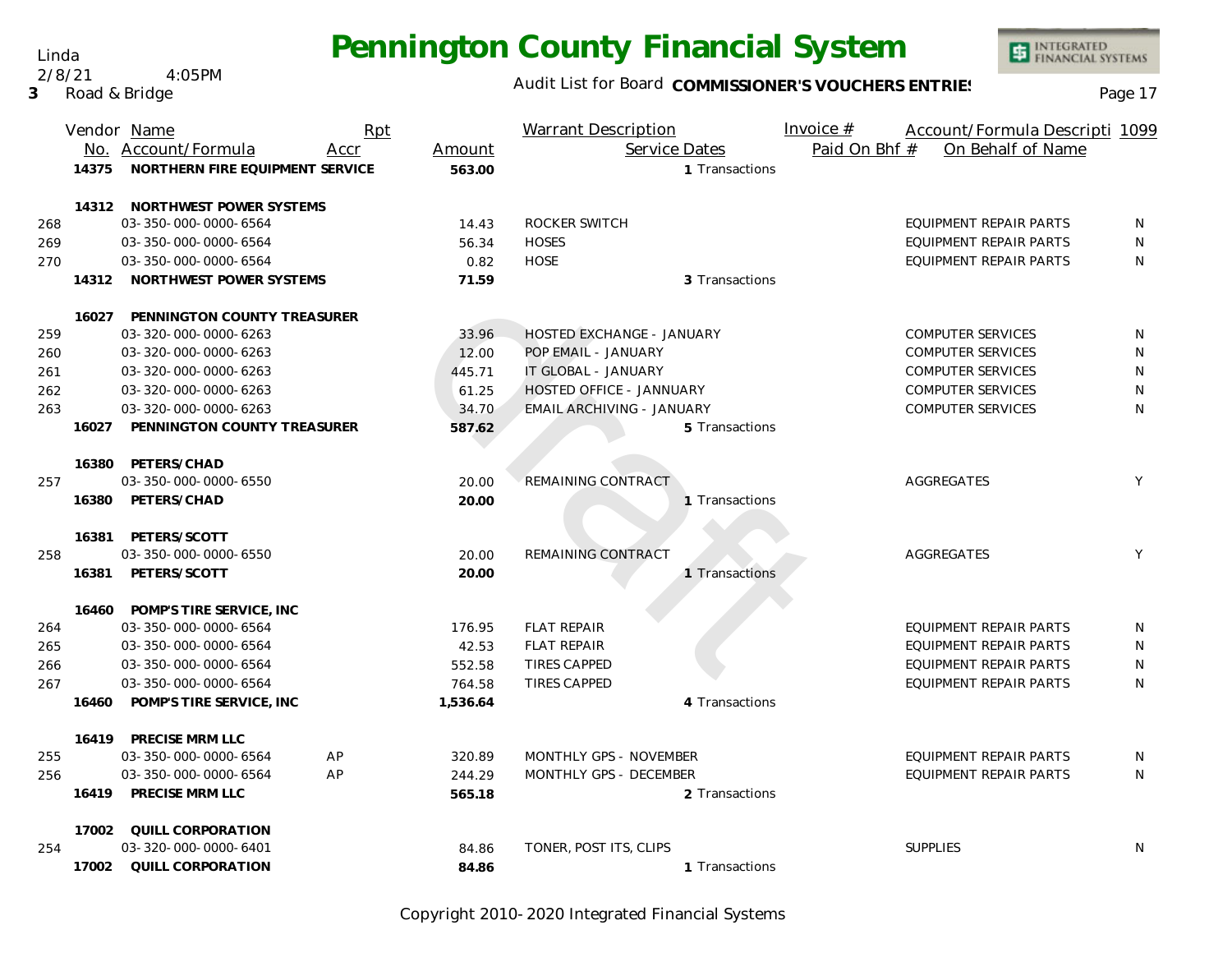

Audit List for Board COMMISSIONER'S VOUCHERS ENTRIES<br>Page 18

|     | 18379         | Vendor Name<br>No. Account/Formula<br>RDO TRUST # 80-5800 | Rpt<br>Accr | Amount     | Warrant Description    | Service Dates  | Invoice $#$<br>Paid On Bhf # |                               | Account/Formula Descripti 1099<br>On Behalf of Name |    |
|-----|---------------|-----------------------------------------------------------|-------------|------------|------------------------|----------------|------------------------------|-------------------------------|-----------------------------------------------------|----|
| 251 |               | 03-350-000-0000-6564                                      | AP          | $162.72 -$ | RETURN PARTS           |                |                              | EQUIPMENT REPAIR PARTS        |                                                     | N  |
| 252 |               | 03-350-000-0000-6564                                      | AP          | 80.10      | <b>HUB</b>             |                |                              | EQUIPMENT REPAIR PARTS        |                                                     | N  |
| 253 |               | 03-350-000-0000-6564                                      |             | 679.96     | <b>BUSHING</b>         |                |                              | <b>EQUIPMENT REPAIR PARTS</b> |                                                     | N  |
|     | 18379         | RDO TRUST # 80-5800                                       |             | 597.34     |                        | 3 Transactions |                              |                               |                                                     |    |
|     | 18440         | READITECH IT SOLUTIONS                                    |             |            |                        |                |                              |                               |                                                     |    |
| 249 |               | 03-320-000-0000-6202                                      |             | 67.00      | <b>HOSTED EXCHANGE</b> |                |                              | <b>TELEPHONE</b>              |                                                     | N. |
| 250 |               | 03-320-000-0000-6263                                      |             | 40.00      | <b>BACK UP MANAGER</b> |                |                              | <b>COMPUTER SERVICES</b>      |                                                     | N  |
|     | 18440         | READITECH IT SOLUTIONS                                    |             | 107.00     |                        | 2 Transactions |                              |                               |                                                     |    |
|     | 18106         | RED LAKE COUNTY COOP                                      |             |            |                        |                |                              |                               |                                                     |    |
| 244 |               | 03-350-000-0000-6418                                      |             | 518.20     | PROPANE SHOP 212       |                |                              | PROPANE FOR HEATING SHOPS     |                                                     | N  |
| 245 |               | 03-350-000-0000-6418                                      |             | 517.09     | PROPANE SHOP 213       |                |                              | PROPANE FOR HEATING SHOPS     |                                                     | N  |
| 246 |               | 03-350-000-0000-6418                                      |             | 331.04     | PROPANE SHOP 212       |                |                              | PROPANE FOR HEATING SHOPS     |                                                     | N  |
| 247 |               | 03-350-000-0000-6418                                      |             | 494.35     | PROPANE SHOP 211       |                |                              | PROPANE FOR HEATING SHOPS     |                                                     | N  |
| 248 |               | 03-350-000-0000-6418                                      |             | 367.51     | PROPANE SHOP 215       |                |                              | PROPANE FOR HEATING SHOPS     |                                                     | N  |
|     | 18106         | RED LAKE COUNTY COOP                                      |             | 2,228.19   |                        | 5 Transactions |                              |                               |                                                     |    |
|     |               | 19338 STEIGER MFG. CO.                                    |             |            |                        |                |                              |                               |                                                     |    |
| 243 |               | 03-350-000-0000-6564                                      |             | 51.30      | <b>SLOTTED NUT</b>     |                |                              | EQUIPMENT REPAIR PARTS        |                                                     | N  |
|     | 19338         | STEIGER MFG. CO.                                          |             | 51.30      |                        | 1 Transactions |                              |                               |                                                     |    |
|     |               | 20027 THE TIMES                                           |             |            |                        |                |                              |                               |                                                     |    |
| 242 |               | 03-320-000-0000-6263                                      | AP          | 107.38     | AD SHOP ADDITION       |                |                              | <b>COMPUTER SERVICES</b>      |                                                     | N. |
|     | 20027         | THE TIMES                                                 |             | 107.38     |                        | 1 Transactions |                              |                               |                                                     |    |
|     | 23054         | WESTSIDE MOTORS OF TRF INC                                |             |            |                        |                |                              |                               |                                                     |    |
| 241 |               | 03-350-000-0000-6564                                      | AP          | 3,073.67   | <b>REPAIR UNIT 314</b> |                |                              | <b>EQUIPMENT REPAIR PARTS</b> |                                                     | G  |
|     | 23054         | WESTSIDE MOTORS OF TRF INC                                |             | 3.073.67   |                        | 1 Transactions |                              |                               |                                                     |    |
|     | 23544         | WETTERLUND/GORDON                                         |             |            |                        |                |                              |                               |                                                     |    |
| 240 |               | 03-350-000-0000-6550                                      | AP          | 1,250.00   | CROP DAMAGE            |                |                              | <b>AGGREGATES</b>             |                                                     | N  |
|     |               | 23544 WETTERLUND/GORDON                                   |             | 1,250.00   |                        | 1 Transactions |                              |                               |                                                     |    |
|     | 3 Fund Total: |                                                           |             | 28,334.84  | Road & Bridge          |                | 30 Vendors                   |                               | 64 Transactions                                     |    |
|     |               | Final Total:                                              |             | 150,512.24 | 96 Vendors             |                | 356 Transactions             |                               |                                                     |    |

Copyright 2010-2020 Integrated Financial Systems

Linda 2/8/21 4:05PM

**3** Road & Bridge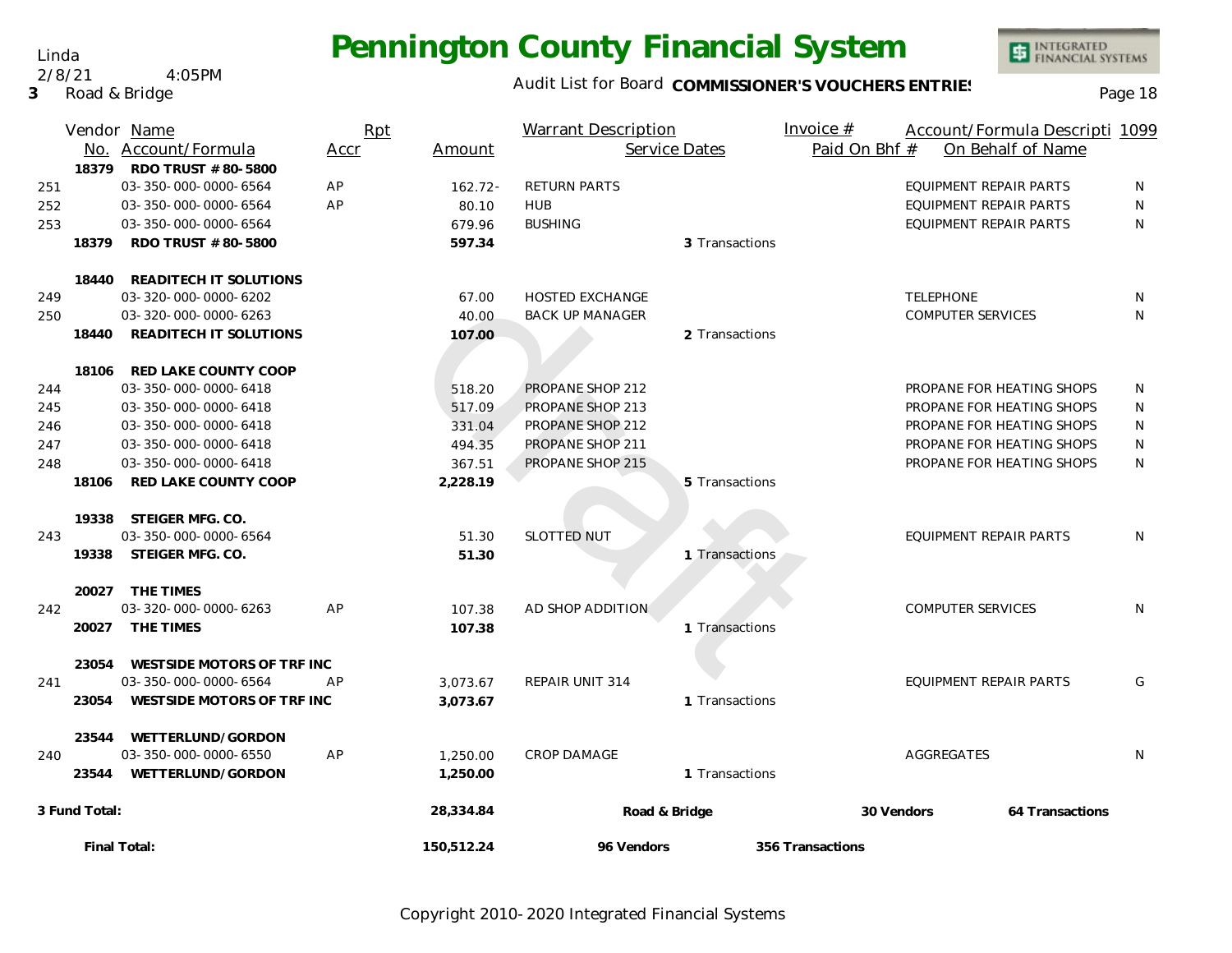

Linda<br>2/8/21

4:05PM

| Recap by Fund | <b>Fund</b><br>$\mathbf{1}$ | <b>AMOUNT</b><br>122,177.40 | <b>Name</b><br>County Revenue |              |        |
|---------------|-----------------------------|-----------------------------|-------------------------------|--------------|--------|
|               | $\sqrt{3}$                  | 28,334.84                   | Road & Bridge                 |              |        |
|               | All Funds                   | 150,512.24                  | Total                         | Approved by, |        |
|               |                             |                             |                               |              |        |
|               |                             |                             |                               |              | .<br>. |
|               |                             |                             |                               |              |        |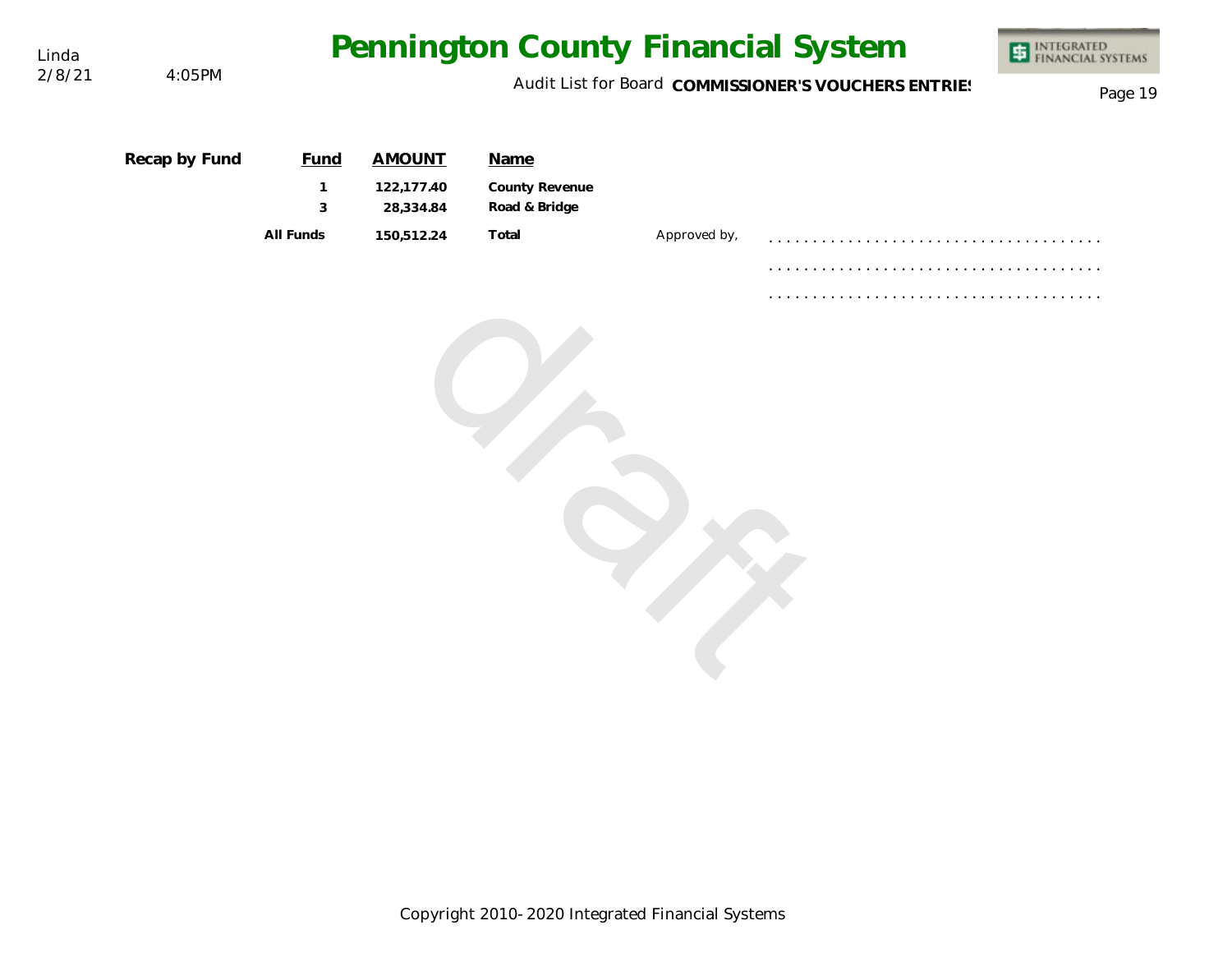| Linda                                     |         |                | Pennington County Financial System                                                                       | INTEGRATED<br>FINANCIAL SYSTEMS |
|-------------------------------------------|---------|----------------|----------------------------------------------------------------------------------------------------------|---------------------------------|
| 2/8/21                                    | 12:20PM |                | Audit List for Board COMMISSIONER'S VOUCHERS ENTRIES                                                     | Page 1                          |
| Print List in Order By:                   |         | $\overline{1}$ | 1 - Fund (Page Break by Fund)<br>2 - Department (Totals by Dept)<br>3 - Vendor Number<br>4 - Vendor Name |                                 |
| Explode Dist. Formulas Y                  |         |                |                                                                                                          |                                 |
| Paid on Behalf Of Name<br>on Audit List?: |         | ${\sf N}$      |                                                                                                          |                                 |
| Type of Audit List:                       |         | D              | D - Detailed Audit List<br>S - Condensed Audit List                                                      |                                 |
| Save Report Options?:                     |         | N              |                                                                                                          |                                 |
|                                           |         |                |                                                                                                          |                                 |
|                                           |         |                |                                                                                                          |                                 |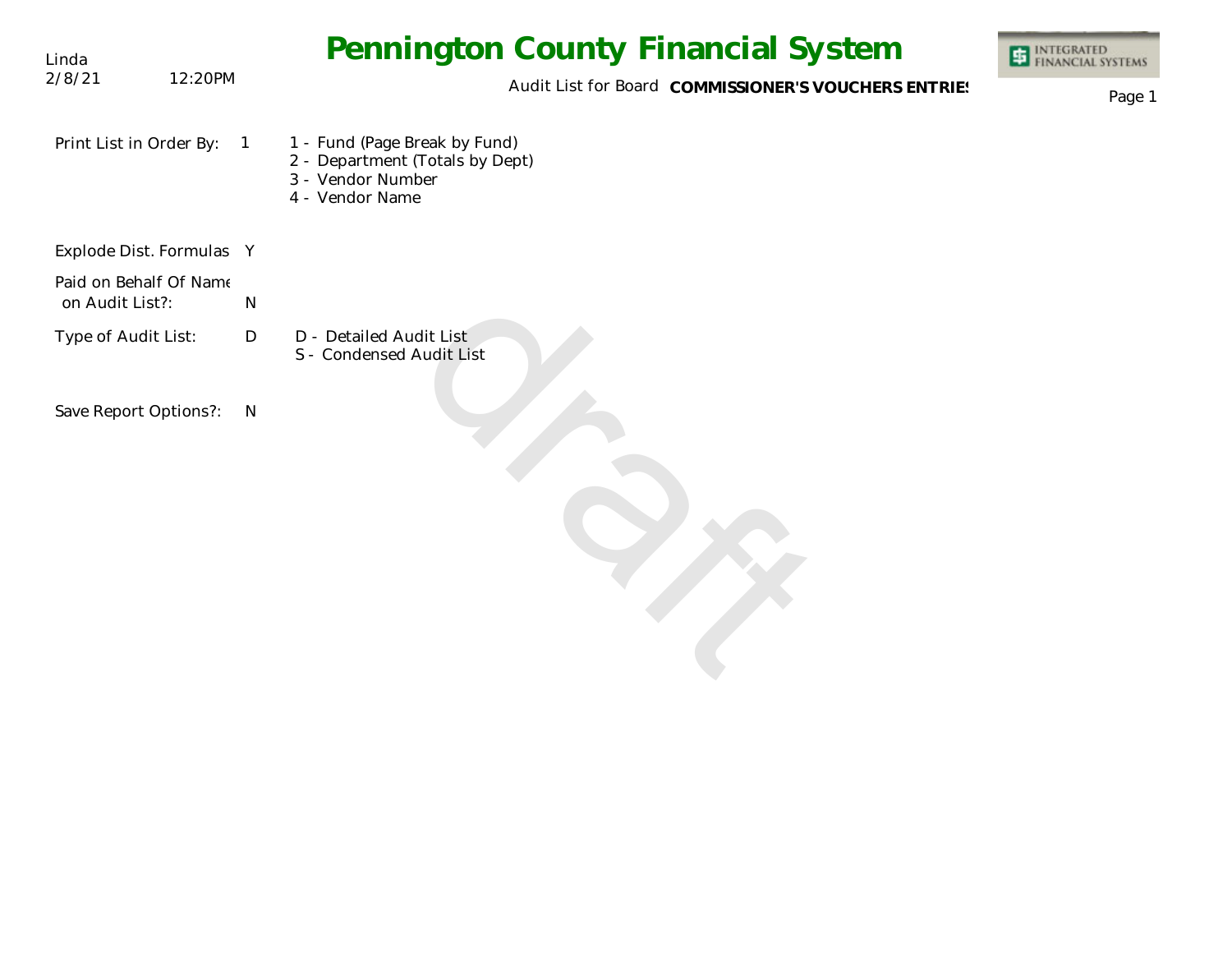Linda

**1** County Revenue

2/8/21 12:20PM

INTEGRATED<br>FINANCIAL SYSTEMS

|                |           | Vendor Name<br>No. Account/Formula           | Rpt<br>Accr | Amount | <b>Warrant Description</b><br>Service Dates | Invoice $#$<br>Paid On Bhf # | Account/Formula Descripti 1099<br>On Behalf of Name |   |
|----------------|-----------|----------------------------------------------|-------------|--------|---------------------------------------------|------------------------------|-----------------------------------------------------|---|
|                |           |                                              |             |        |                                             |                              |                                                     |   |
| 15             |           | 19343 LARSON/MELISSA<br>01-251-000-0000-6330 |             | 14.46  | MEAL - TRANSPORT - ST CLOUD                 | 11421                        | <b>TRAVEL &amp; EXPENSE</b>                         | N |
| 16             |           | 01-251-000-0000-6330                         |             | 29.50  | MEAL - TRANSPORT - ST CLOUD                 | 12121                        | <b>TRAVEL &amp; EXPENSE</b>                         | N |
|                | 19343     | LARSON/MELISSA                               |             | 43.96  | 2 Transactions                              |                              |                                                     |   |
|                |           |                                              |             |        |                                             |                              |                                                     |   |
|                |           | 14478 NELSON/SETH                            |             |        |                                             |                              |                                                     |   |
| $\overline{2}$ |           | 01-003-000-0000-6103                         |             | 75.00  | PER DIEM - TECH COMM - TRF                  | 11121                        | PER DIEMS - BOARD                                   | N |
| 3              |           | 01-003-000-0000-6103                         |             | 75.00  | PER DIEM - NW EMER COMM - ZOOM              | 11321                        | PER DIEMS - BOARD                                   | N |
| $\overline{4}$ |           | 01-003-000-0000-6103                         |             | 75.00  | PER DIEM - ICCC - ZOOM                      | 12521                        | PER DIEMS - BOARD                                   | N |
| $\mathbf{1}$   |           | 01-003-000-0000-6103                         |             | 75.00  | PER DIEM - LIBRARY COMM - ZOOM              | 1721                         | PER DIEMS - BOARD                                   | N |
|                | 14478     | NELSON/SETH                                  |             | 300.00 | 4 Transactions                              |                              |                                                     |   |
|                |           | 16362 PETERSON/NEIL                          |             |        |                                             |                              |                                                     |   |
| 20             |           | 01-003-000-0000-6103                         |             | 75.00  | PER DIEM - CARES - TRF                      | 11221                        | PER DIEMS - BOARD                                   | N |
| 21             |           | 01-003-000-0000-6103                         |             | 75.00  | PER DIEM - RED LAKE 1W1P - TRF              | 11321                        | PER DIEMS - BOARD                                   | N |
| 22             |           | 01-003-000-0000-6103                         |             | 75.00  | PER DIEM - EXTENSION - ZOOM                 | 11421                        | PER DIEMS - BOARD                                   | N |
| 23             |           | 01-003-000-0000-6103                         |             | 100.00 | PER DIEM - AIRPORT/HWY - TRF                | 12021                        | PER DIEMS - BOARD                                   | N |
| 24             |           | 01-003-000-0000-6103                         |             | 75.00  | PER DIEM - EXTENSION - TRF                  | 12221                        | PER DIEMS - BOARD                                   | N |
| 25             |           | 01-003-000-0000-6103                         |             | 75.00  | PER DIEM - GEN GOV - TRF                    | 12621                        | PER DIEMS - BOARD                                   | N |
| 26             |           | 01-003-000-0000-6103                         |             | 100.00 | PER DIEM - NWJTC - TRF                      | 12821                        | PER DIEMS - BOARD                                   | N |
| 18             |           | 01-003-000-0000-6103                         |             | 75.00  | PER DIEM - MRC - ZOOM                       | 1421                         | PER DIEMS - BOARD                                   | N |
| 19             |           | 01-003-000-0000-6103                         |             | 75.00  | PER DIEM - NCLUB - ZOOM                     | 1721                         | PER DIEMS - BOARD                                   | N |
|                | 16362     | PETERSON/NEIL                                |             | 725.00 | 9 Transactions                              |                              |                                                     |   |
|                |           |                                              |             |        |                                             |                              |                                                     |   |
|                | 20307     | TVEITBAKK/DARRYL                             |             |        |                                             |                              |                                                     |   |
| 6              |           | 01-003-000-0000-6103                         |             | 75.00  | PER DIEM - AMC LEADERSHIP                   | 11121                        | PER DIEMS - BOARD                                   | N |
| 7              |           | 01-003-000-0000-6103                         |             | 100.00 | PER DIEM - CARES/NWRL                       | 11221                        | PER DIEMS - BOARD                                   | N |
| 8              |           | 01-003-000-0000-6103                         |             | 75.00  | PER DIEM - AV INSTALL - TRF                 | 11321                        | PER DIEMS - BOARD                                   | N |
| 9              |           | 01-003-000-0000-6103                         |             | 75.00  | PER DIEM - AV INSTALL - TRF                 | 11521                        | PER DIEMS - BOARD                                   | N |
| 10             |           | 01-003-000-0000-6103                         |             | 75.00  | PER DIEM - AIRPORT AUTHORITY                | 11821                        | PER DIEMS - BOARD                                   | N |
| 11             |           | 01-003-000-0000-6103                         |             | 75.00  | PER DIEM - AIRPORT AUTHORITY                | 11921                        | PER DIEMS - BOARD                                   | N |
| 12             |           | 01-003-000-0000-6103                         |             | 75.00  | PER DIEM - TVAIRPORT AUTHORITY              | 12021                        | PER DIEMS - BOARD                                   | N |
| 13             |           | 01-003-000-0000-6103                         |             | 100.00 | PER DIEM - AV INSTALL - TRF                 | 12121                        | PER DIEMS - BOARD                                   | N |
| 14             |           | 01-003-000-0000-6103                         |             | 75.00  | PER DIEM - AV INSTALL - TRF                 | 12621                        | PER DIEMS - BOARD                                   | N |
| 5              |           | 01-003-000-0000-6103                         |             | 75.00  | PER DIEM - NUCLUCB                          | 1721                         | PER DIEMS - BOARD                                   | N |
|                | 20307     | TVEITBAKK/DARRYL                             |             | 800.00 | 10 Transactions                             |                              |                                                     |   |
|                | 999999997 | VOSEN/BRENDA                                 |             |        |                                             |                              |                                                     |   |
| 17             |           | 01-251-000-0000-6330                         |             | 15.00  | MEAL - TRANSPORT - MOORHEAD                 | 12021                        | <b>TRAVEL &amp; EXPENSE</b>                         | N |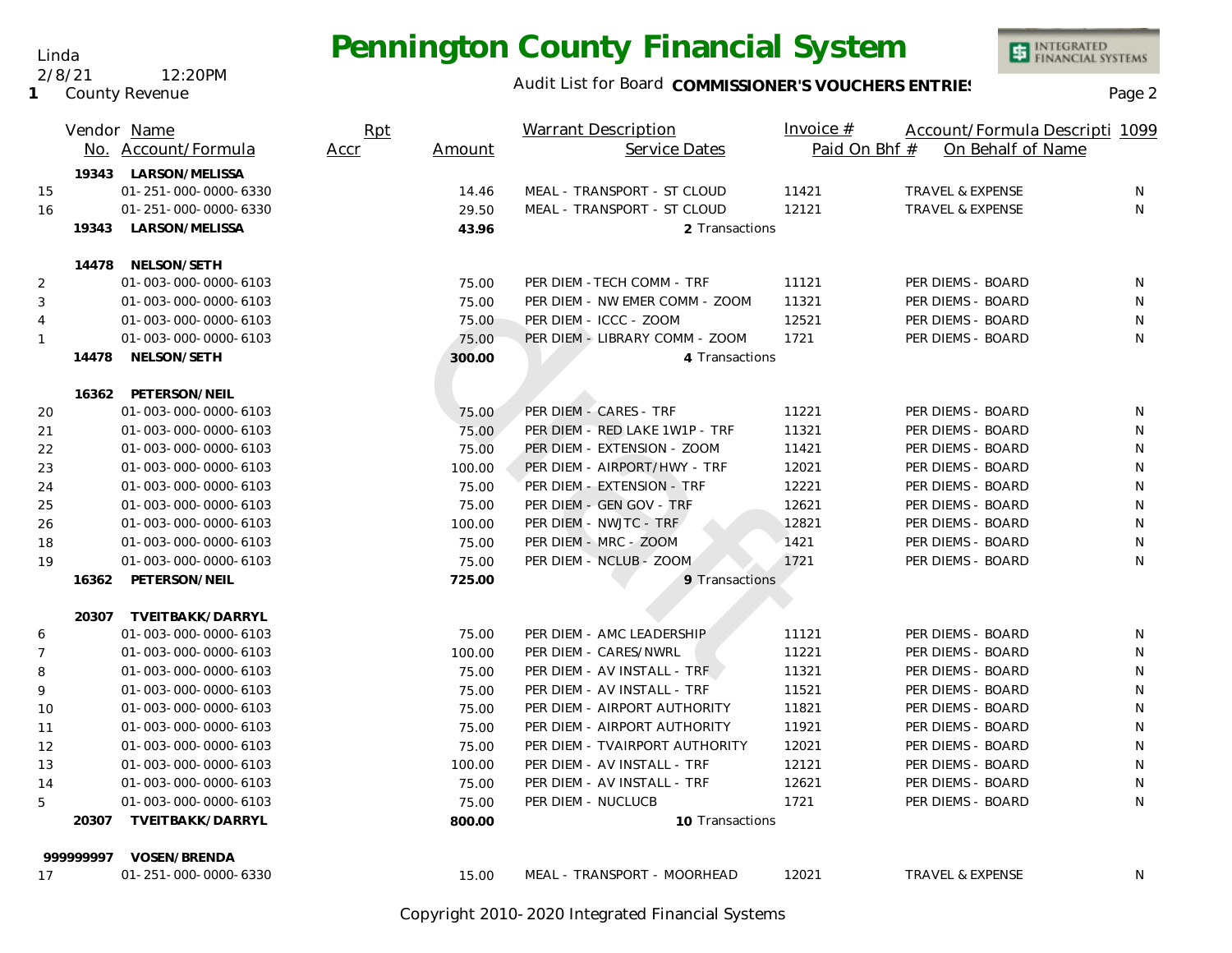Audit List for Board COMMISSIONER'S VOUCHERS ENTRIES<br>Page 3

INTEGRATED<br>FINANCIAL SYSTEMS

| Vendor Name               | Rpt         |          | <b>Warrant Description</b> | Invoice $#$     | Account/Formula Descripti 1099 |
|---------------------------|-------------|----------|----------------------------|-----------------|--------------------------------|
| Account/Formula<br>No.    | <u>Accr</u> | Amount   | Service Dates              | Paid On Bhf #   | On Behalf of Name              |
| VOSEN/BRENDA<br>999999997 |             | 15.00    | Transactions               |                 |                                |
| 1 Fund Total:             |             | 1.883.96 | County Revenue             | 5 Vendors       | 26 Transactions                |
| Final Total:              |             | 1.883.96 | 5 Vendors                  | 26 Transactions |                                |



Linda **1** County Revenue 2/8/21 12:20PM